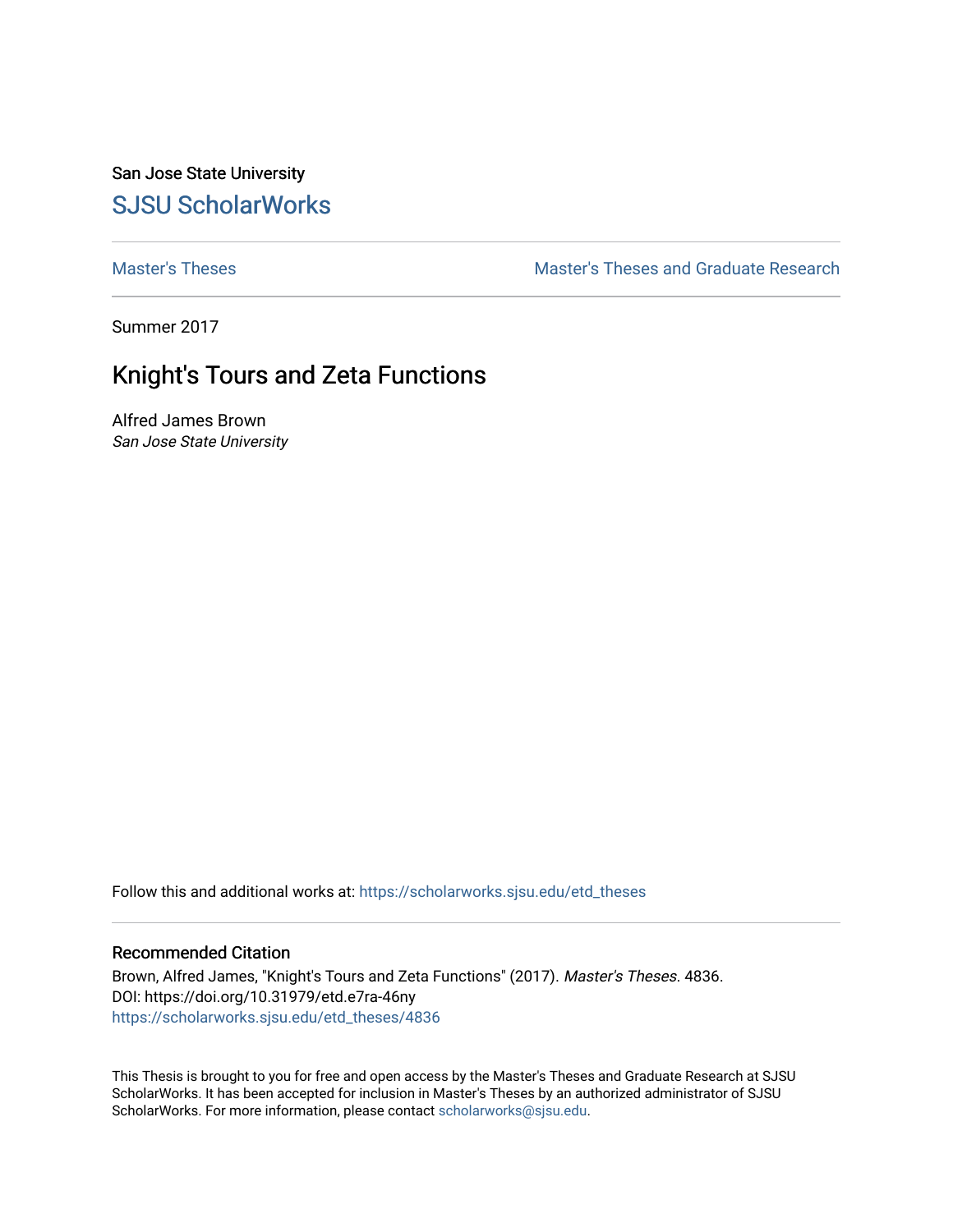### KNIGHT'S TOURS AND ZETA FUNCTIONS

A Thesis

Presented to The Faculty of the Department of Mathematics San José State University

> In Partial Fulfillment of the Requirements for the Degree Master of Science

> > by Alfred Brown August 2017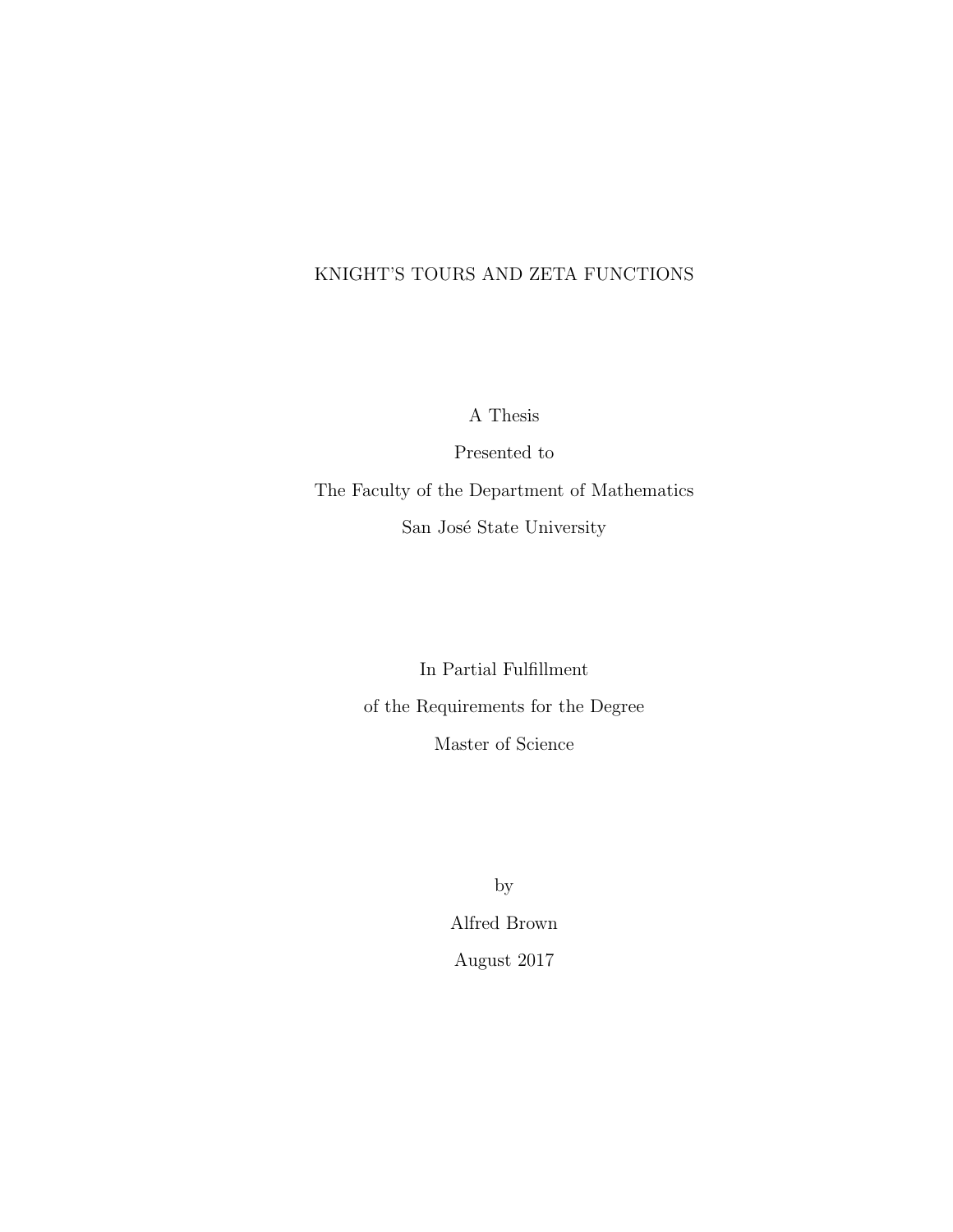$\odot$  2017

Alfred Brown

ALL RIGHTS RESERVED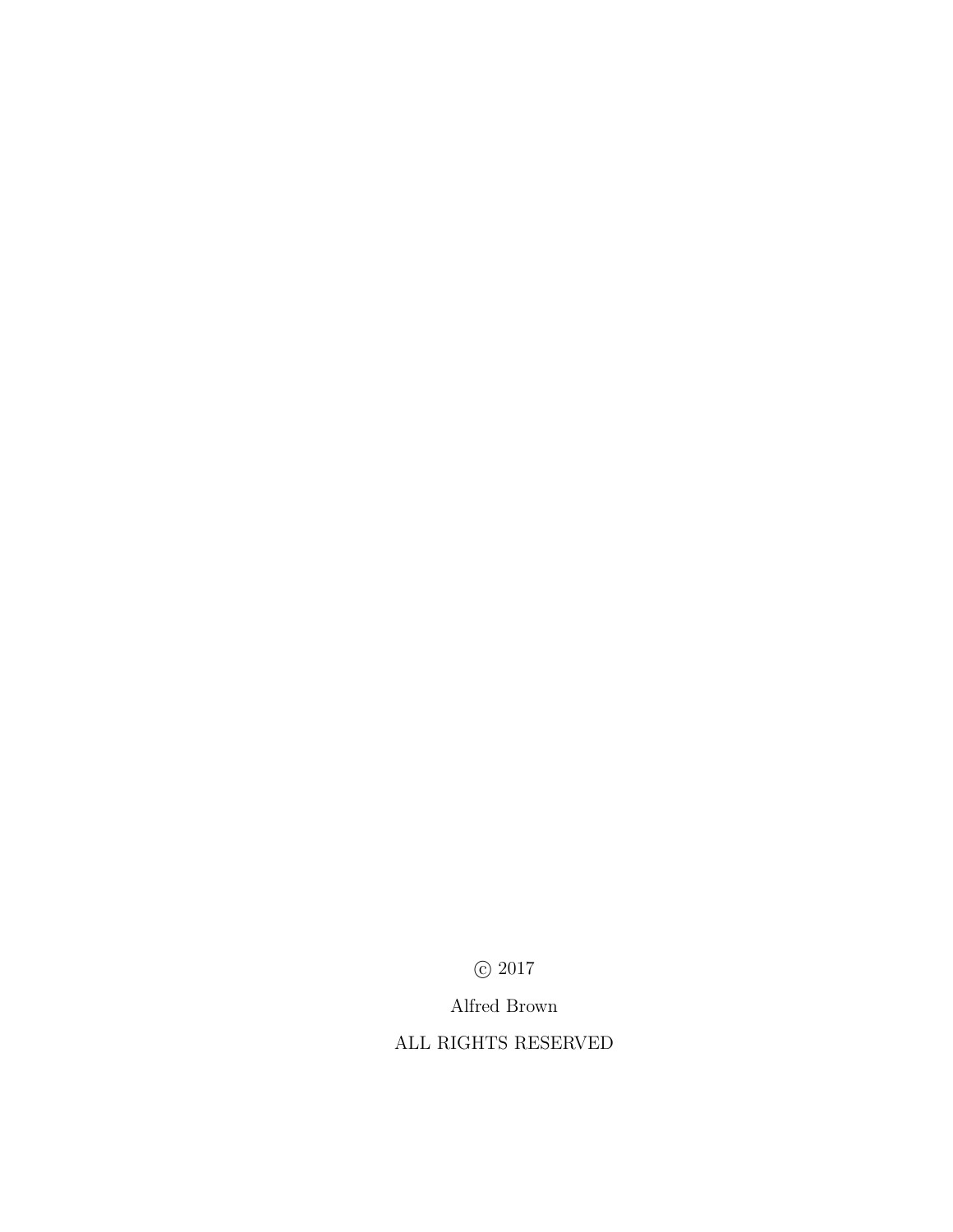The Designated Thesis Committee Approves the Thesis Titled

### KNIGHT'S TOURS AND ZETA FUNCTIONS

by

Alfred Brown

## APPROVED FOR THE DEPARTMENT OF MATHEMATICS

 $\,$  SAN JOSÉ STATE UNIVERSITY

August 2017

| Dr. Jordan Schettler | Department of Mathematics |
|----------------------|---------------------------|
| Dr. Elizabeth Gross  | Department of Mathematics |
| Dr. Wasin So         | Department of Mathematics |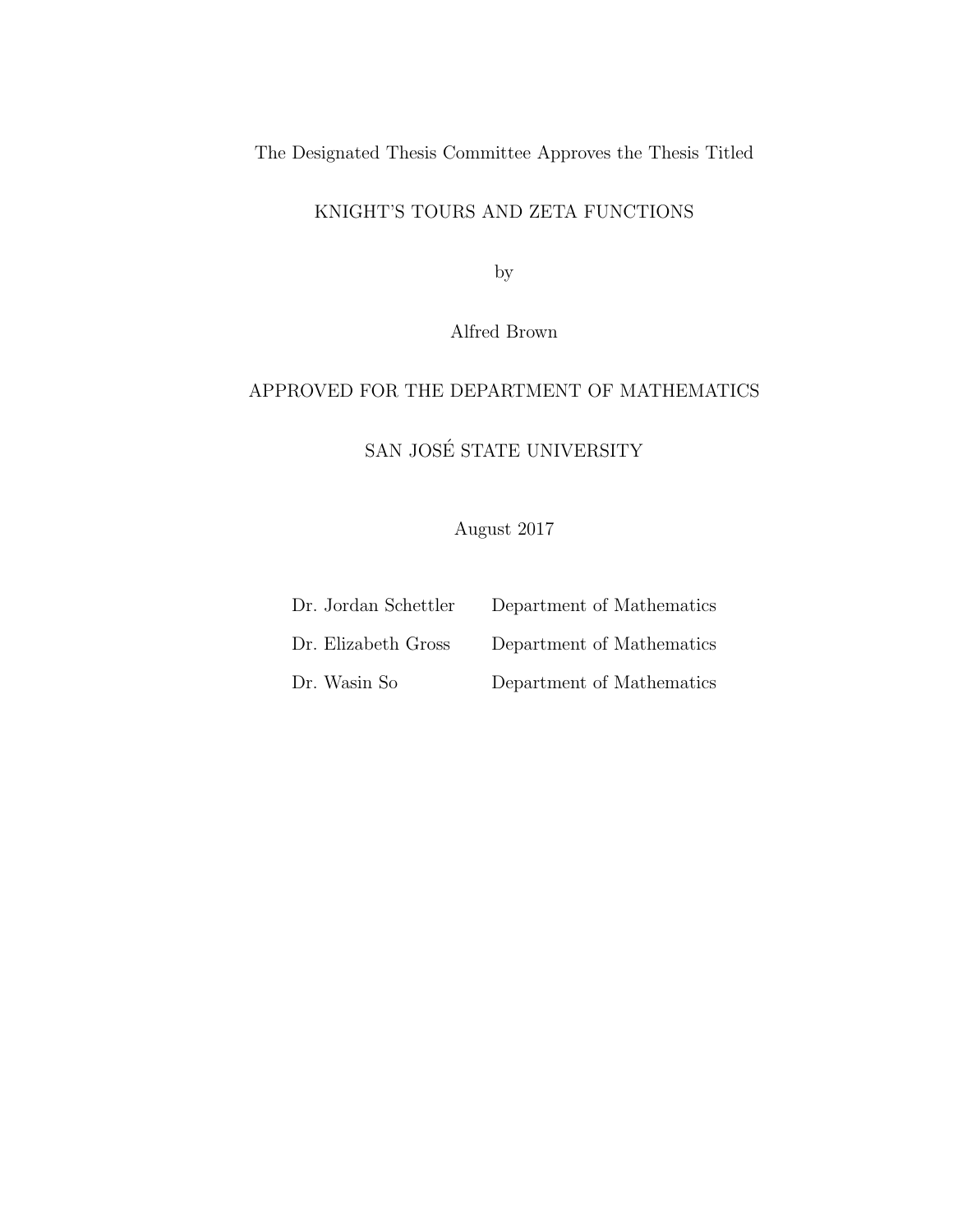#### ABSTRACT

### KNIGHT'S TOURS AND ZETA FUNCTIONS

#### by Alfred Brown

Given an  $m \times n$  chessboard, we get an associated graph by letting each square represent a vertex and by joining two vertices if there is a valid move by a knight between the corresponding squares. A knight's tour is a sequence of moves in which the knight lands on every square exactly once, i.e., a Hamiltonian path on the associated graph. Knight's tours have an interesting history. One interesting mistake regarding Knight's Tours was made by the famous mathematician Euler. His mistake led to the further study of knight's tours on  $3 \times n$  chessboards. We will explore and explain a method found by Donald Knuth for enumerating the number  $k(n)$  of all closed knight's tours on a  $3 \times (2n+8)$  chessboard for an integer  $n \ge 1$ . Interestingly, there is a 21-term recurrence relation for  $k(n)$  discovered independently by Knuth and Elkies. We conclude by noting that this relation comes from studying generating functions which can be interpreted in the context of the Ihara zeta function of a certain graph.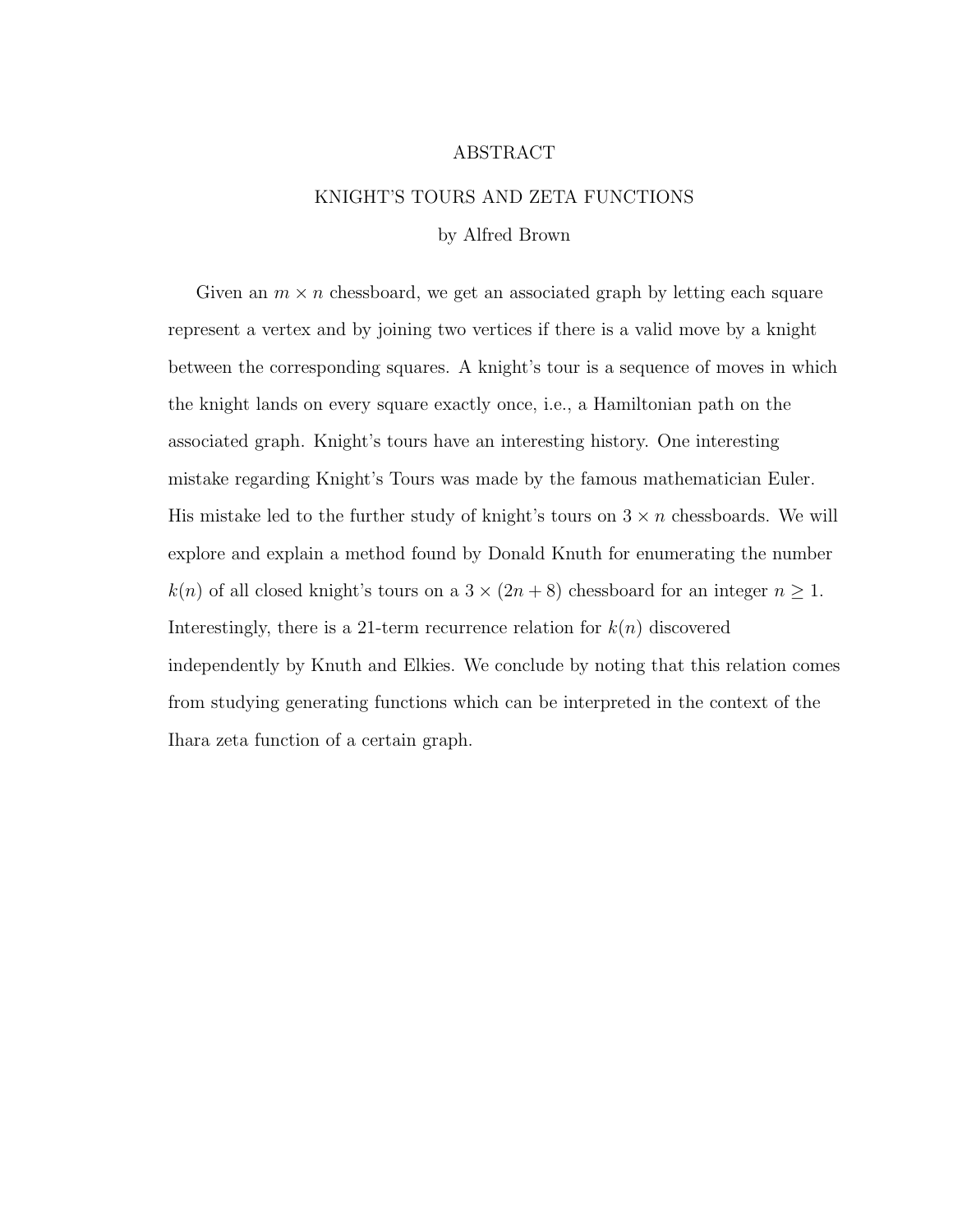### DEDICATION

To Rebecca, the love of my life, whose unfaltering support helped me get through my graduate studies with my sanity intact.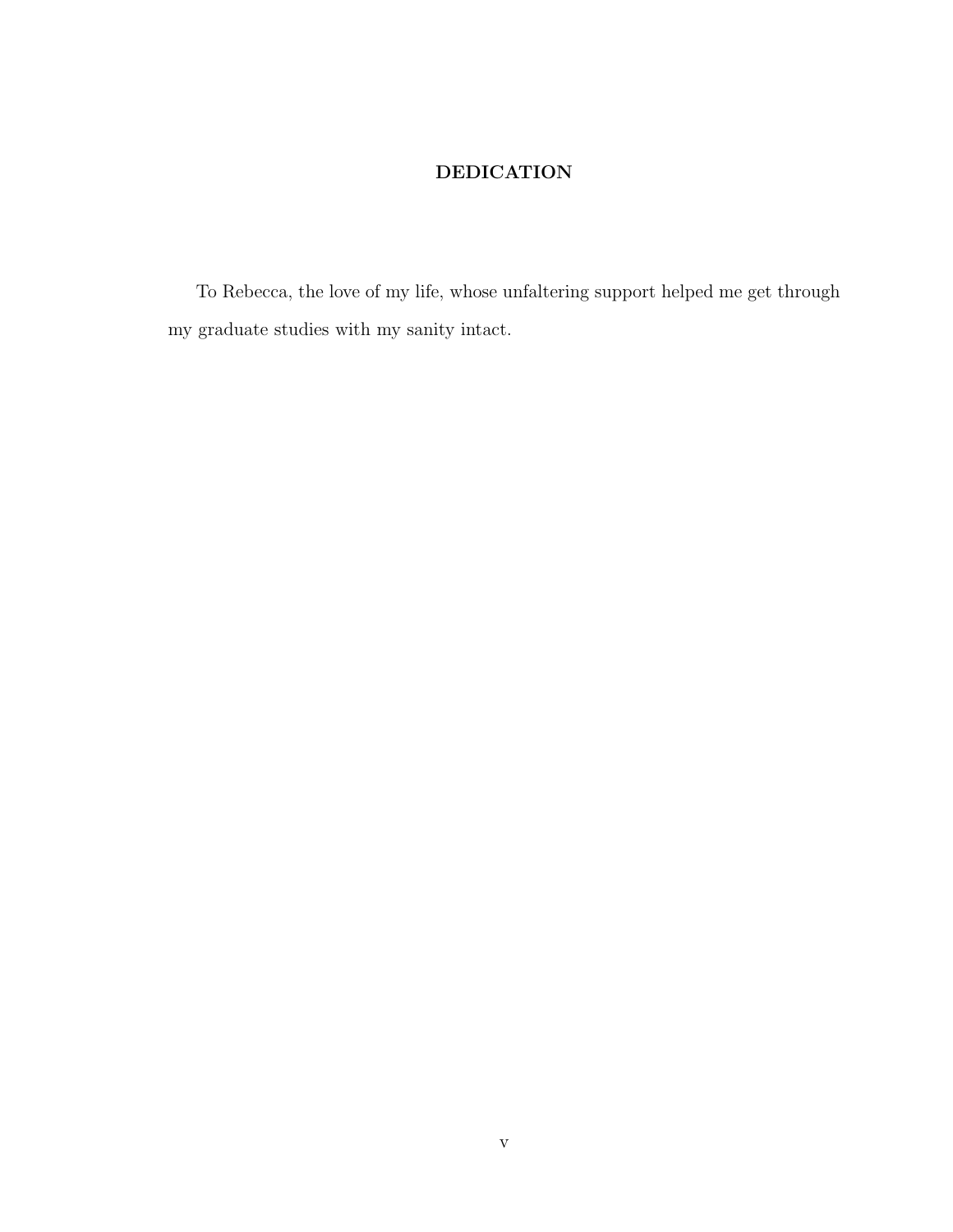### ACKNOWLEDGEMENTS

I want to thank both my mother and my father for believing in me and constantly pushing me further, for without them I would not have made it where I am today. To my brother who helped convince me to go to graduate school. A special thanks to the remainder of my family who have always been there for me. To Rebecca, her continued and undying patience, love and support was the foundation of this journey. Lastly, I would like to send a very special thanks to Jordan Schettler, for without his support none of this would have been possible.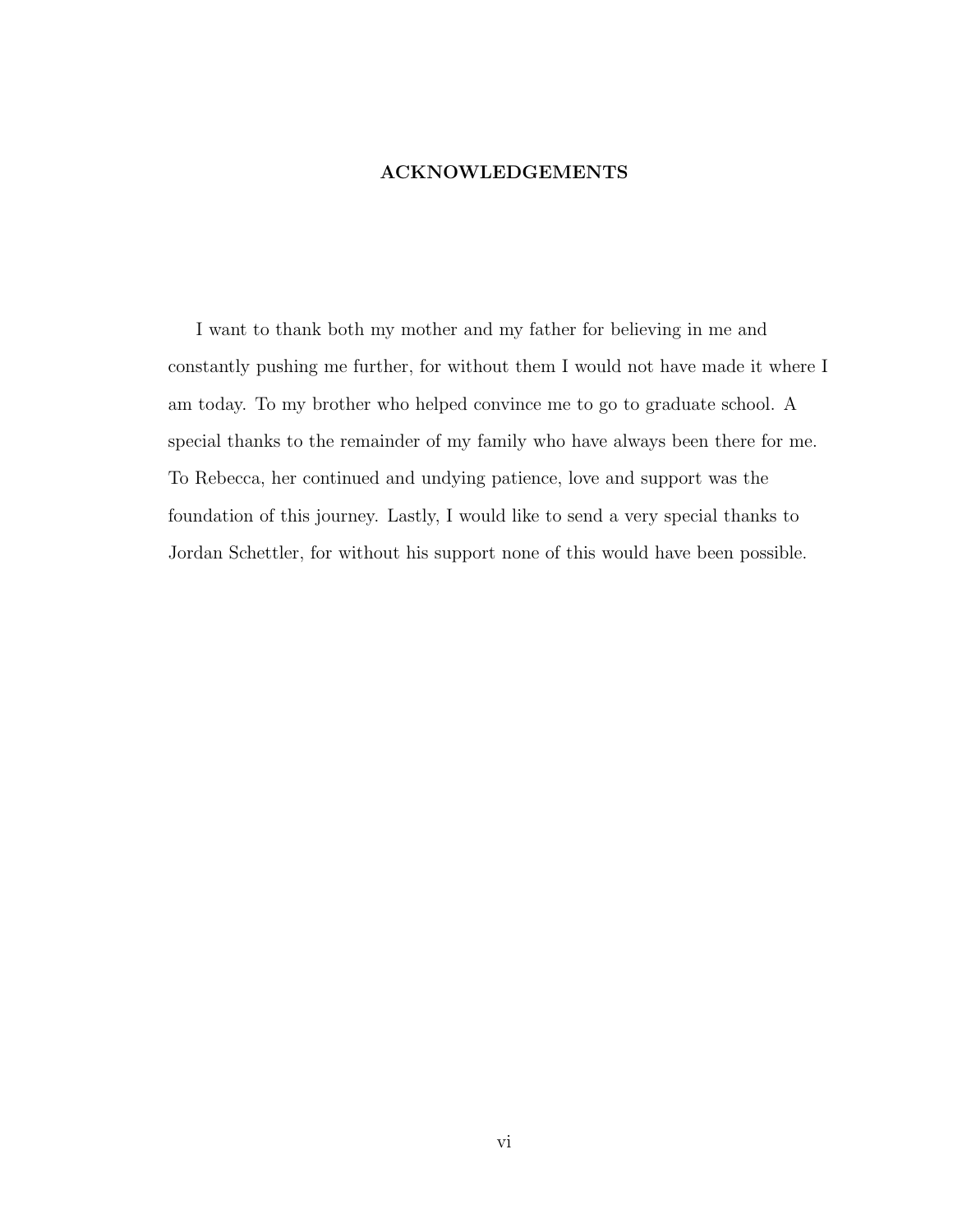### TABLE OF CONTENTS

### **CHAPTER**

|              |                                         | 1 INTRODUCTION                         |                |
|--------------|-----------------------------------------|----------------------------------------|----------------|
|              | KNUTH'S METHOD OF ENUMERATION           |                                        |                |
|              | 2.1                                     |                                        | $\overline{7}$ |
|              | 2.2                                     |                                        | 16             |
|              | 2.3                                     |                                        | 22             |
|              | 2.4                                     |                                        | 24             |
| $\mathbf{R}$ | RECURRENCE RELATIONS AND ZETA FUNCTIONS |                                        | 34             |
|              | 3.1                                     | Maclaurin Series of Rational Functions | 34             |
|              | 32                                      |                                        | 36             |
|              |                                         |                                        |                |

## BIBLIOGRAPHY 47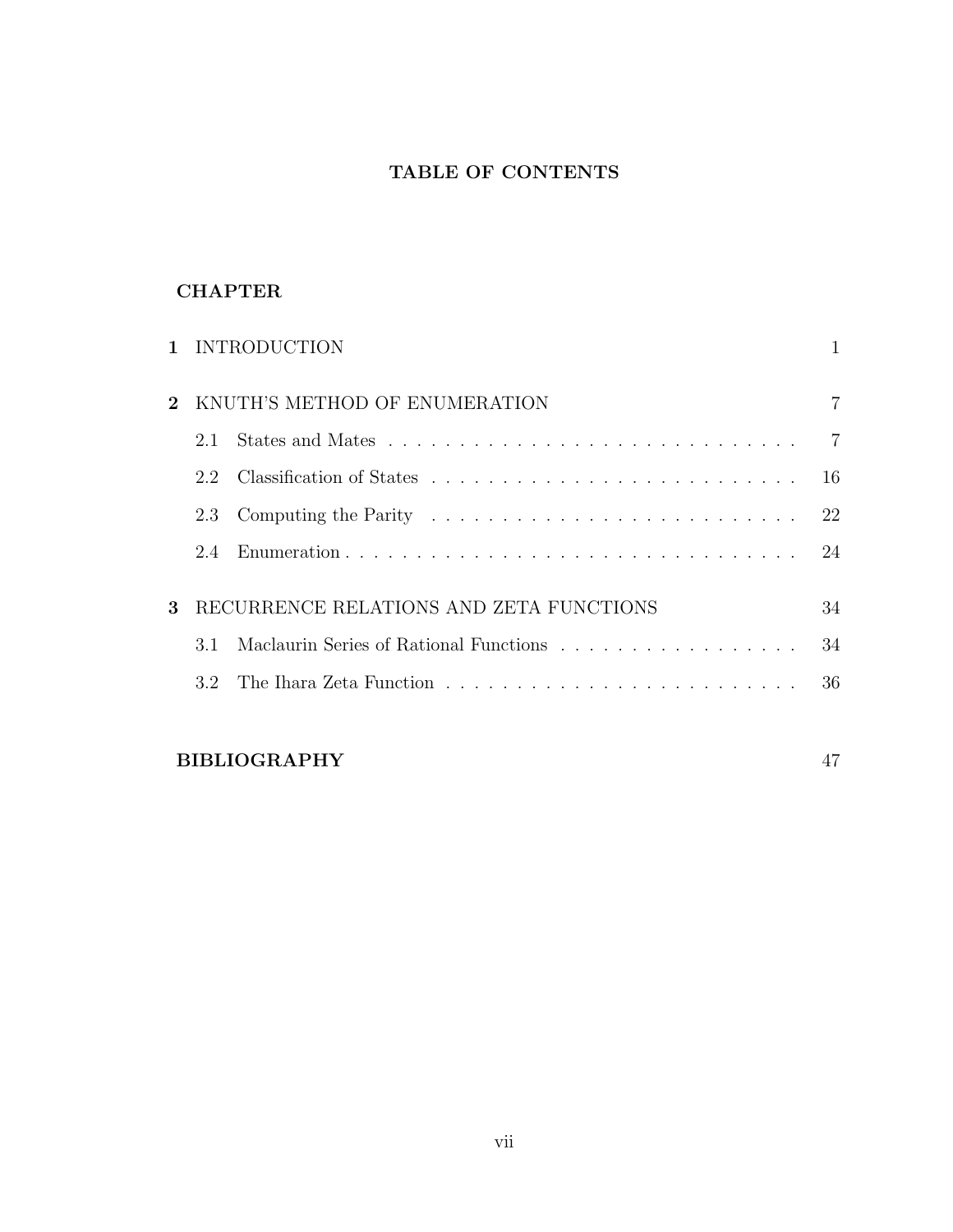## LIST OF FIGURES

## Figure

| 1.1     |                                                                          | $\mathbf{1}$   |
|---------|--------------------------------------------------------------------------|----------------|
| 1.2     |                                                                          | $\overline{4}$ |
| 1.3     |                                                                          | $\overline{5}$ |
| 1.4     |                                                                          | 6              |
| 2.1     | Two Rightmost Columns with Numbered Vertices                             | 8              |
| 2.2     |                                                                          | 9              |
| 2.3     | Three Rightmost Columns with Numbered Vertices                           | 9              |
| 2.4     | Graph with Third Column implemented $\ldots \ldots \ldots \ldots \ldots$ | 11             |
| 2.5     |                                                                          | 14             |
| 2.6     |                                                                          | 14             |
| $2.7\,$ |                                                                          | 15             |
| 2.8     |                                                                          | 16             |
| 2.9     | Rook Example Corresponding to the Involution $(1,2)(4,5) \ldots$ .       | 18             |
| 2.10    |                                                                          | 27             |
| 3.1     | An Example of a Graph with a Choice of Oriented Edges                    | 38             |
| 3.2     |                                                                          | 40             |
| 3.3     |                                                                          | 45             |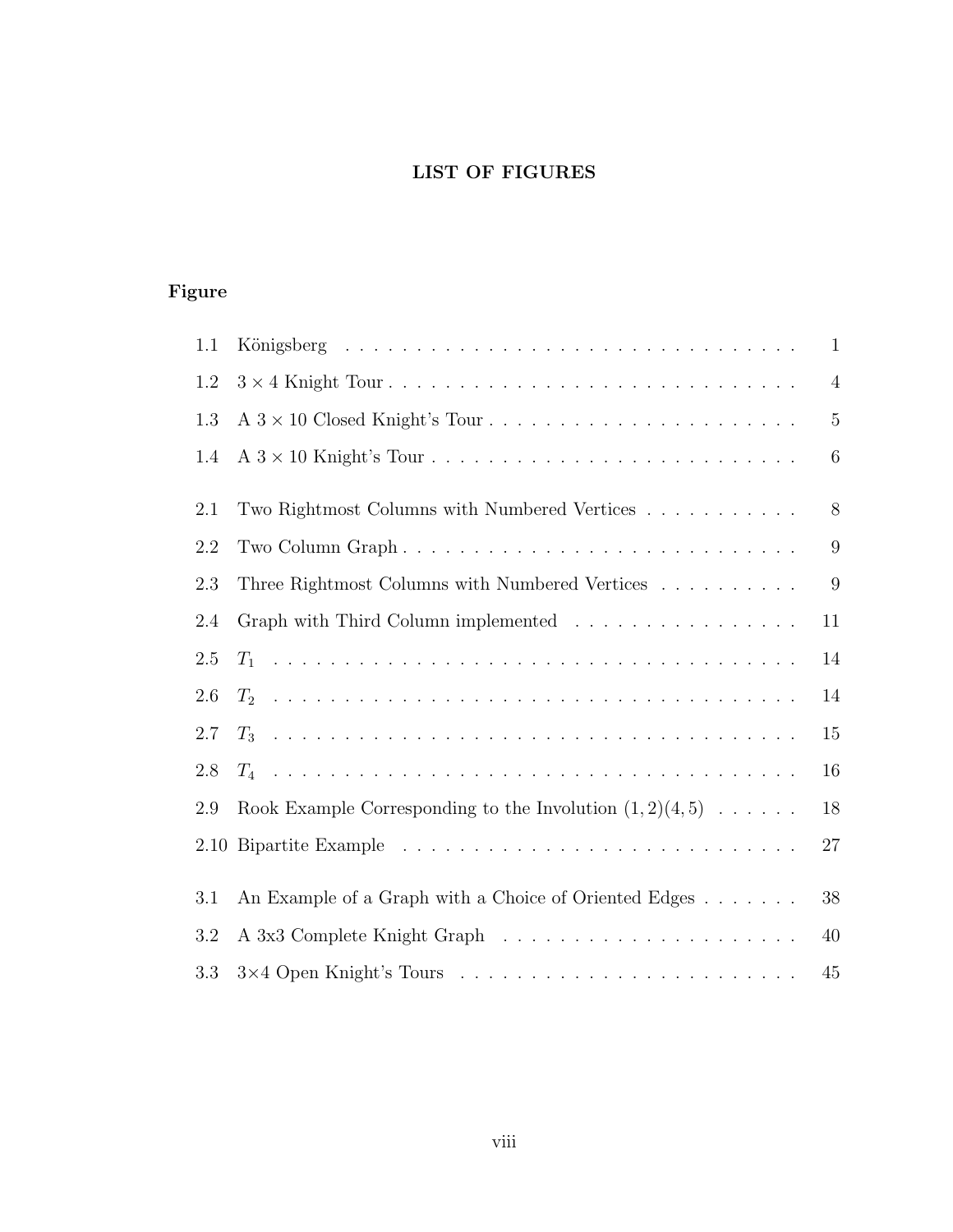#### CHAPTER 1

#### INTRODUCTION

A graph is a mathematical structure containing a vertex set, an edge set, and a relation that associates every edge to two vertices. The study of graphs began with the famous Swiss mathematician Euler, who needed an efficient method to resolve the Königsberg bridges problem. The problem involves a city in Prussia. The city sits on both sides of the Pregal River and included two small islands that were connected to each other. The problem was to find a way to walk through the city that would



Figure 1.1: Königsberg

cross each of the bridges once and only once. Euler had proven that this problem had no solution. The issue Euler faced was that of proving this assertion mathematically, thus, the creation of graph theory. Euler regarded each one of the land masses as a vertex and the bridges between landmasses represented the edges between the associated vertices. He observed that whenever one enters a landmass by a bridge,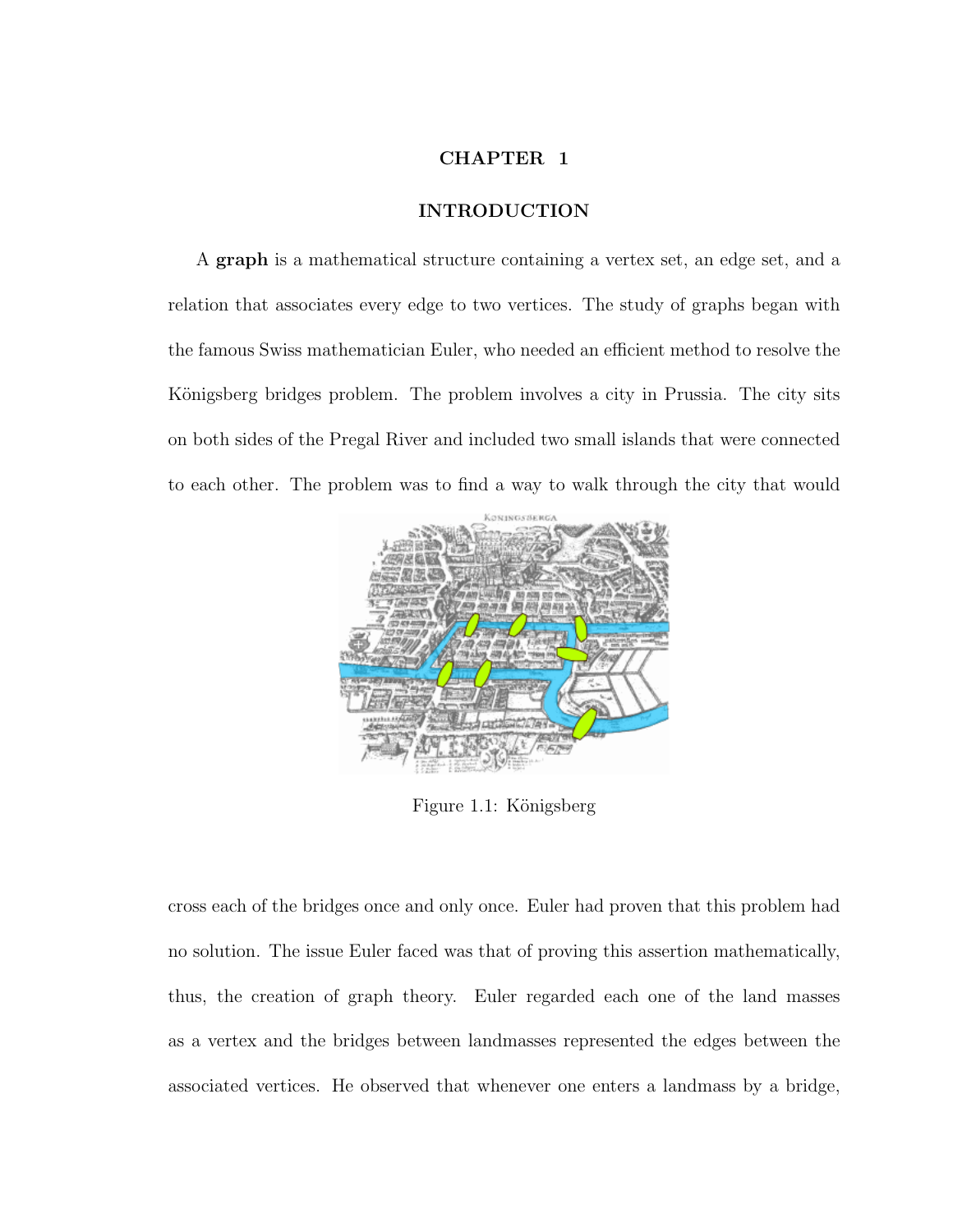one must leave that landmass using another previously untraveled bridge. Euler figured that if every bridge has been traveled once, it follows that for each landmass, the number of bridges connecting to that landmass must be even. In other words, each vertex/landmass must have an even degree in which the **degree** of a vertex  $v$ is the number of edges, or in this case bridges, that are incident with  $v$ . A **path** is defined as a finite sequence of edges connecting a sequence of vertices such that all edges and vertices are distinct from each other. A trail in a finite graph which visits every edge exactly once is called an Eulerian paths. The existence of a connected Eulerian path on a given graph is equivalent to the following condition: every vertex in a connected graph has even degree. The necessity of this condition was proven by Euler and sufficiency was established by Carl Hierholzer. One can also consider paths which visit every vertex exactly once. Such paths are known as **Hamiltonian paths**. Here we will look at Hamiltonian paths on graphs associated with chessboards.

Given any  $m \times n$  chessboard, we can represent this chessboard as a graph with each square of our chessboard corresponding with a vertex in our graph. Our edges are drawn between a vertex that our knight starts at and the vertex our knight lands on after a legal knight move. The knight, more than other chess pieces, is an interesting study, not only because of the unique 'L' shaped move pattern that it must make (two squares vertically and one square horizontally, or two squares horizontally and one square vertically), but also in that it is the only piece in chess that can jump over other pieces to make its movement. This makes it essential for closed positions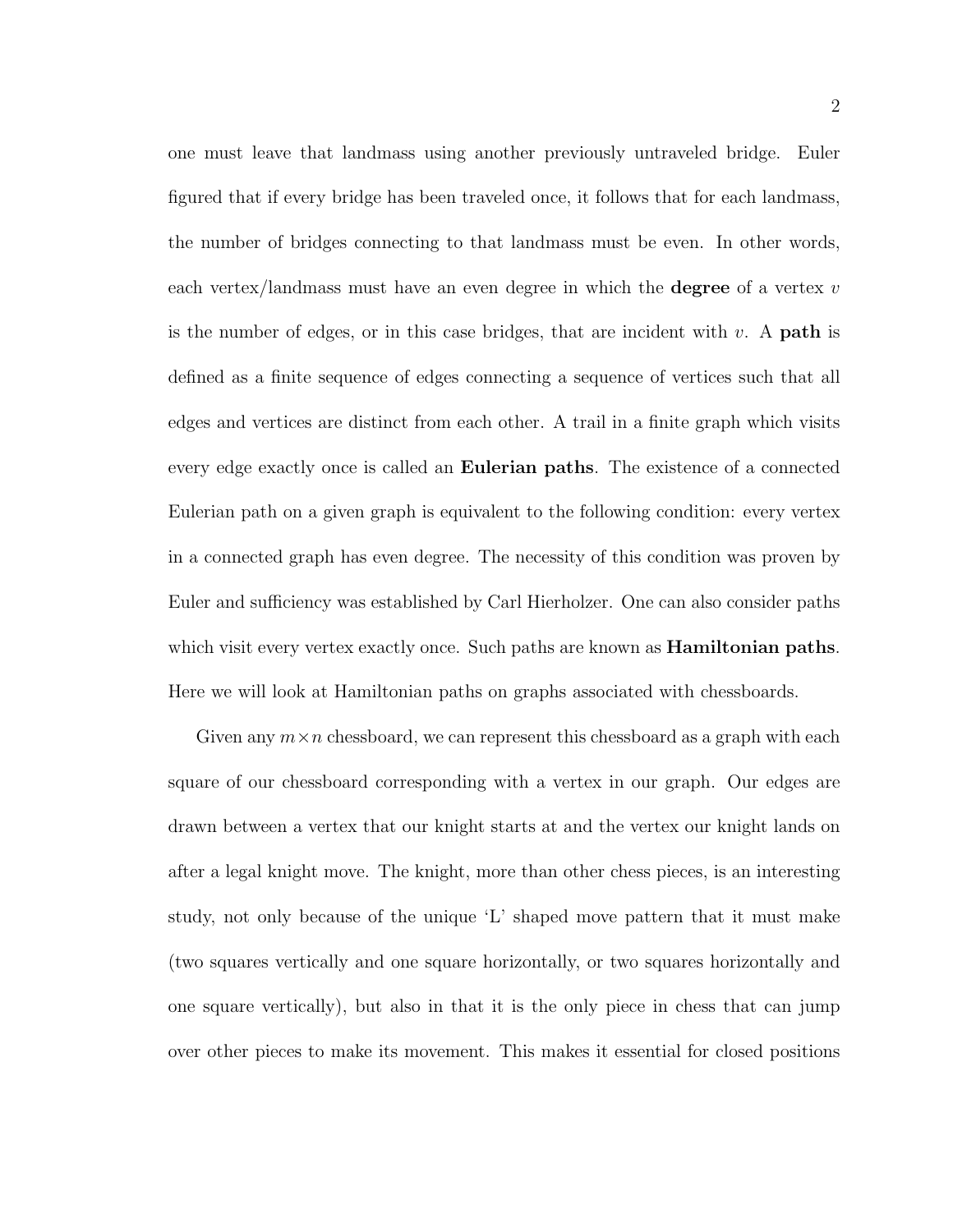in which the pawns are locked on a chess board.

A knight's tour is a Hamiltonian path on the knight graph associated with a chessboard. The earliest known reference of the knight's tour dates back to 9th century A.D. in the form of a poem written so that it could be read using knight's moves. Another mention of the knight's tour is the use of the Turk machine. (See [Sta02]) The Turk was alleged to be an elaborate chess playing machine that turned out to be a hoax. The creators claimed that their machine would be able to perform a strong game of chess and be able to complete a knight's tour after placing a knight anywhere on the board. It was later found out that it was in fact not a machine and consisted of a man in the "machine" moving the pieces of the chessboard using magnets. He also had a diagram of a knight's tour in the compartment that he sat in, thus being able to always complete a knight's tour and impress the guests. The knight's tour was not extensively studied until Euler, and much work has gone into the generation of these knight's tours on not only an  $8 \times 8$ , but arbitrary  $m \times n$ boards as well. Being able to count the number of cycles was also of great interest.

A cycle is a closed walk that does not allow for repetitions of vertices or edges, and a closed walk can be regarded as a sequence of adjacent vertices and corresponding edges starting and ending at the same vertex. A **closed knight's tour** is a Hamiltonian cycle on the knight graph associated with a chessboard. Many of the discoveries regarding knight's tours have been made within the last 30 years due in part to the age of computers. In fact, it was not until 1996 that the number of closed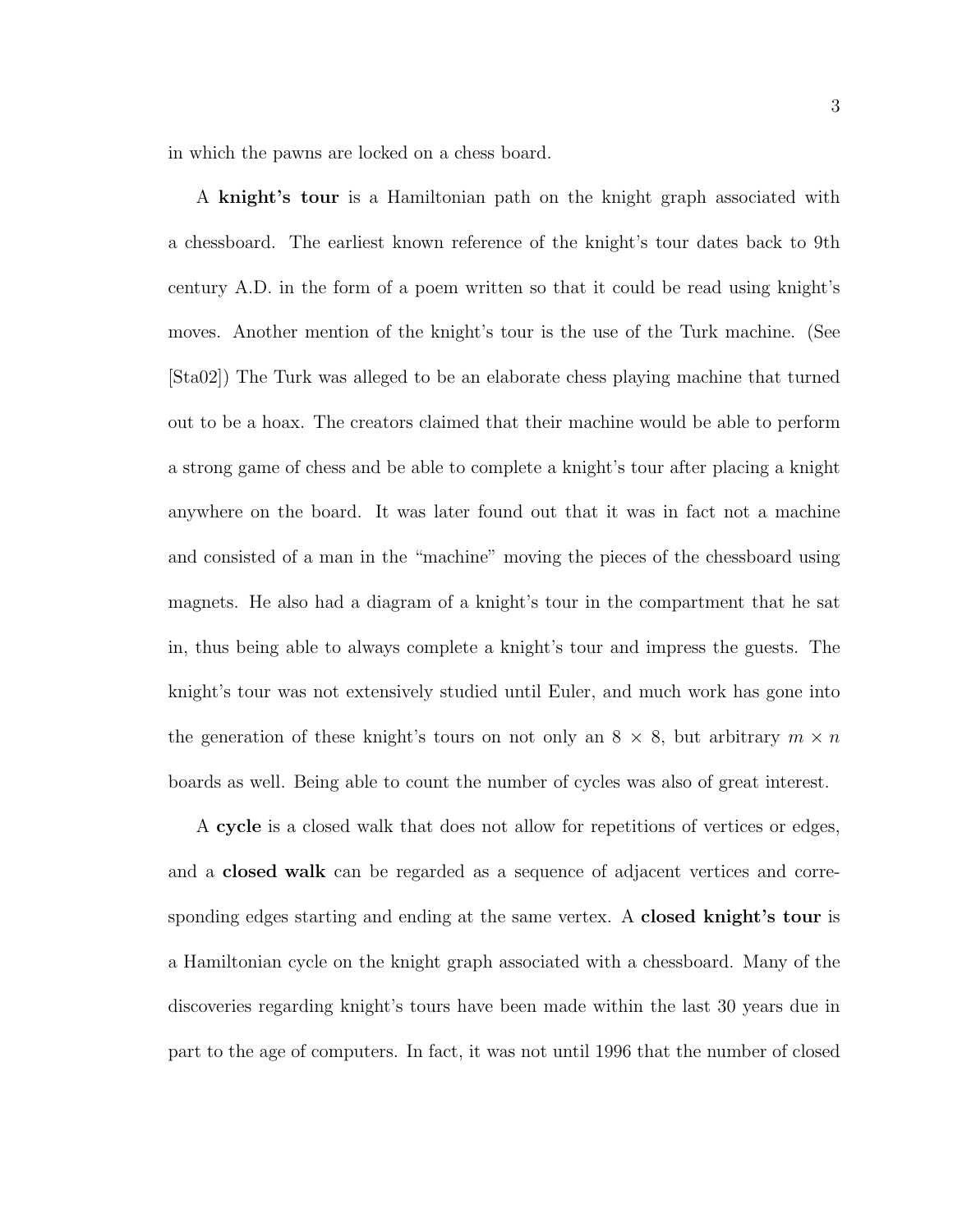knight's tours on an  $8 \times 8$  chessboard was finally calculated by Löbbing and Wegener in [LW96] who purported that this number equaled 33, 439, 123, 484, 294. However, even this number was found shortly thereafter to be incorrect, although the methods of calculation were correct. Brendan McKay has proven in [McK97], using related methods, that the number of closed Knight's tours was actually 13, 267, 364, 410, 532. This includes open and closed Knight's tours. If we look at  $1 \times n$  and  $2 \times n$  chessboards, we can see that no tours can ever exist. In  $1 \times n$  chessboard, a knight cannot move from its original position due to the "L" shaped nature of the knight. With a  $2 \times n$  chessboard a knight can move throughout the chessboard; however the knight can only backtrack on these chessboards. The first chessboard that allows for full movement of a knight resulting in a Knight's tour is a  $3 \times n$  chessboard. This was the motivation for Euler when considering Knight's on Hamiltonian paths and cycles on  $3 \times n$  chessboards. Euler found all of the Hamiltonian paths of the  $3 \times 4$  chessboard. An example is shown below in Figure 1.2.



Figure 1.2:  $3 \times 4$  Knight Tour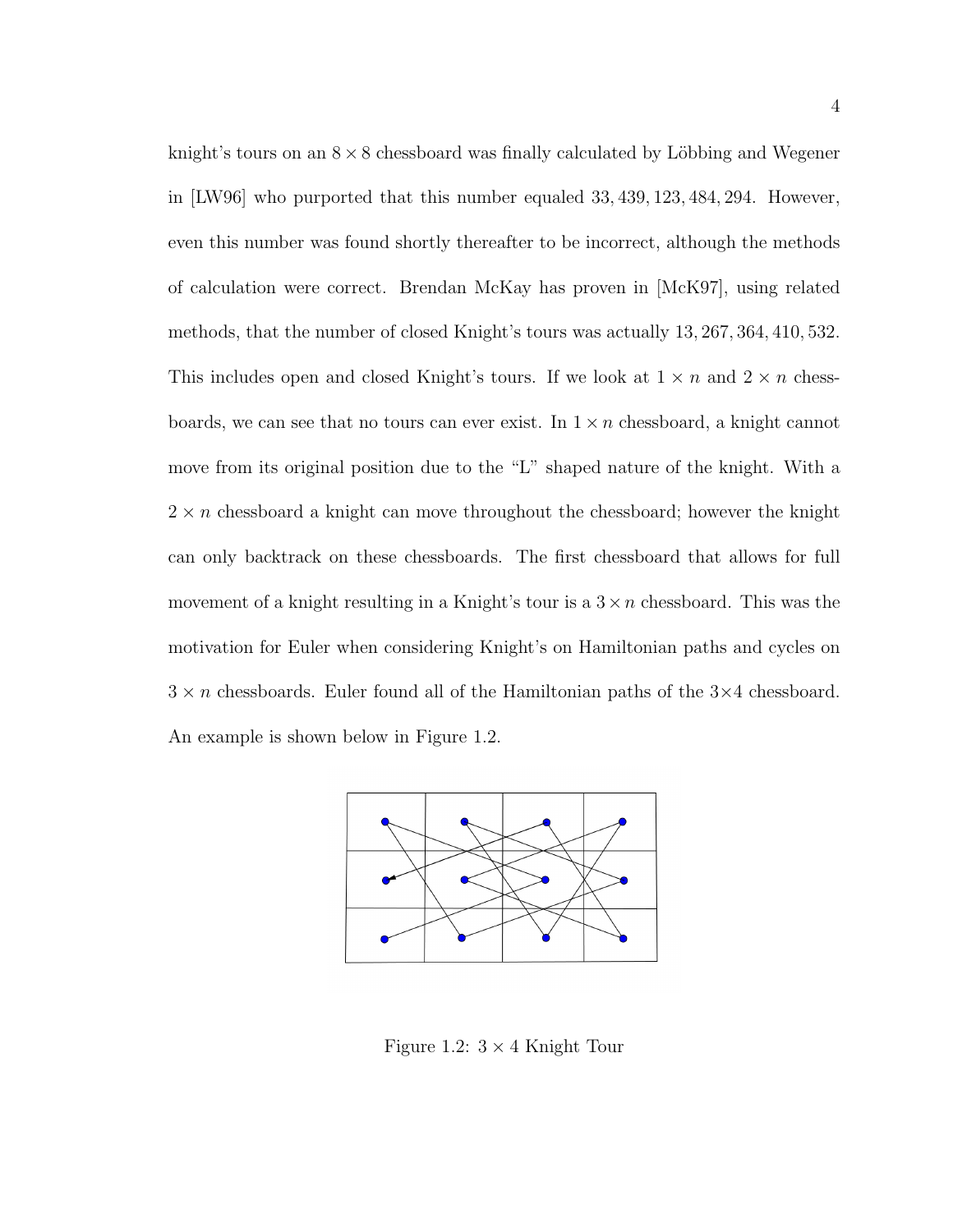Euler also stated correctly that no such Hamiltonian paths or cycles exist on a  $3 \times 5$  and a  $3 \times 6$  chessboard. Euler, however, made false claims in 1759 about the non-existence of Hamiltonian cycles for arbitrary  $3 \times n$  chessboards. It was not until 1917 that we realized Euler had made a mistake, when a man by the name of the Ernest Bergholt exhibited in [Ber18] that there existed Hamiltonian Knight's paths on the  $3 \times 10$  chessboard. For an example of a closed Knight's tour, see Figure 1.3 below. One can compare the closed  $3 \times 10$  closed Knight's tour with the open  $3 \times 10$ Knight's tour in Figure 1.4



Figure 1.3: A  $3 \times 10$  Closed Knight's Tour

The **order** of a graph is the number of vertices in a graph. A **bipartite graph** is a set of graph vertices decomposed into two disjoint sets such that no two graph vertices within the same set are adjacent. In this paper, we only look at  $3 \times n$  chessboards for n even. The reason for this is that if n is odd, then our order would be  $3n$  which would also be odd. However, every Hamiltonian cycle in our chessboard graph must be even since our chessboard graph is bipartite (since every Knight's move would alternate the color of the square the knight is in). Hence, our Hamiltonian cycle could not exist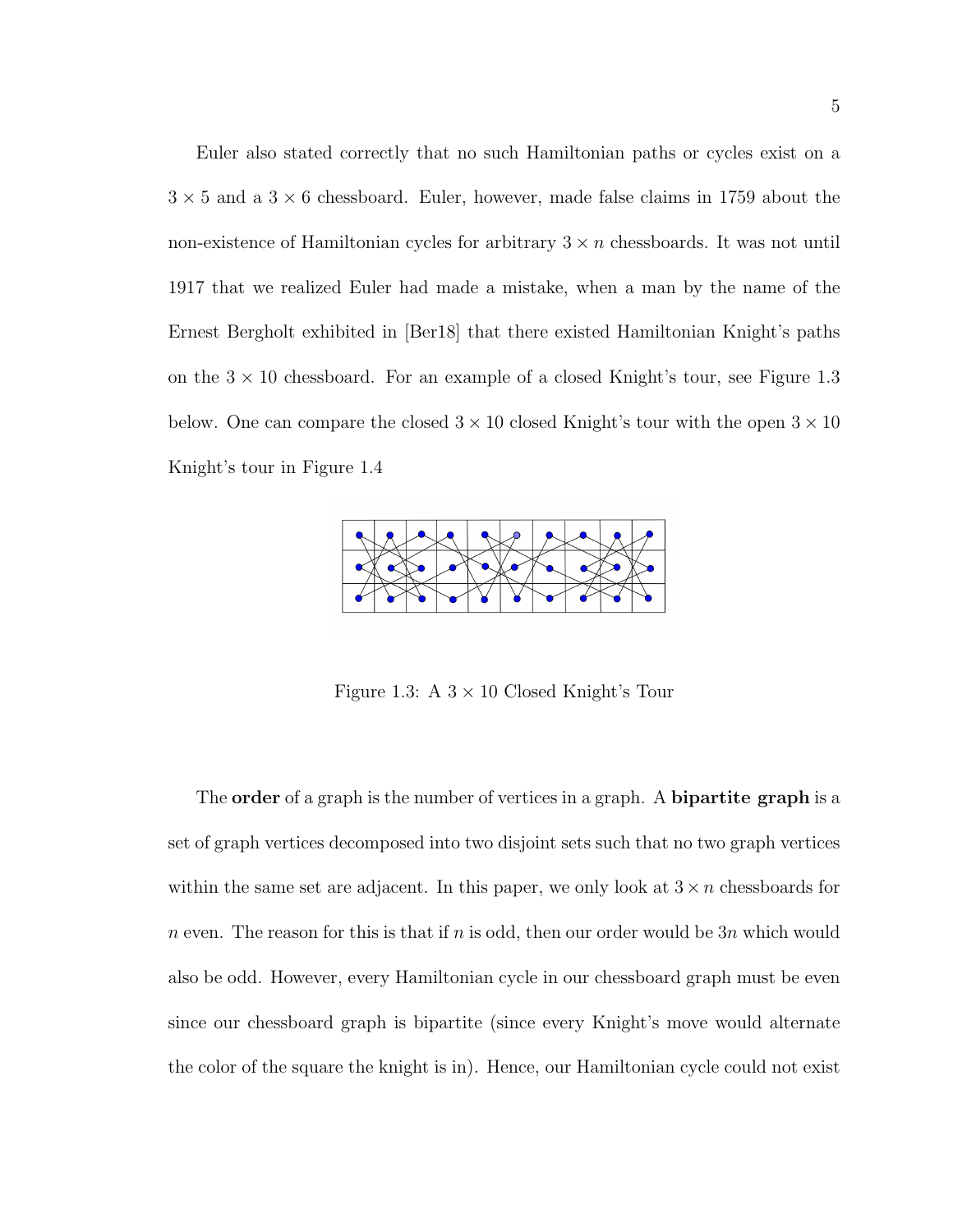if  $n$  was odd.



Figure 1.4: A  $3\times10$  Knight's Tour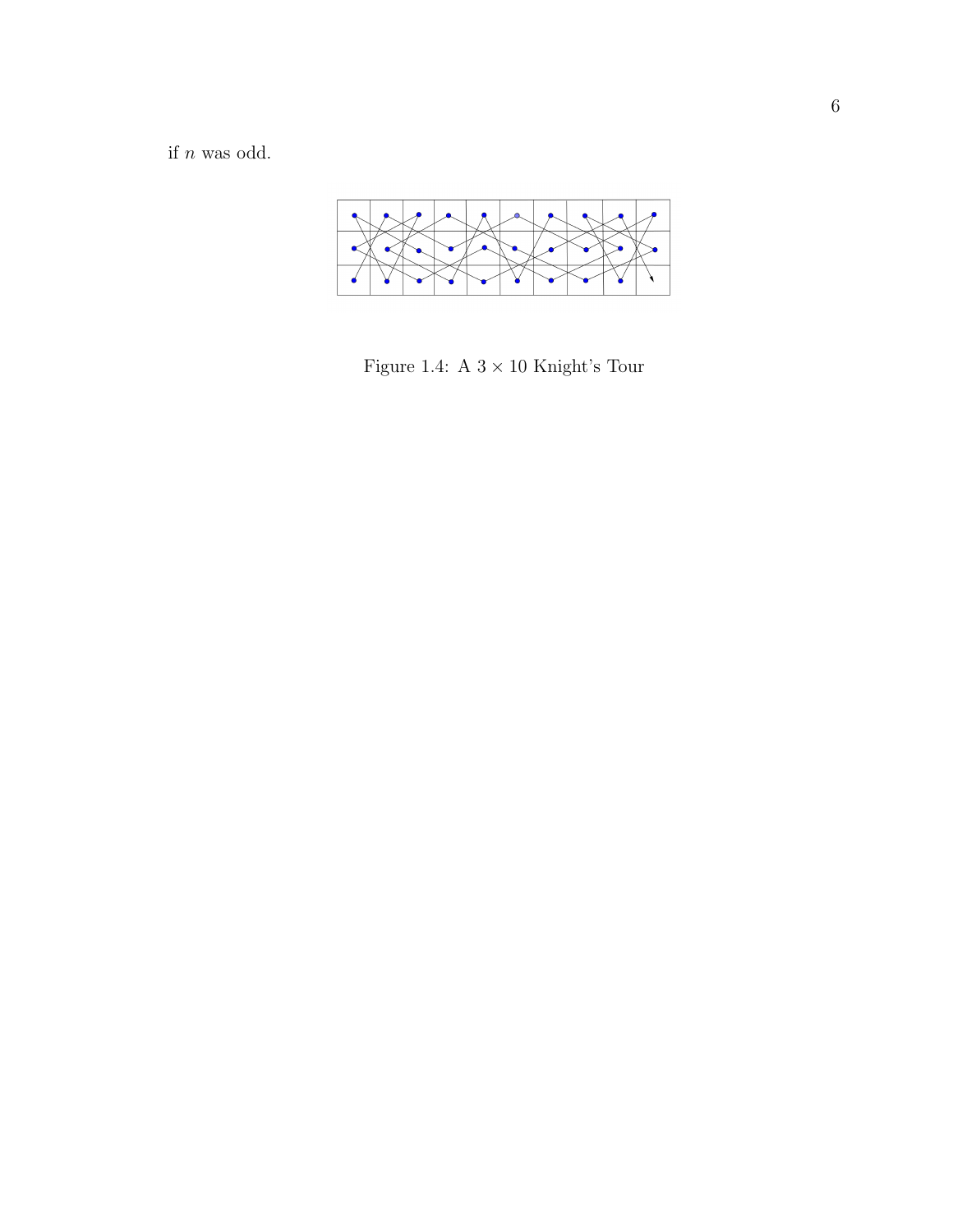#### CHAPTER 2

#### KNUTH'S METHOD OF ENUMERATION

We are given a knight graph for a  $3 \times n$  chessboard (in which n is even and greater than 8) and we dissect this graph into states as in [Knu11], which are basically chunks of our graph at any given time. These states can be separated into four classes, of which only one we have interest in. Using this one particular class, we can organize the associated states into a bipartite graph. This bipartite graph can then be used to create a generating function (a rational function later interpreted in the context of a zeta function) for counting the number of closed knight's tours on a  $3 \times n$  chessboard.

#### 2.1 States and Mates

In this section, the vertices of a certain directed graph  $K$  represent states that can arise when we take a  $3 \times n$  chessboard and cut it into two separate pieces. We separate the chessboard into two pieces consisting of k columns on the left of the chessboard and  $n - k$  columns on the right of the chessboard, for some k.

Let  $S_n$  be the knight graph of a  $3 \times n$  chessboard and  $\hat{S}_n$  be the extension obtained by adding a new vertex  $\infty$  that is adjacent to all other vertices. Given a Hamiltonian cycle T on  $S_n$  or  $\hat{S}_n$ , let  $T_k$  be the edges of T that lie entirely in the first k columns of the chessboard possibly extended by  $\infty$ . So in the case of  $\hat{S}_n$ , this  $T_k$  would include edges connecting vertices in the first k columns with  $\infty$ . In general, every vertex of  $\hat{S}_k$  will either be **covered** by exactly two edges in  $T_k$  or will be **uncovered**. If the vertex is uncovered, there are two possibilities we wish to distinguish. Namely,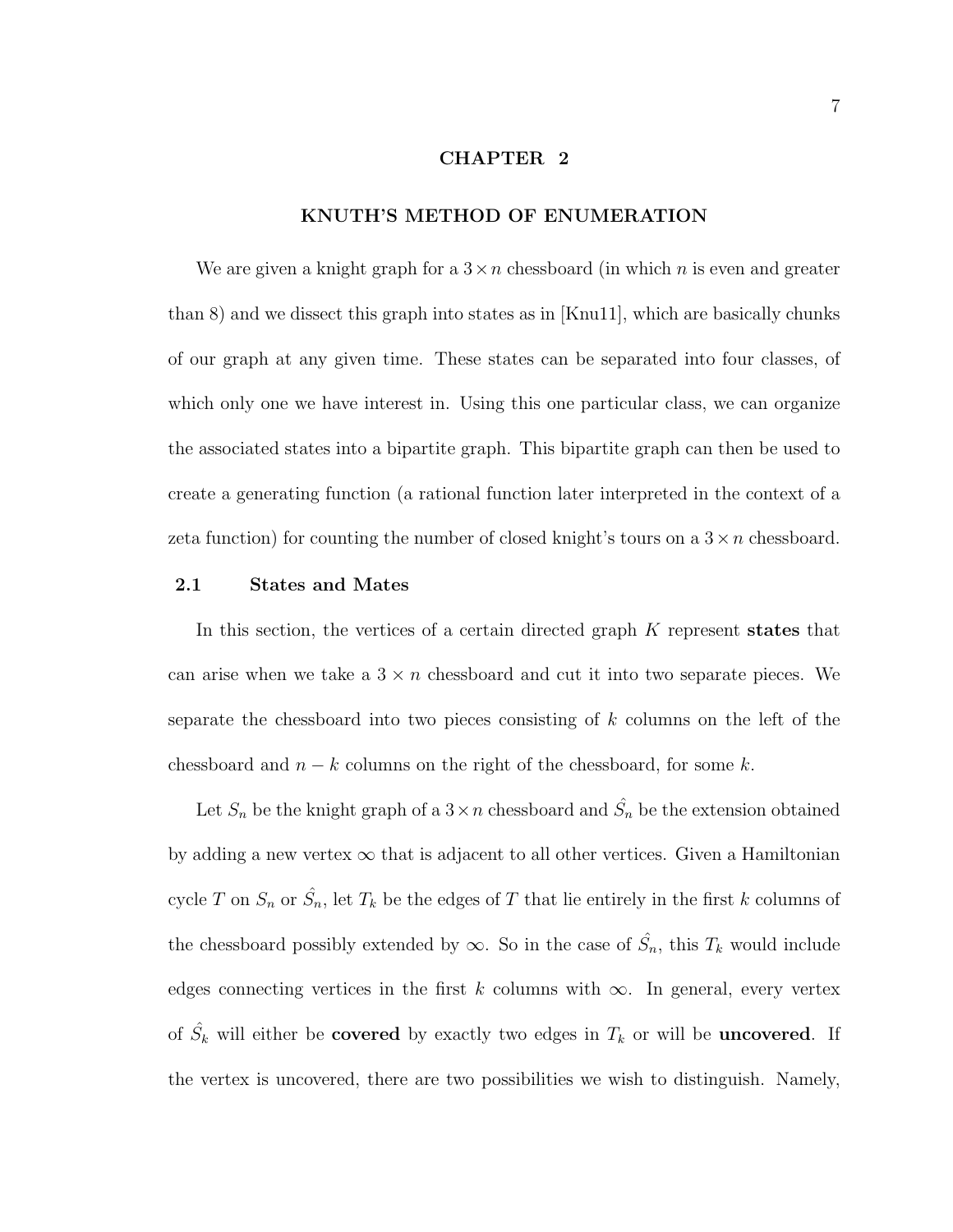an uncovered vertex could be absent from all of  $T_k$ 's edges (we call such a vertex **untouched**) or it could attached to some other vertex by a single edge of  $T_k$ . In the latter case, the vertex is said to be mated to a similarly defined attached vertex by a maximum subpath of  $T_k$  whose endpoints are the two mates mentioned. Note that a vertex that is uncovered must appear in the two rightmost columns or be  $\infty$  itself.



Figure 2.1: Two Rightmost Columns with Numbered Vertices

Each of these vertices with number x is assigned a **mate number** mate  $[x]$  by the following rules:

$$
mate[x] = \begin{cases} 0 & \text{if the vertex is covered by } T_k \\ x & \text{if the vertex is untouched by } T_k \\ y & \text{if the vertex is uncovered and mated} \\ t_0 & \text{at vertex with number } y \text{ by } T_k \end{cases} \tag{2.1}
$$

The state corresponding with  $T_k$  will be denoted by a seven digit code

 $mate[1]mate[2]mate[3]mate[4]mate[5]mate[6]mate[∞]$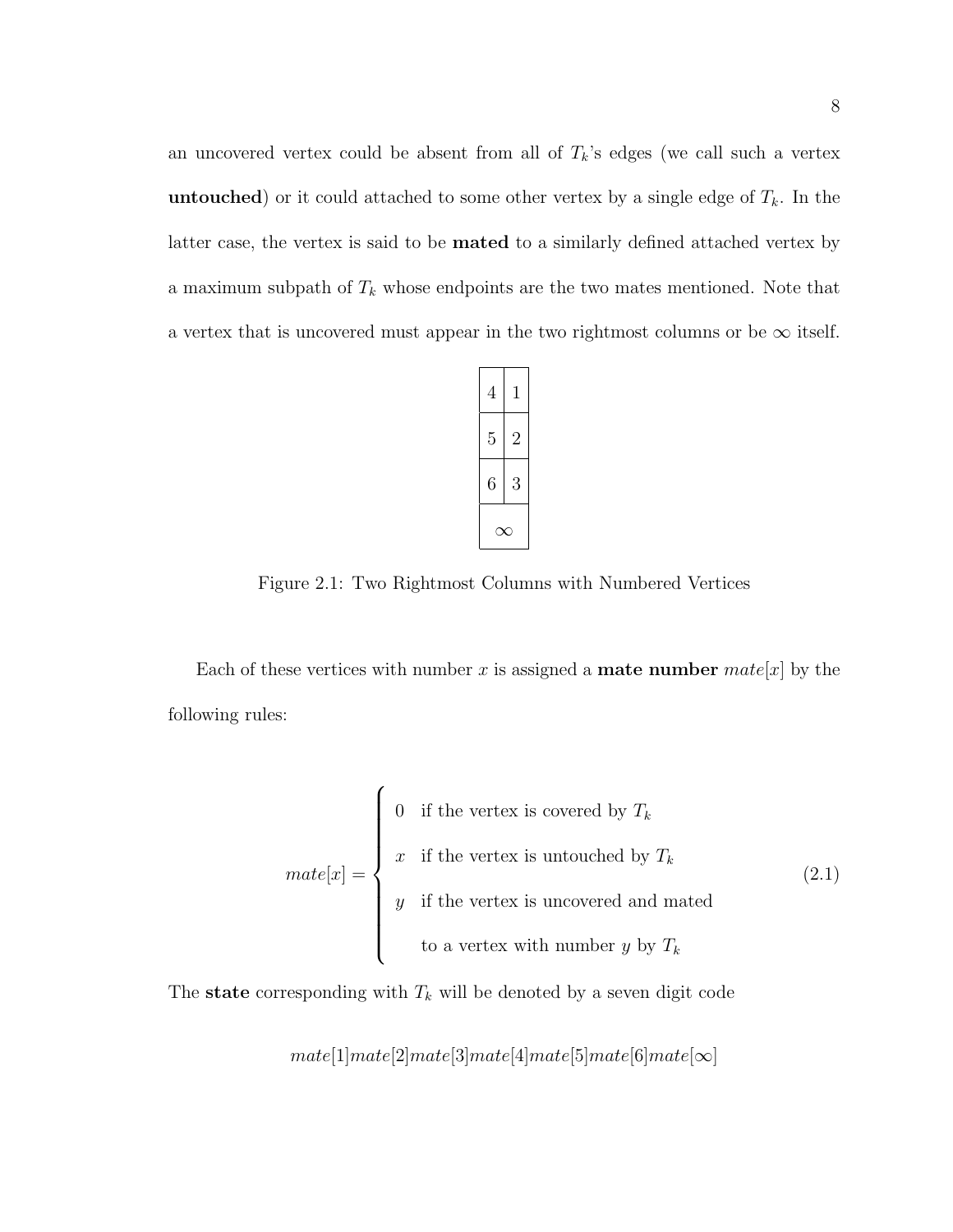For example, if we take the graph in Figure 2.2, we can see it starts with the state code "6243∞15".



Figure 2.2: Two Column Graph

Now, to go from  $T_k$  to  $T_{k+1}$  we begin by increasing all of the vertex numbers by 3. Next, we append new untouched vertices with numbers 1,2,3, obtaining up to ten potentially relevant vertices as shown below in Figure 2.3.

| 7 | $\overline{4}$ | 1              |
|---|----------------|----------------|
| 8 | 5              | $\overline{2}$ |
| 9 | 6              | 3              |
|   |                |                |

Figure 2.3: Three Rightmost Columns with Numbered Vertices

Notice that we will only ever look at three columns at a time, because since we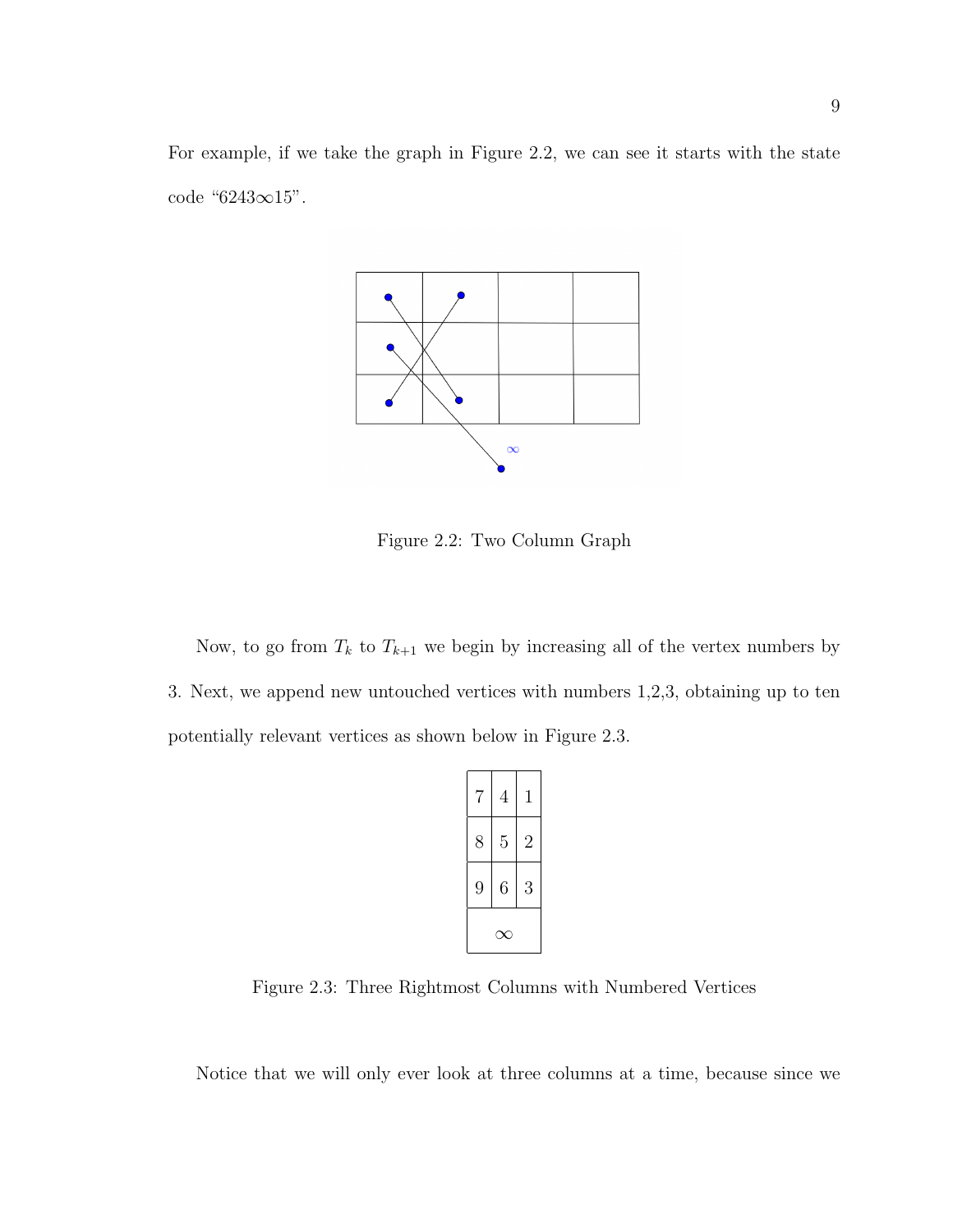are dealing with Knight's, the knight can only move vertically or horizontally two spaces and thus needs enough vertices to make a valid knight move. Now, when we incorporate the next column, we connect new edges to the vertices that were just introduced in the third column by using valid knight moves as show below in Figure 2.4. As a result, the state code changes. We can use the mate rules to change the state code. If we look at vertex one in Figure 2.4, we can see it is uncovered since it does not contain two edges of  $T_k$  (thus not covered), and it is not untouched since it does contain at least one edge of  $T_k$  (not untouched). Thus, vertex one gets assigned  $\infty$ since vertex one is attached to  $\infty$ . Just like the first vertex, we will go through every vertex in Figure 2.4 and go through the same process. We can see that vertex two has exactly two edges attached with it and thus vertex two is covered and assigned 0. Notice that vertex three is uncovered and attached to vertex six and thus assigned 6. Vertex four is covered and assigned a 0, while vertex five is untouched (has no edges attached to it) and assigned a 5. The last two vertices 6 and  $\infty$  are both uncovered and attached to vertices 3 and 1, respectively, and thus assigned 3 and 1. One can now see that by adding a third column the state code changes from "6243∞15" to "∞060531."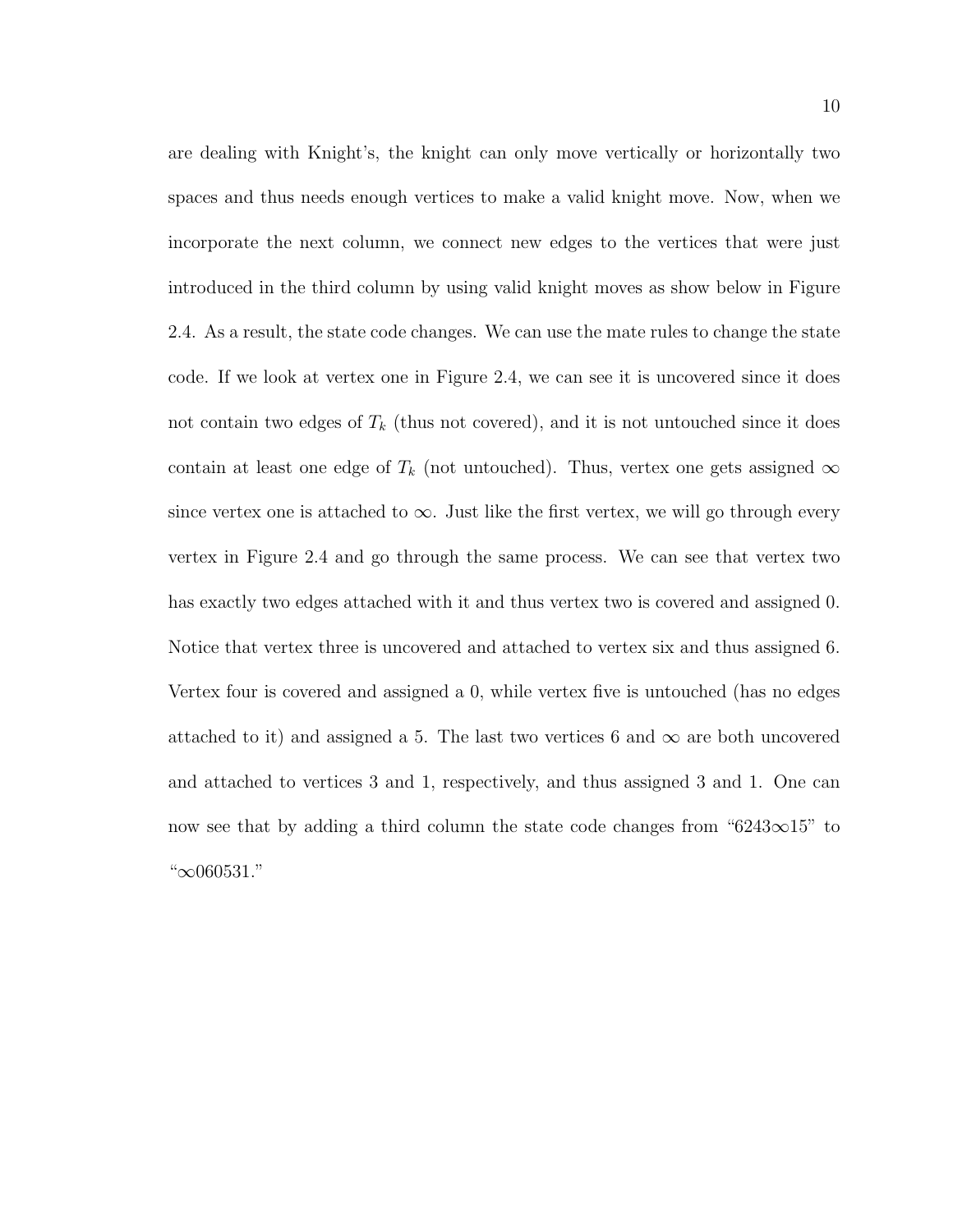

Figure 2.4: Graph with Third Column implemented

The next thing to do would be to take into account the edges in  $T$  that belong to  $T_{k+1}$  but not to  $T_k$ . We can take all the edges with the endpoints in column  $k+1$  and another endpoint in the column k or  $k - 1$  or  $\infty$ . This new set of edges is encoded with three italic digits. The list is as follows:

| 100 for edge 8 to 1 010 for edge 7 to 2 001 for edge 4 to 3                      |  |
|----------------------------------------------------------------------------------|--|
| 200 for edge 6 to 1 020 for edge 9 to 2 002 for edge 8 to 3                      |  |
| 400 for edge $\infty$ to 1 040 for edge $\infty$ to 2 004 for edge $\infty$ to 3 |  |

The sum of the italicized digits above represents the edges that were added through each transition. For example, the state transformation "6243∞15"  $\rightarrow$  "∞060531" is achieved by the transition code 131. This is the sum of the transitions (edges added) of  $100+010+020+001 = 131$ . We only need to keep track of the sum since the sum uniquely decomposes. This is exactly why Knuth chooses 1,2, and 4.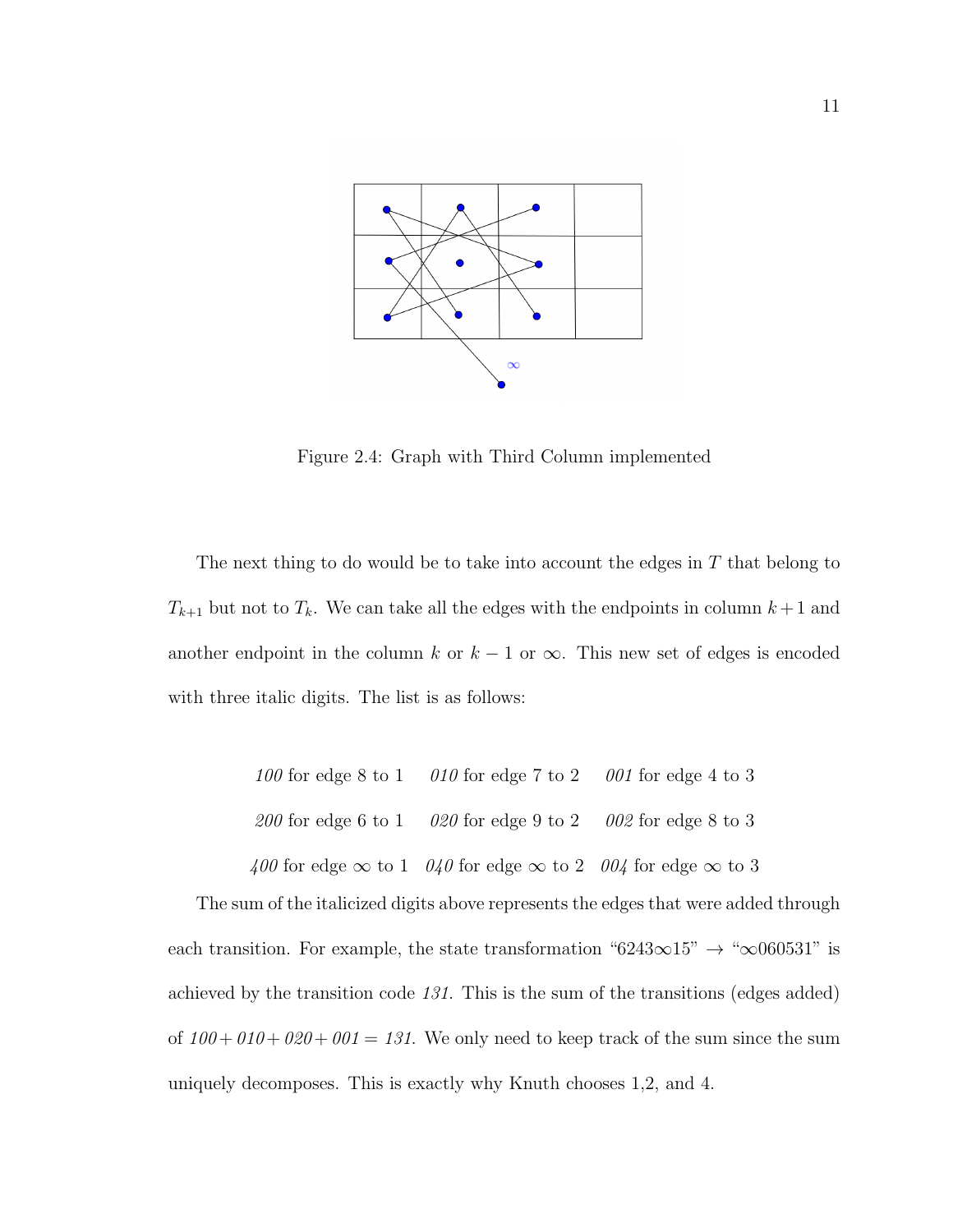Instead of computing the mate values of each transition by hand, there is an easier way to compute them. As a new edge is added from x to y, we just need to do the following steps in order.

Let 
$$
x' = mate[x]
$$
 and  $y' = mate[y]$   
Now we let  $mate[x] = 0$  and  $mate[y] = 0$   
Then we let  $mate[x'] = y'$  and  $mate[y'] = x'$ 

We will use a directed graph  $K$  to help us encapsulate all the information about a  $3 \times n$  Knight's tour for an arbitrary even  $n \geq 4$ . This graph K is defined by letting the set of states be the vertices and joining two states  $s_1$  and  $s_2$  by a directed edge from  $s_1$  to  $s_2$  if we can obtain  $s_2$  from  $s_1$  by a transition from some  $T_k$  to  $T_{k+1}$ .

We call the state "000000 $\infty$ " the **open source vertex** of K, denoted by  $\sigma_o$ . This is always the state from which starts a Hamiltonian cycle T or  $\hat{T}$ . We call the state "0000000" the sink vertex, and we denote that as  $\tau$ . This is the state that represents a complete graph, that is a Hamiltonian cycle  $T$  or  $\hat{T}$  (thanks to the vertex  $\infty$  which, by definition, forces there to be a Hamiltonian cycle from a Hamiltonian path). We call the state "1230000" the **closed source vertex**, denoted by  $\sigma_c$ . This state is adjacent to the sink vertex, but one step beyond a Hamiltonian cycle, as the new column can't connect with any of the vertices before it. We will show examples later on in this paper that better explain these states.

We need to be very careful when counting paths. In fact, Euler's  $3 \times n$  chessboard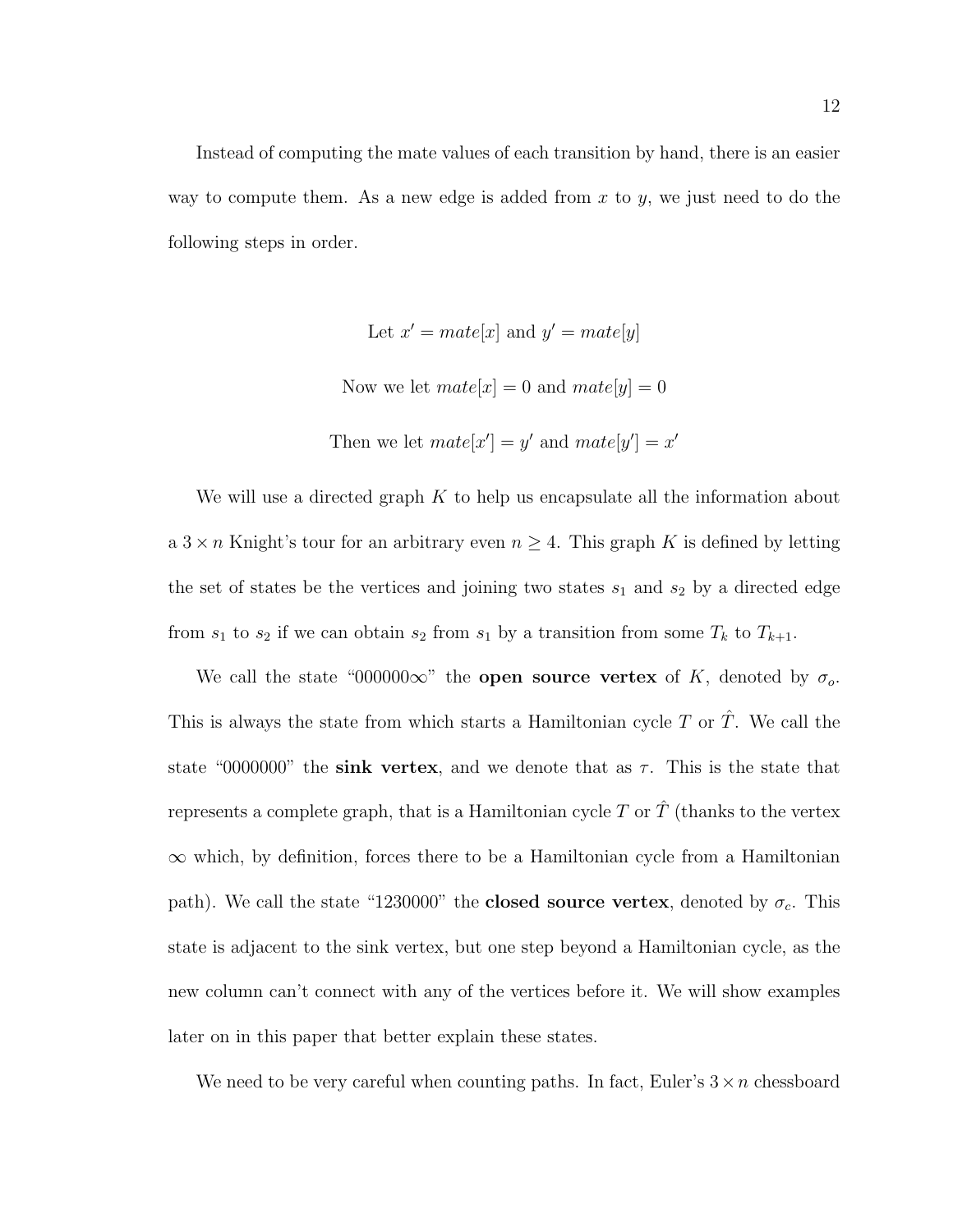has eight different shortest paths from  $\sigma_o$  to  $\tau$ , not just three as exhibited by Euler. Euler was counting all of the geometrically distinct tours. If we take the three that were proposed by Euler, we can reflect the graphs both horizontally, vertically, or rotate the graph. It is in this way that we get 8 distinct paths instead of 3.

In general, every state  $\alpha$  corresponds to a **flipped state**  $\alpha'$  corresponding with a reflection across the horizontal midline, creating horizontal symmetry if dealing with a closed Knight's tour. Likewise, every transition state  $t$  formed by transitional triplets (the italicized triplets that add new edges) corresponds to a **flipped transition**  $t'$ . For example if  $\alpha$  = abcdefg and  $t$  = ABC, then  $\alpha'$  = a'b'c'd'e'f'g' = cbafedg and  $t' = A'B'C' = CBA$ . The vertices

$$
0' = 0, 1' = 3, 2' = 2, 3' = 1, 4' = 6, 5' = 5, 6' = 4, \infty' = \infty
$$

and the edge transition digits become,

$$
0' = 0, 1' = 2, 2' = 1, 3' = 3, 4' = 4, 5' = 6, 6' = 5
$$

We will now show an example on a  $3 \times 4$  chessboard. We start with the open source which is "000000 $\infty$ ". We then look at the first column  $T_1$ .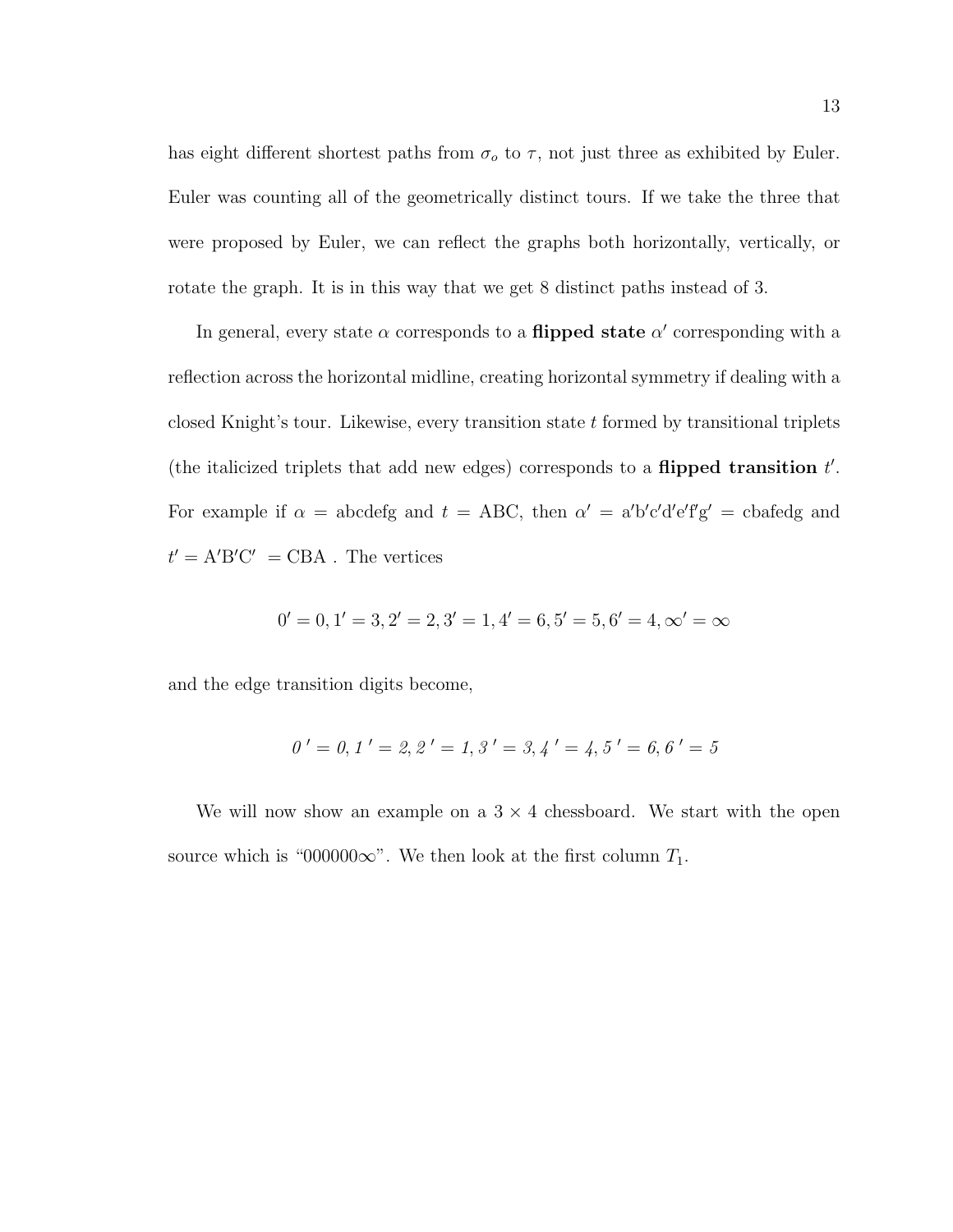

Figure 2.5:  $T_1$ 

As we can see, there is one edge from the vertex  $(1, 1)$  (first row, first column) to ∞. The state code has now changed to "1∞30002" using the mate definitions in Equation 2.1. We can now add the next column  $T_2$ .



Figure 2.6:  $T_{\rm 2}$ 

Now with the second column added we add all the edges that connect from the second column and up to two columns before it. Thus we only have to worry about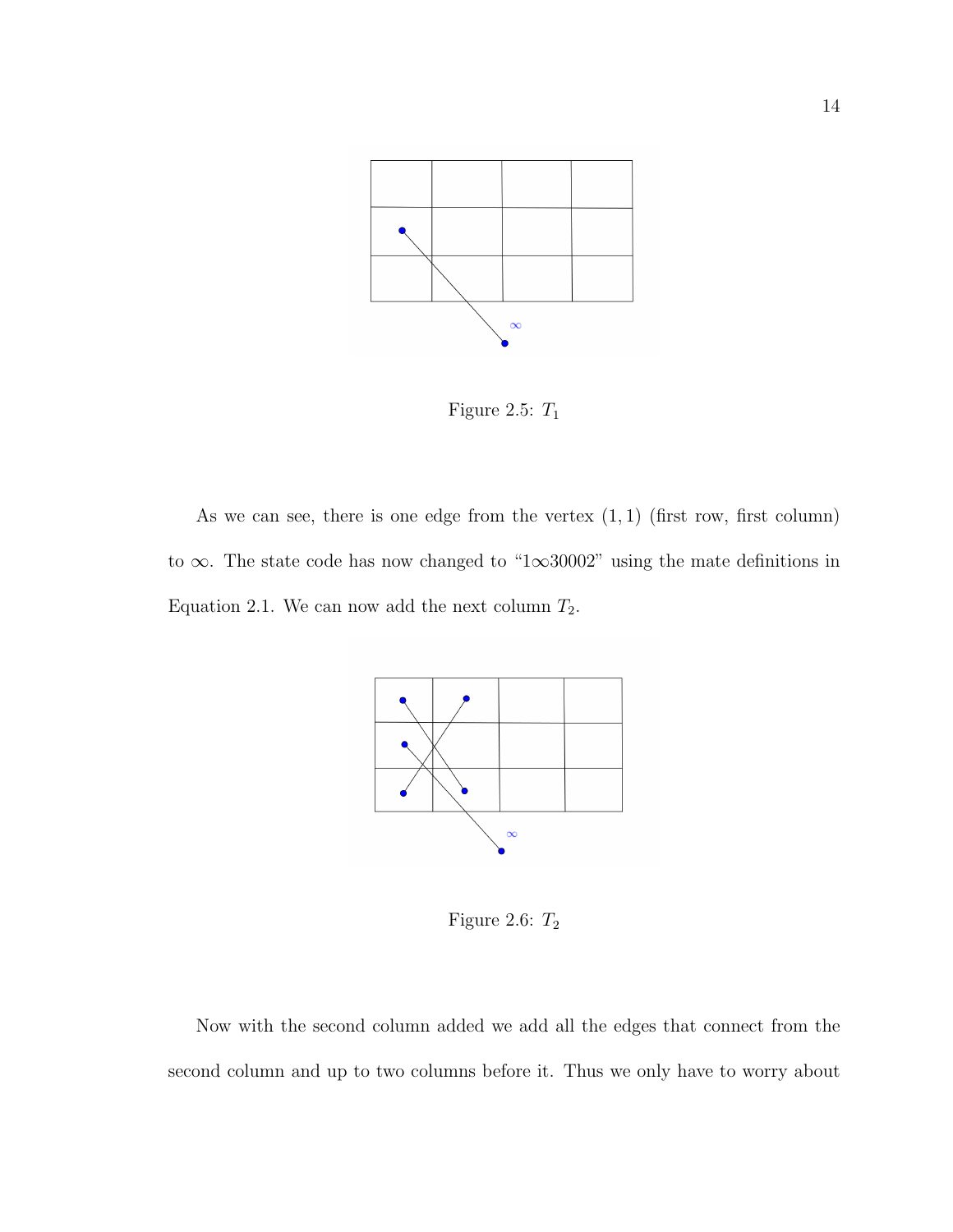the first column. In this case  $(1, 2)$  and  $(3, 2)$  have edges from their squares to the  $(3, 1)$  and  $(1, 1)$  squares respectively as shown in Figure 2.6. These edges are added using the code 201, effectively changing the state code to " $6243\infty15$ ". We now add the third column  $T_3$ .



Figure 2.7:  $T_3$ 

Each square in the third column has edges from it to the two columns before it. Using the edge code 131 we achieve the graph as in Figure 2.7 above. The state code is now changed to " $\infty$ 060531". Finally we add the final column  $T_4$ , look at the two columns that lie before  $T_4$  and use the edge generating code  $363$  to add edges to each vertex in the column  $T_4$ . The end result is that we get the complete Knight's graph of the  $3 \times 4$  as seen Figure 2.8 below. The state code is thus changed to the final complete state  $\tau =$  "0000000".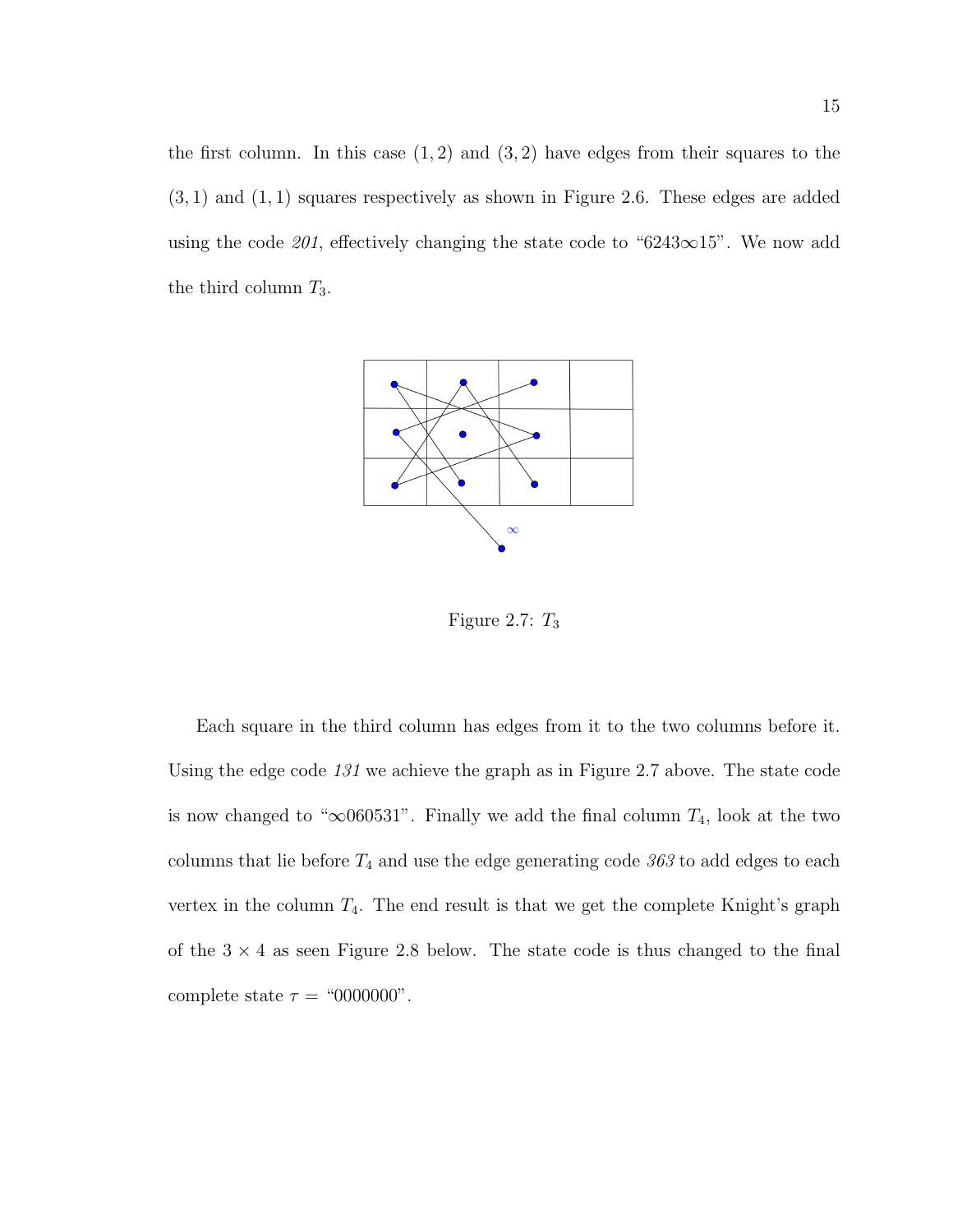

Figure 2.8:  $T_4$ 

#### 2.2 Classification of States

An involution is a function or transformation that is equal to its inverse, that is a function or transformation that produces the identity when applied to itself. Every state (vertex in  $K$ ) corresponds to an involution in the symmetric group  $S_k$  with  $k \leq 7$ , in which two mated vertices correspond to a transposition and covered vertices correspond to fixed points of the permutation. Thus the entirety of the state codes of  $K$  are all obtainable by:

- (a) starting with a sequence of seven digits  $123456\infty$
- (b) setting some subset of them to 0
- (c) applying an involution permutation to the remaining non-zeros

We can use a generating function to count the number  $t_k$  of involution permutations in  $S_k$ . We have a recurrence relation  $t_k = t_{k-1} + (k-1)t_{k-2}$  with initial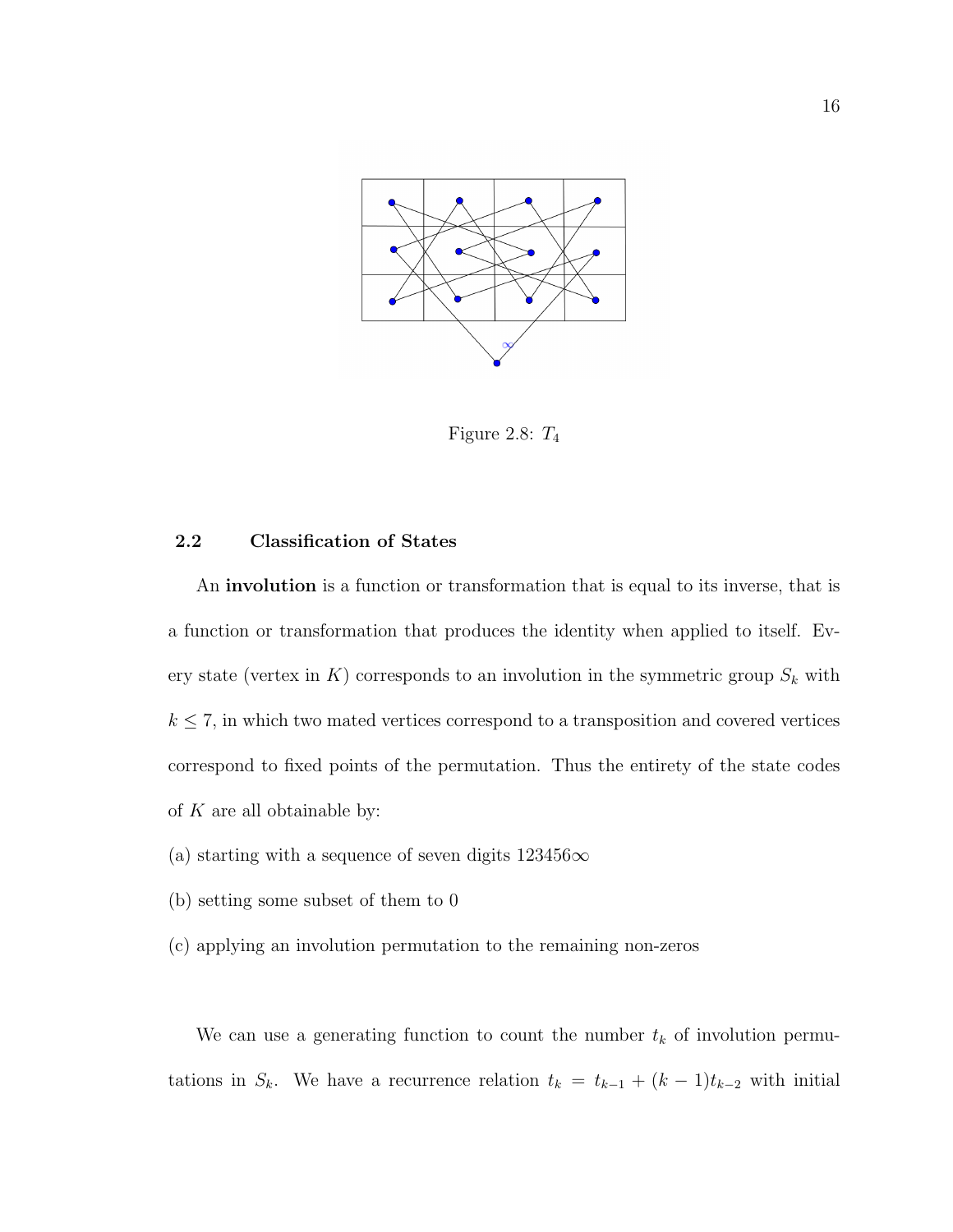conditions  $t_0 = t_1 = 1$  which means the generating function

$$
F(x) = \sum_{k \ge 0} t_k \frac{x^k}{k!}
$$

satisfies the differential equation  $F'(x) = (x+1)F(x)$  with initial condition  $F(0) = 1$ . The solution is  $F(x) = e^{x+x^2/2}$ . These involution numbers  $t_k$  also have another interesting connection to chess. In particular,  $t_n$  counts the numbers of ways to place n rooks on an  $n \times n$  chessboard in such a way that no two rooks attack each other (the so-called 'n rooks puzzle') and such that the configuration of the rooks is symmetric under a diagonal reflection of the board. This follows since the non-attacking condition will force exactly one rook in each column, so each such arrangement will correspond with one of  $n!$  permutation matrices and the diagonally symmetric ones will correspond with involutions. In [Hol74], D. F. Holt counted the number  $A(n)$  of arrangements of mutually non-attacking rooks up to any symmetry of the chessboard (i.e., up to the action of the dihedral group) with the formula

$$
A(n) = \frac{n! + f(n) + 2g(n) + 2t_n}{8}
$$

where

$$
f(n) = \begin{cases} (n/2)! 2^{n/2} & \text{if } n \text{ is even} \\ ((n-1)/2)! 2^{(n-1)/2} & \text{if } n \text{ is odd} \end{cases}
$$
 (2.2)

and

$$
g(n) = \begin{cases} (n-2)(n-6)\cdots 6\cdot 2 & \text{if } 4 \text{ divides } n \\ (n-3)(n-7)\cdots 6\cdot 2 & \text{if } 4 \text{ divides } n-1 \\ 0 & \text{otherwise} \end{cases}
$$
 (2.3)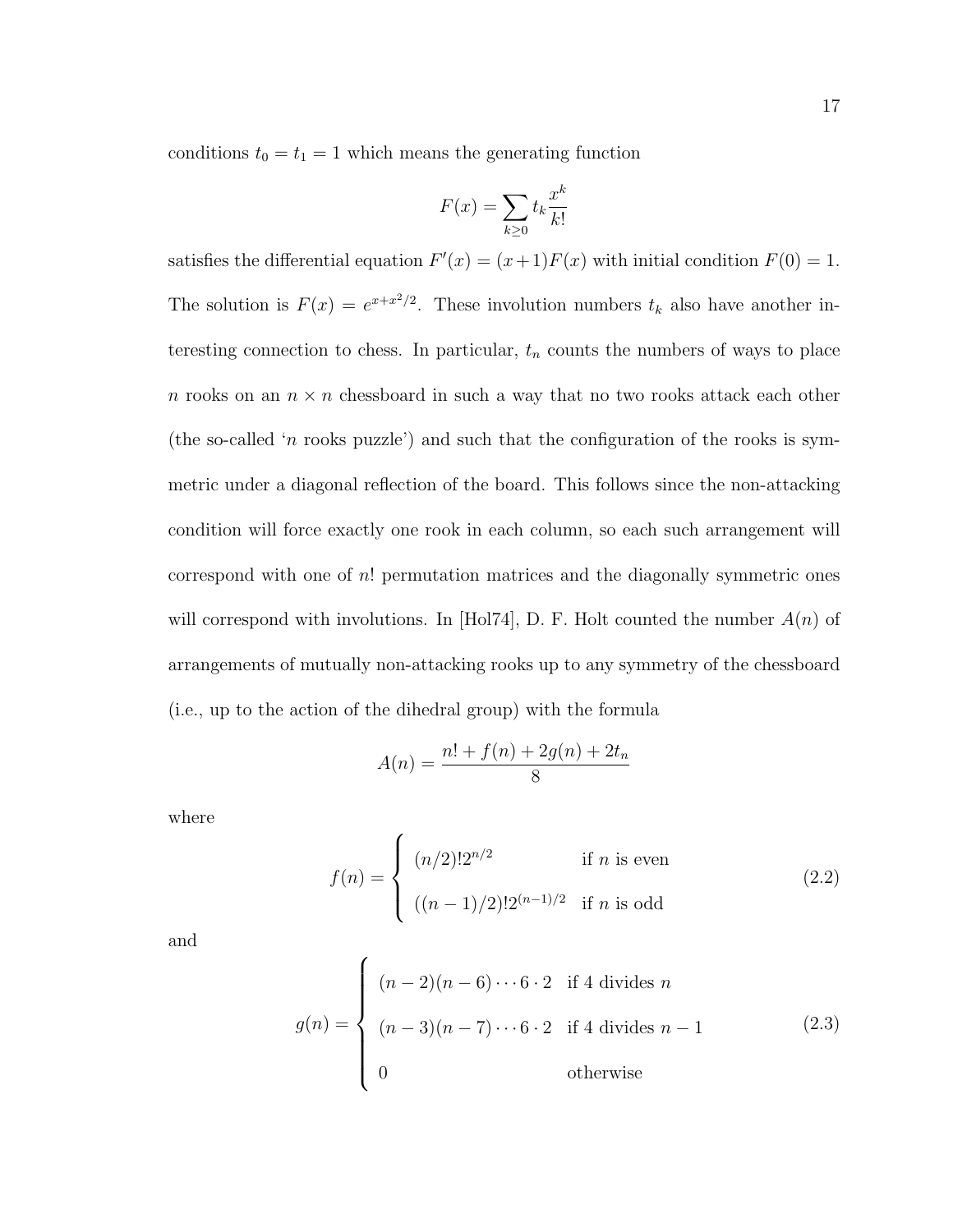This formula was proved rigorously by using a technique commonly used in group theory called the Pólya enumeration theorem. On a normal chessboard we have  $n = 8$ ,  $f(8) = 384, g(8) = 12,$  and  $t_8 = 764$ . Thus the number of arrangements is equal to  $A(8) = 5282$ . In Figure 2.9, we give an example of a diagonally symmetric  $5 \times 5$ illustration of one non-attacking arrangement.



Figure 2.9: Rook Example Corresponding to the Involution  $(1, 2)(4, 5)$ 

Using the generating function for the involution numbers allows us to calculate that the total number of potential states is

$$
\sum_{k=0}^{7} \binom{7}{k} t_k = 1850
$$

in which  $\binom{7}{k}$  $\binom{7}{k}$  counts the number of subsets of size k (to be either covered or mated vertices) from the set of all vertices of size 7. However only 1406 of the states are actually reachable from the source states of  $\sigma_o$  and  $\sigma_c$  by legal transitions of Knight's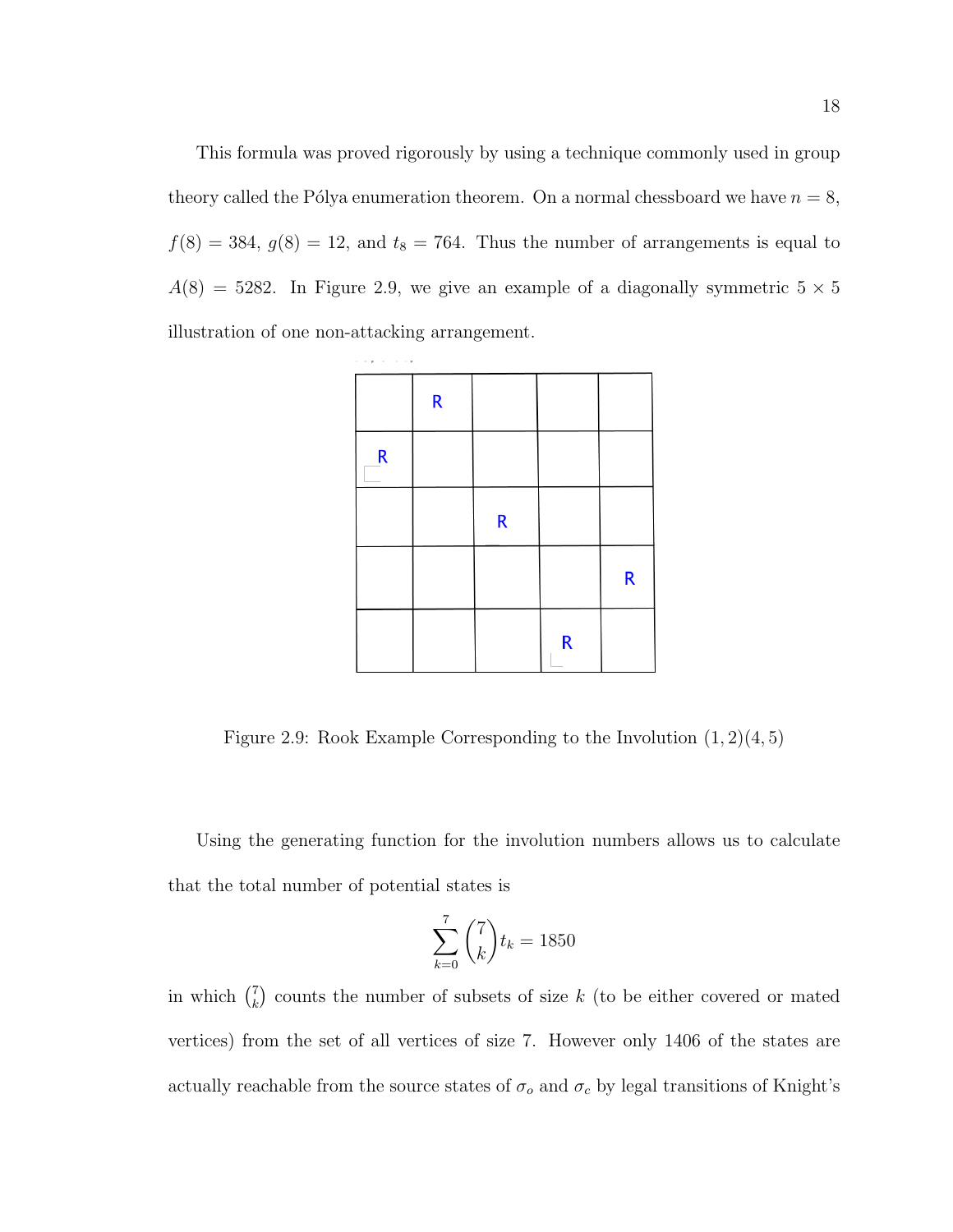moves. For example, using the legal edge transitions, that is the three digit number we used to add edges to our new vertices, we can never reach the chessboard state "1000000". This is not the only state which does not lead to a potential state. For example, the forms  $****4****$ ,  $*****6***$ , and  $****6*4***$  have no successive moves (where '\*' is considered any digit) as pointed out in [Knu11]. These states do not belong in K because they do not lead to  $\tau$ . We can also knock out states of the form " $1*3*5***$ " because in this state, any move made to a new state from " $1*3*5***$ " will not have a move that leads to  $\tau$ . In other words, if we are looking at the 9 vertices of any given state, the 1st, 3rd, and 5th vertices all have no edges attached. No matter what vertex you come from you will never be able to attach to those vertices to get to  $\tau$  and thus they will remain vertices with no edges. Similar logic and reasoning can be applied to the other "unusable states." Finally, there are states which are reachable like "1035400" which fail to satisfy a certain condition as outlined in [Knu11]. All in all, this means that there are only 712 vertices in  $K$ . A computer program that Knuth created tells us that all of these vertices (except  $\sigma_c$ ) occur on some path of length 16 or less from  $\sigma_o$  to  $\tau$ . In fact, only two states have paths length of more than of 14.

We call vertex  $(i, j)$  of the chessboard *even* when  $i + j$  is even, and *odd* otherwise. Note that if a knight is on an odd vertex, it can only move to an even vertex and vice versa. A  $3 \times n$  chessboard has the ceiling of  $3n/2$  even vertices and the floor of  $3n/2$ odd vertices. Thus when  $n$  is odd, the number of even vertices is one more than the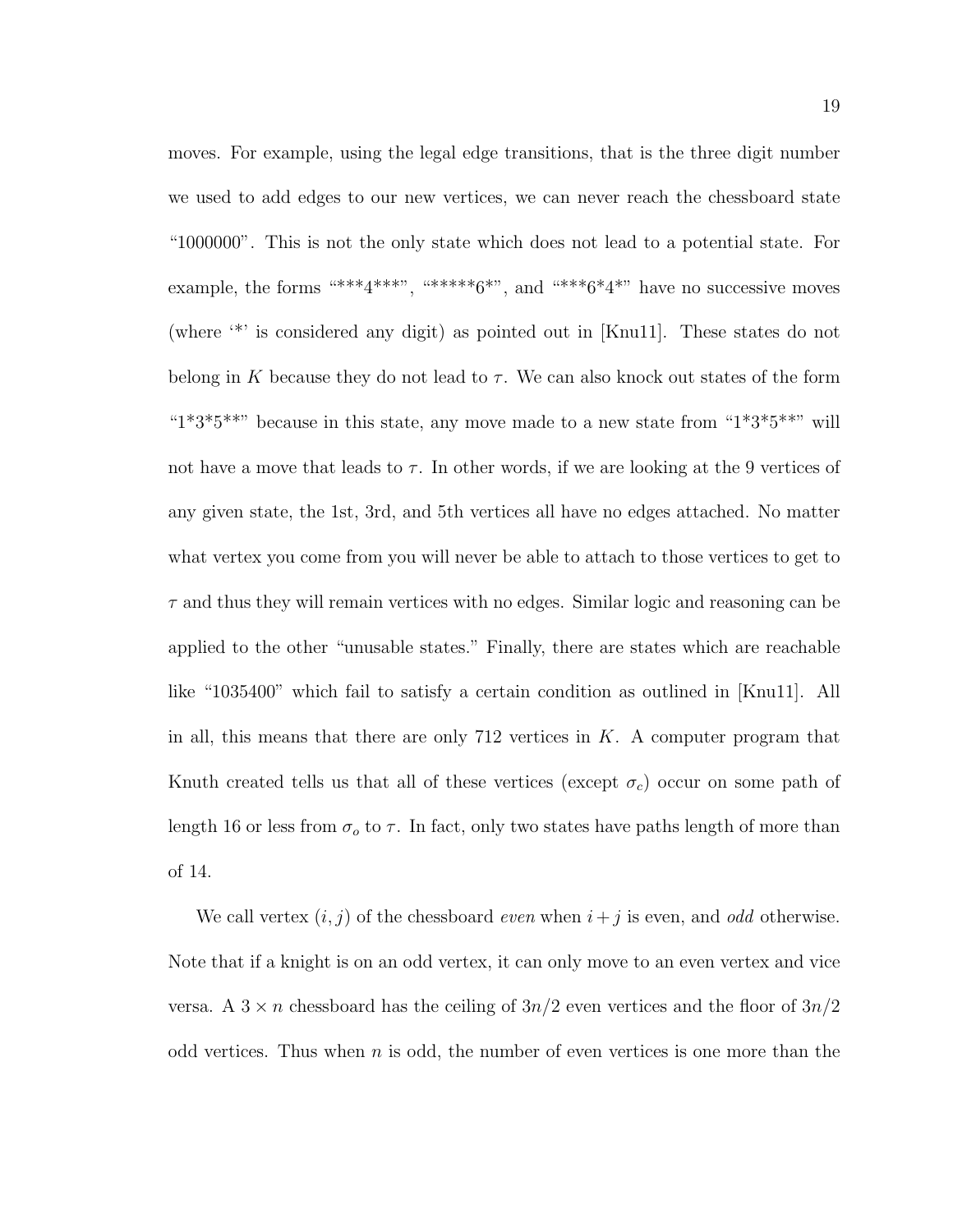number of odd vertices, so the endpoints of an open tour must be even. Likewise, when  $n$  is even, the number of even vertices equals the number of odd vertices, so the endpoints of an open tour must have opposite parity. Thus there are four different possible open tours:

- (1) Both endpoints appear in the same column; one of the endpoints being odd and the other endpoint is even. Also,  $n$  is even.
- (2) Both endpoints appear in the same column; both of them are even and  $n$  is odd.
- (3) The endpoints appear in different columns and the left endpoint is even. The right endpoint is even if  $n$  is odd and odd if  $n$  is even.
- (4) The endpoints appear in different columns, the left endpoint is odd, the right endpoint is even and so is  $n$ .

We can divide the vertices of K into four classes:  $O$  for open,  $F$  for free,  $B$  for bound, C for closed. Class O consists of all states whose code names end in symbol  $\infty$ ; these states occurred before any endpoints of the tour have appeared. Class C consists of all the states that end in 0. The states in class C are those of closed tours (they also occur after both endpoints of an open tour have been seen). Between the classes O and C we have two classes of states in which one endpoint has appeared but not the other. Class  $F$  corresponds to type  $(3)$  above following an even left endpoint, and class  $B$  corresponds to open tours of type  $(4)$  above following an odd left endpoint.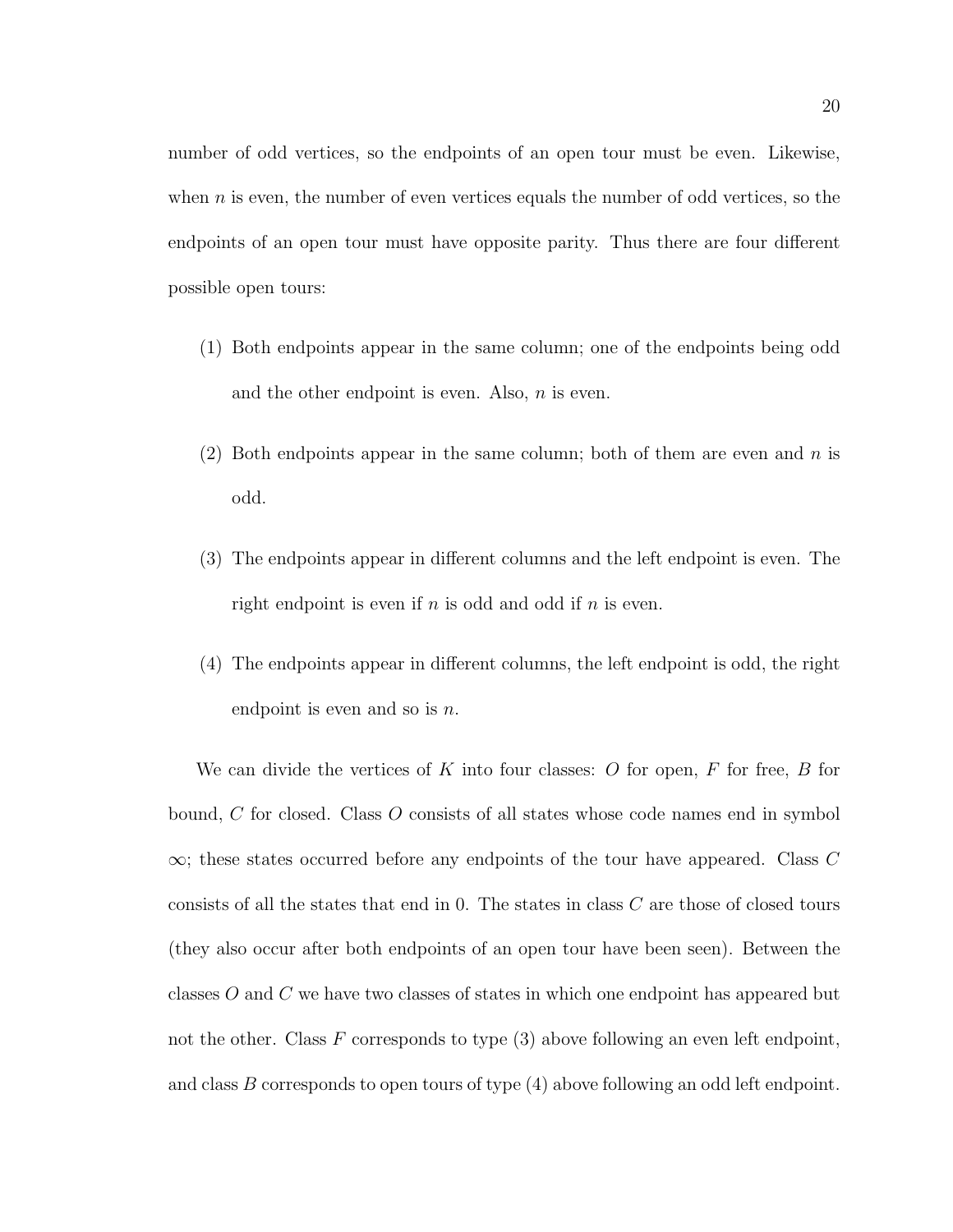The graph states of the classes  $O, B$ , and  $C$  are bipartite, so we can subdivide them into partite classes:  $O_0$ ,  $O_1$ ,  $B_0$ ,  $B_1$ ,  $C_0$  and  $C_1$ . An  $O_0$  or  $B_0$  always occur an even number of moves or steps after  $\sigma_0$ . In addition, a  $B_0$  or a  $C_0$  state always occurs an even number of moves or steps before  $\tau$ . The classes of  $O_1$ ,  $B_1$ , and  $C_1$  are all similar but with an odd number of steps. The class  $F$  has no parity restrictions, and thus we do not need to include them with the partite classes. Below is a list of all the allowable transitions.

> $O_0 \rightarrow O_1$ ,  $O_0 \rightarrow B_1$ ,  $O_0 \rightarrow F$ ,  $O_0 \rightarrow C_0$ ,  $O_0 \rightarrow C_1$ ;  $O_1 \rightarrow O_0, O_1 \rightarrow B_0, O_1 \rightarrow F, O_1 \rightarrow C_0;$  $F \to F, F \to C_0, F \to C_1;$  $B_0 \rightarrow B_1, B_0 \rightarrow C_1;$  $B_1 \rightarrow B_0, B_1 \rightarrow C_0;$  $C_0 \rightarrow C_1, C_1 \rightarrow C_0$

It is worthy to note however that the transition  $O_1 \rightarrow C_1$  is illegal due to the fact that  $O_1$  occurs an odd number of steps after  $\tau$ . Therefore if  $O_1$  transitions to  $C_1$  it would occur an even number of steps after  $\tau$ . By definition however,  $C_1$  must occur an odd number of steps after  $\tau$ . It turns out, there is a total of  $(84, 75, 204, 110, 72, 91, 76)$  vertices belong with the respective classes  $(O_0, O_1, F, B_0, B_1, C_0, C_1)$  as noted in [Knu11].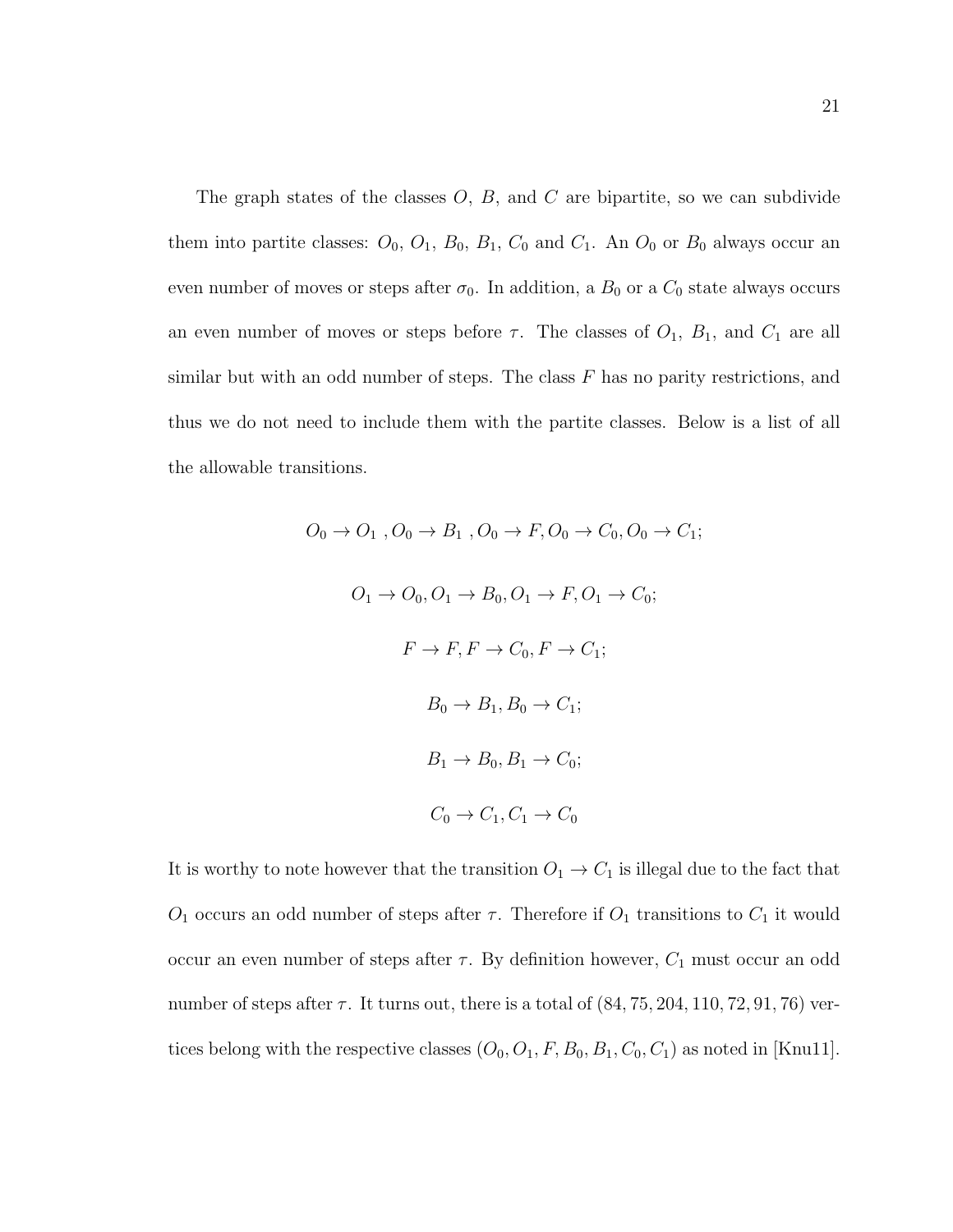#### 2.3 Computing the Parity

There is a way to determine the class of any vertex directly from its state code. First we will go over how we enumerate this, followed by how the values change with knight moves. Given the values of  $mate[x]$  for  $1 \le x \le 7$  in which '7' in this specific case refers to  $\infty$ , we define the following quantities:

 $z_0$  = the number of non-zero x with  $mate[x] = 0$  and x is even;  $z_1$  = the number of non-zero x with  $mate[x] = 0$  and x is odd;  $f_0$  = the number of non-zero x with  $mate[x] = x$  and x is even;  $f_1$  = the number of non-zero x with  $mate[x] = x$  and x is odd;  $p_{00}$  = the number of  $x < y$  with  $mate[x] = y$ , x and y are both even;  $p_{01}$  = the number of  $x < y$  with  $mate[x] = y, x + y$  odd;  $p_{11}$  = the number of  $x < y$  with  $mate[x] = y$ , x and y both odd;

This information is then put into a table. These quantities can then be changed based on a move made by a knight. We will organize these table changes based on whether or not x and y are "touched" by the edges in  $T_k$ .

If  $x$  and  $y$  are previously untouched, then

$$
f_0 \leftarrow f_0 - 1, f_1 \leftarrow f_1 - 1, p_{01} \leftarrow p_{01} - 1
$$

If only one was untouched, one of four possible changes will occur

 $f_0 \leftarrow f_0 - 1, z_1 \leftarrow z_1 + 1, p_{00} \leftarrow p_{00} + 1, p_{01} \leftarrow p_{01} - 1$  $f_0 \leftarrow f_0 - 1, z_1 \leftarrow z_1 + 1, p_{01} \leftarrow p_{01} + 1, p_{11} \leftarrow p_{11} - 1$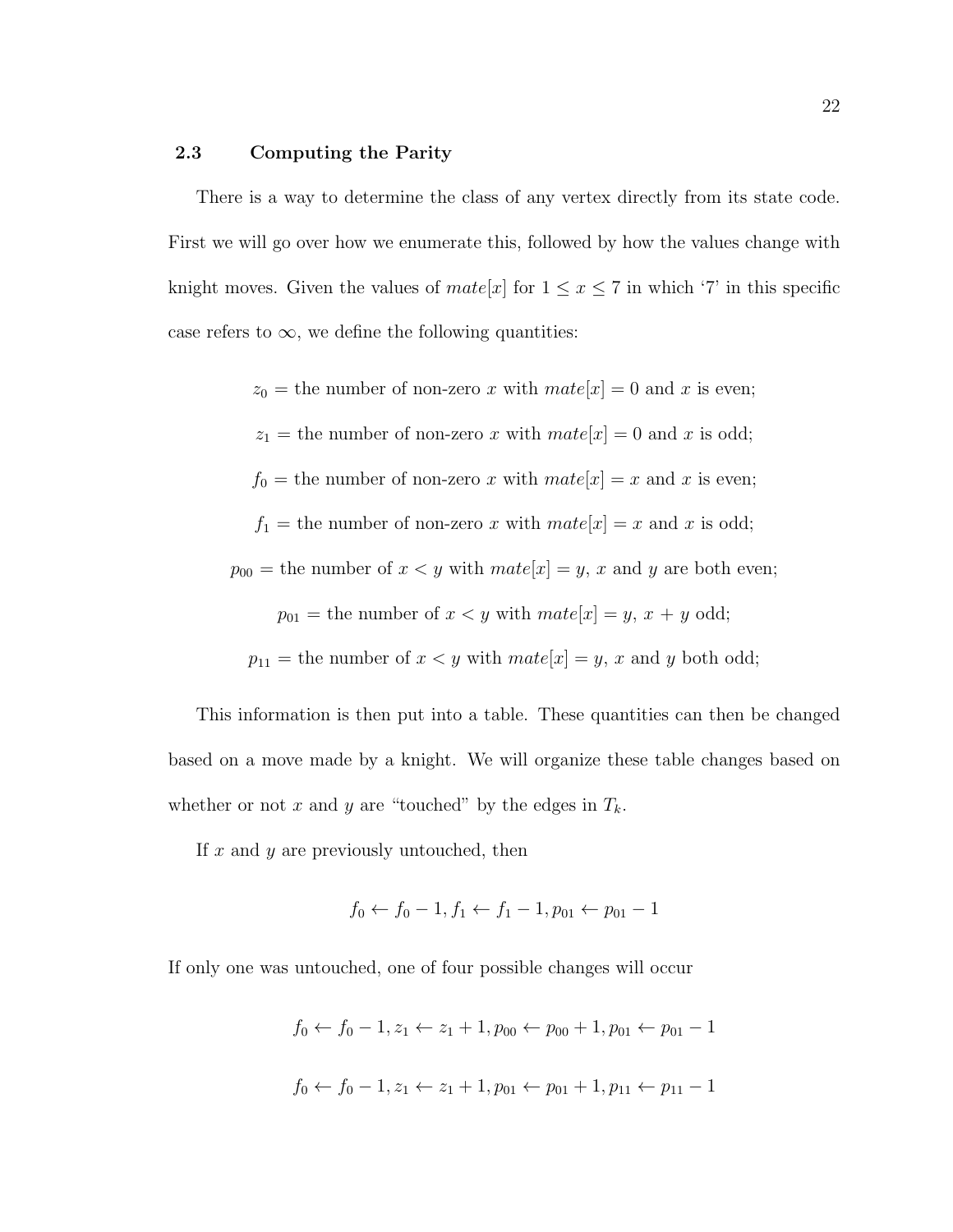$$
f_1 \leftarrow f_1 - 1, z_0 \leftarrow z_0 + 1, p_{00} \leftarrow p_{00} - 1, p_{01} \leftarrow p_{01} + 1
$$
  
 $f_1 \leftarrow f_1 - 1, z_0 \leftarrow z_0 + 1, p_{00} \leftarrow p_{01} - 1, p_{11} \leftarrow p_{11} + 1$ 

If both were previously mated with other elements, we have either

$$
z_0 \leftarrow z_0 + 1, z_1 \leftarrow z_1 + 1, p_{01} \leftarrow p_{01} - 1;
$$

or

$$
z_0 \leftarrow z_0 + 1, z_1 \leftarrow z_1 + 1, p_{00} \leftarrow p_{00} - 1, p_{01} \leftarrow p_{01} + 1, p_{11} \leftarrow p_{11} - 1.
$$

In each case, the state code iterations leave the quantity

$$
I = z_0 - z_1 + p_{00} - p_{11}
$$

invariant, which is very interesting. In these cases  $I$  represents the difference between the number of odd and even vertices covered in the first  $k - 2$  columns. When k increases by 1, we promote vertices  $\{1, \ldots, 7\}$  to  $\{4, \ldots, 10\}$ ; this "promotion" causes the even and odd vertices to switch roles.

$$
z_0 \leftrightarrow z_1 \qquad \qquad p_{00} \leftrightarrow p_{11} \qquad \qquad I \leftarrow -I
$$

We then attach  $\{1, 2, 3\}$ . This causes  $f_0 \leftarrow f_0 + 1$ , and  $f_1 \leftarrow f_1 + 2$ . As noted above, I is invariant while making knight moves, and this holds true until we shorten the table by removing the 0 mates of  $\{7, 8, 9\}$ . If the mate of  $\infty$  is not 0, this shortening causes  $z_0 \leftarrow z_0 - 1$  and  $z_1 \leftarrow z_1 - 2$ , thus making  $I \leftarrow I + 1$ .

If  $\infty$  was mated with  $\infty$  (as in the O states) before and after this state transition then  $I \leftarrow 1 - I$ , thus we have  $O_0$ , which since this class occurs an even number of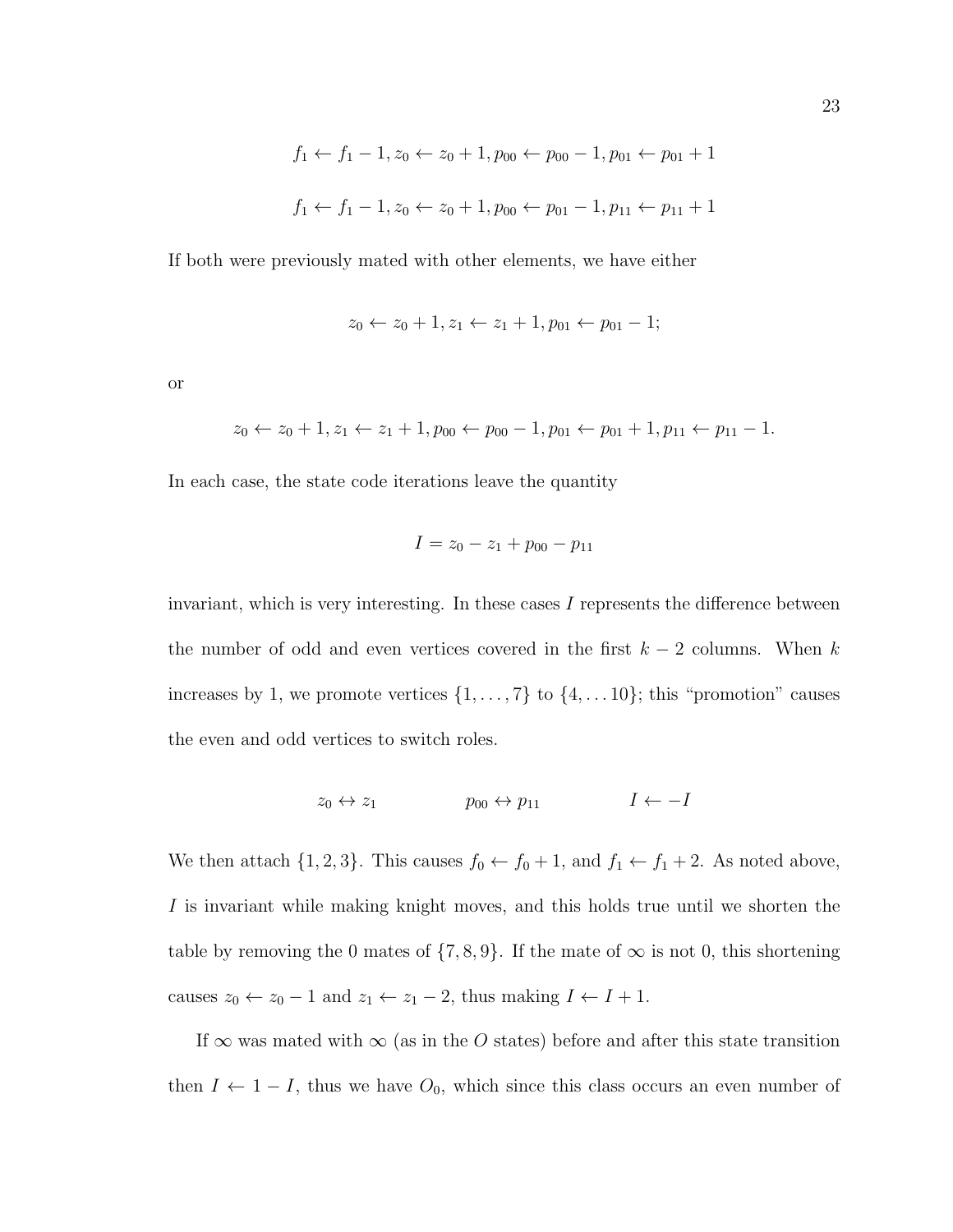steps after  $\sigma_0$  has  $I = 1$ . Then for  $O_0$ , we have  $I = 0$ . Similar logic can be used for the class  $O_1$  and we find that  $I = 1$ .

If  $\infty$  was mated with 0 before and after the state transition (as it is in the C states), the shortening operation causes  $z_0 \leftarrow z_0 - 2$  and  $z_1 \leftarrow z_1 - 1$  thus making  $I \leftarrow -1 - I$ . Using similar logic as above, we find that the subclass  $C_0$  corresponds with  $I = -1$  and the subclass  $C_1$  corresponds with  $I = 0$ .

Finally if  $\infty$  was mated with any of the other vertices in  $\{1,\ldots,6\}$  before and after the state transition (as it is in the  $F$  and  $B$  states), the process of demoting the 10 position to the 7 position has the overall effect of decreasing I by 1.

#### 2.4 Enumeration

So far we have demonstrated a way to take the movement of knights on a chessboard and we associate them with a state code. Using a series of transitional triplets, we have a way of changing the state code for each new edge added to our graph. In doing so, we have also eliminated all possible states that can't be a part of a knight's tour. We then classified our states into 4 separate classes, most of which were then themselves separated into 2 sets of partite classes. Finally, we have figured out how to use the parity of our states to directly determine the class of our state codes. Now we can start the good stuff.

We let  $N(\alpha, \beta, n)$  be the number of paths of length n in our directed graph K from state  $\alpha$  to state  $\beta$ . Thus the number of knight's tours on a 3  $\times$  *n* chessboard is then  $N(\sigma_0, \tau, n)$  for open tours and  $N(\sigma_c, \tau, n-1)$  for closed tours. The calculation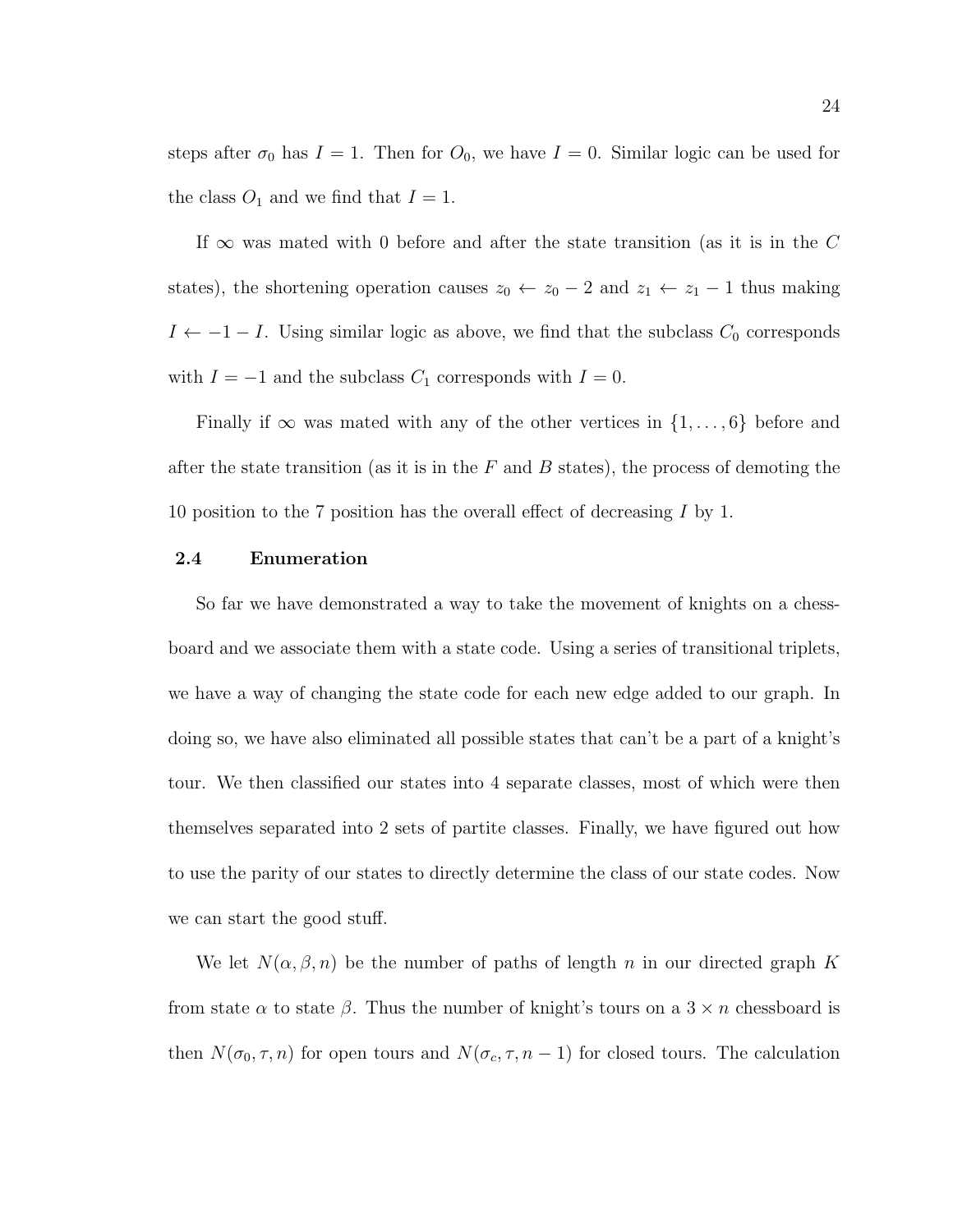of  $N(\alpha, \beta, n)$  is not difficult to compute when n is not too large. First, we set up the adjacency matrix  $A$  of  $K$ , in which the matrix has one column and one row for each state of K.

The entry  $A_{\alpha\beta}$  in row  $\alpha$  and column  $\beta$  is 1 if  $\alpha \to \beta$  (i.e., there is a directed edge from  $\alpha$  to  $\beta$ ) and 0 otherwise. Symbolically we write  $A_{\alpha\beta} = [\alpha \to \beta]$ . Then

$$
N(\alpha, \beta, n) = (A^n)_{\alpha\beta}
$$

is the entry in row  $\alpha$  and column  $\beta$  of the *n*th power of the matrix A. We can get much more information by determining the generating function for  $N(\alpha, \beta, n)$  instead of evaluating it for a particular n:

$$
G(\alpha, \beta) = N(\alpha, \beta, 0) + N(\alpha, \beta, 1)z + N(\alpha, \beta, 2)z^{2} + \dots
$$

$$
= \sum_{n=0}^{\infty} N(\alpha, \beta, n)z^{n}
$$

where  $N(\alpha, \beta, 0) = 1$  by convention. This generating function  $G(\alpha, \beta)$  represents all of  $N(\alpha, \beta, n)$  at the same time. In addition, the formula  $N(\alpha, \beta, n) = (A^n)_{\alpha\beta}$  tells us that the matrix of all these generating functions is

$$
I + Az + A^{2}z^{2} + \ldots = \sum_{n=0}^{\infty} A^{n}z^{n} = (I - Az)^{-1},
$$

where  $I = A^0$  is the identity matrix of the same dimensions as A. An important consequence of this is that everything that we want to know about enumerating these paths comes from the inverse of the matrix  $I - Az$ . From the well-known formula for the inverse of a matrix, the individual entries of this inverse are

$$
\pm g(\alpha, \beta, z) / \det(I - Az)
$$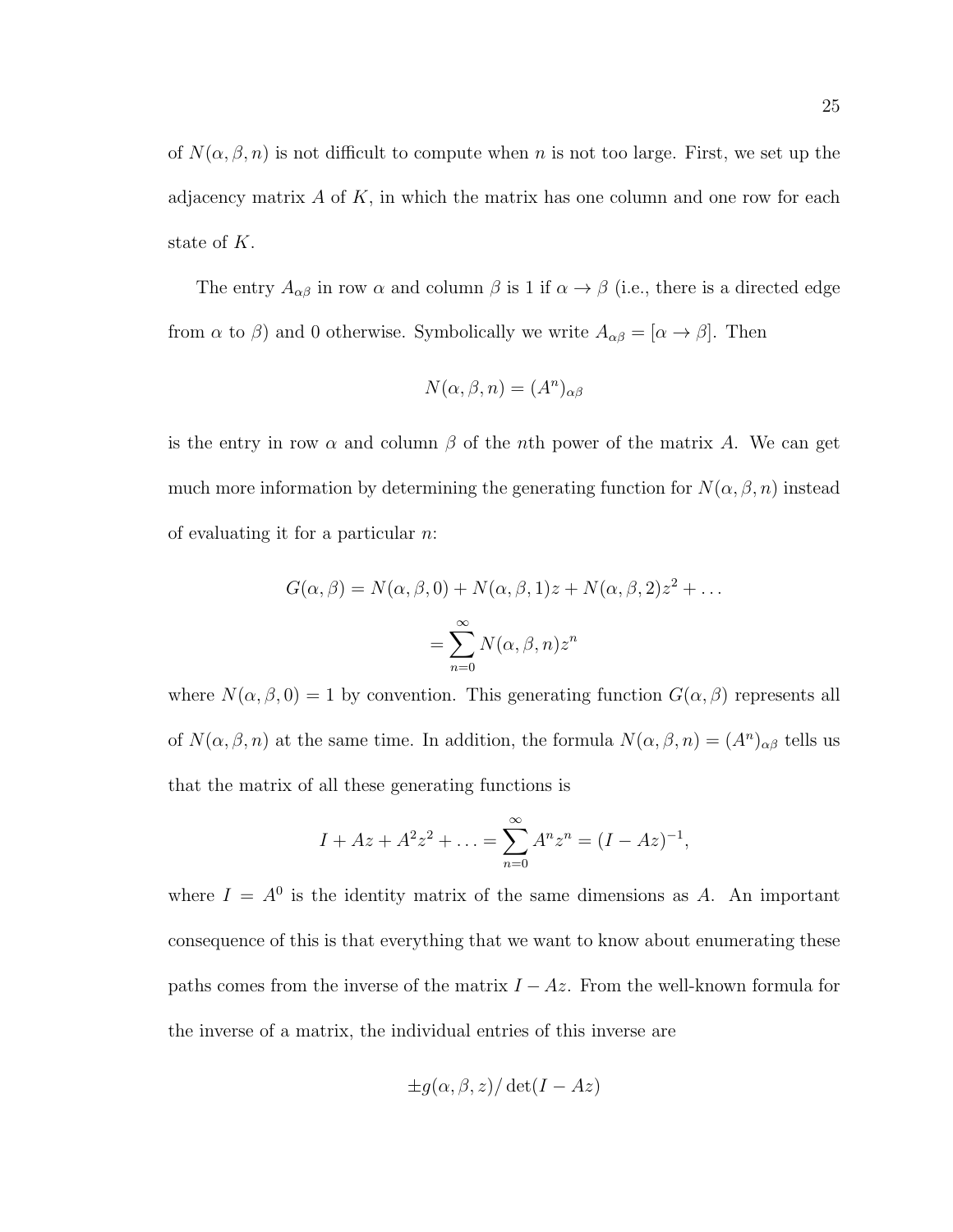in which  $g(\alpha, \beta, z)$  is the determinant of the sub-matrix obtained by deleting column α and row β. Since  $det(I - Az)$  and  $g(\alpha, \beta, z)$  are polynomials in z, the generating functions  $G(\alpha, \beta)$  are rational, and the numbers  $N(\alpha, \beta, n)$  obey a linear recurrence relation with constant coefficients as explained in the next section. Since our matrix is so big, that is a  $712 \times 712$  matrix with 5506 nonzero entries, it is rather comforting to know that we are really only interested in two of these generating functions, namely,  $G(\sigma_0, \tau)$  and  $G(\sigma_c, \tau)$ .

We will create a toy example that will help illustrate the generating functions that we are talking about above. Let us assume for the sake of simplicity that you have a  $3 \times n$  chessboard, and states that are defined by legal chess moves. We can then organize the states based on classes that the states live in. We are only interested in the  $C_0$  and the  $C_1$  states since those are the classes in which  $\sigma_o$ ,  $\sigma_c$ , and  $\tau$ , live. We now identify states up to dual, that is the states that are equivalent when reflected about the horizontal midline. This takes the 712 states to 376 states up to dual. If two states have the same set of successors, their generating functions are also identical. The successive grouping of states up to dual with the same successors is what we call superstates. These two reductions (duality and successors) give a reduced graph  $\hat{K}$ with 220 inequivalent superstate vertices. It turns out (see [Knu11]) that there are 25  $C_0$  superstates and 27  $C_1$  superstates. Something worthy of note is that all  $C$  class superstates only have  $C$  class successors. This is a direct result from the allowable transitions between classes, namely that  $C_0$  goes to  $C_1$  and vice versa, which gives us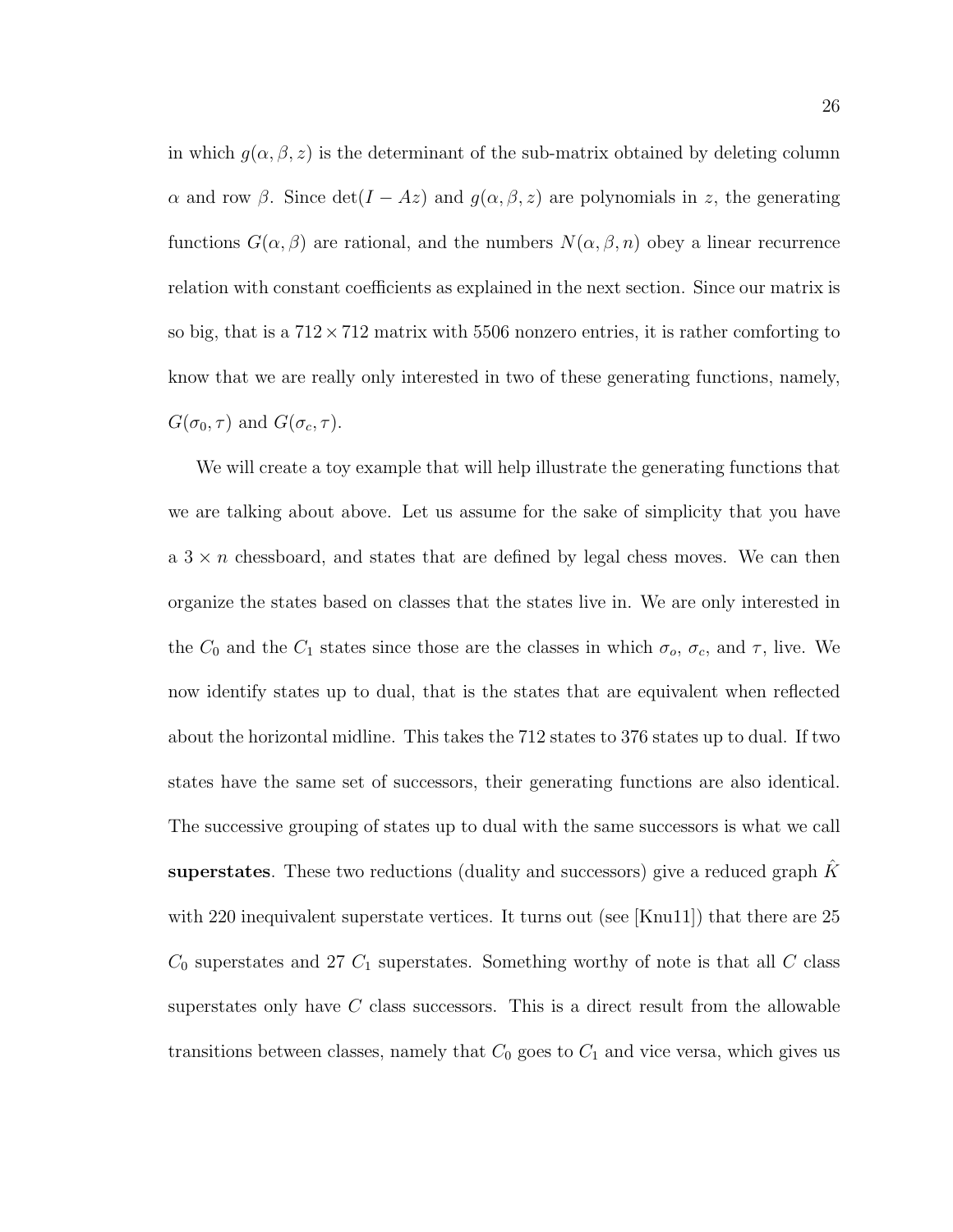a natural bipartite graph. We are interested in the generating functions

$$
G(\alpha) = G(\alpha, \tau) = z \sum_{\alpha \to \beta} G(\beta)
$$

in which the sum extends over all successors  $\beta$  of  $\alpha$ .

We model this with an explicit small example. We can then organize them in a bipartite graph, labeling the states in  $C_0$  as  $\alpha_n$  and states in  $C_1$  as  $\beta_n$ . To make things more simple, we created a mock example with only 6  $\alpha$  vertices ( $C_0$  superstates) and  $5 \beta$  vertices ( $C_1$  superstates). The directed bipartite graph for this example is shown in Figure 2.10.



Figure 2.10: Bipartite Example

We can define  $G(\alpha)$  formerly as

$$
G(\alpha) = [\alpha = \tau] + z \sum_{\alpha \to \beta} G(\beta)
$$

We can then roughly create the generating polynomials of the vertices based on the bipartite graph by expressing the generating function in terms of the generating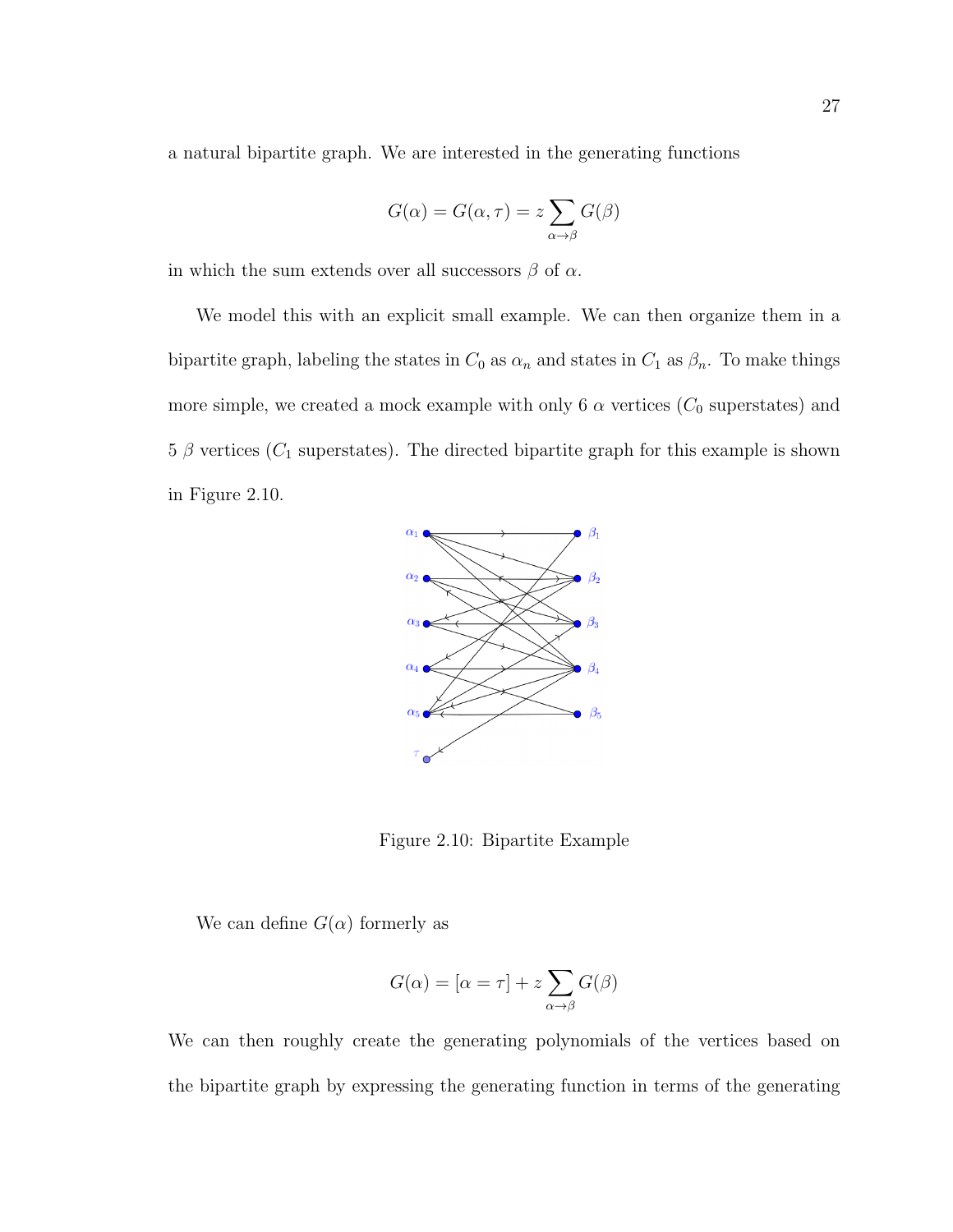functions of other vertices. You start with an  $\alpha$  in this case, say  $\alpha_2$ . The successors of  $\alpha_2$  are  $\beta_2$  and  $\beta_3.$  We then take the successors of  $\beta_2$  and  $\beta_3$  which are  $\alpha_3$  ,  $\alpha_4$  and  $\alpha_1$ ,  $\alpha_3$  respectively.

$$
G(\alpha_1) = z^2 (G(\alpha_5) + G(\alpha_3) + G(\alpha_4))
$$
  
\n
$$
G(\alpha_2) = z^2 (2 \cdot G(\alpha_3) + G(\alpha_4) + G(\alpha_1))
$$
  
\n
$$
G(\alpha_3) = z^2 (G(\alpha_1) + G(\alpha_5) + G(\alpha_2) + G(\tau))
$$
  
\n
$$
G(\alpha_4) = z^2 (2 \cdot G(\alpha_5) + G(\alpha_1) + G(\alpha_2) + G(\tau))
$$
  
\n
$$
G(\alpha_5) = z^2 (G(\alpha_3) + G(\alpha_1))
$$
  
\n
$$
G(\tau) = 1
$$

We can calculate the generating polynomial precisely through some linear algebra. First we will need to calculate the generalized adjacency matrix of our directed  $\alpha$ graph obtained from our bipartite graph by joining  $\alpha_i$  to  $\alpha_j$  if  $\alpha_j$  is a successor of a successor  $\beta_k$  of  $\alpha_i$ .

**Definition 2.4.1.** Given a directed graph (possibly not simple), we define the **gen**eralized adjacency matrix as follows: if there are precisely  $n$  directed edges from a vertex i to vertex j then we put n in row i, column j.

Upon calculation using the above equations for  $G(\alpha)$  our generalized adjacency matrix A appears below with columns and rows labeled from  $\alpha_1$  to  $\alpha_5$  with the exception that  $\tau$  is in the last row and column of the matrix: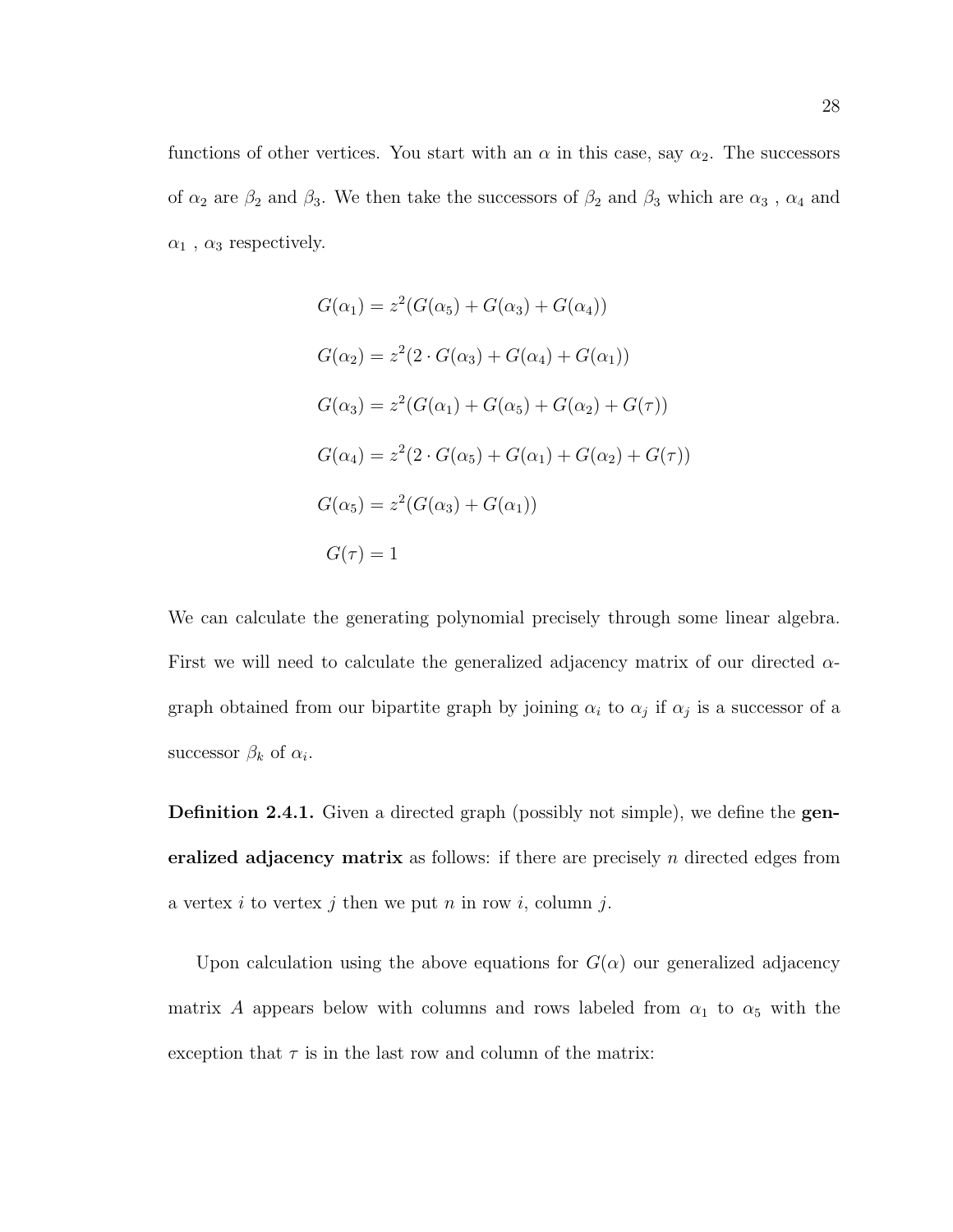$$
A = \begin{bmatrix} 0 & 0 & 1 & 1 & 1 & 0 \\ 1 & 0 & 2 & 1 & 0 & 0 \\ 1 & 1 & 0 & 0 & 1 & 1 \\ 1 & 1 & 0 & 0 & 2 & 1 \\ 1 & 0 & 1 & 0 & 0 & 0 \\ 0 & 0 & 0 & 0 & 0 & 0 \end{bmatrix}
$$

Let

$$
\vec{G} = \begin{bmatrix} G(\alpha_1) \\ G(\alpha_2) \\ G(\alpha_3) \\ G(\alpha_4) \\ G(\alpha_5) \\ G(\tau) \end{bmatrix} \quad \text{and} \quad \vec{C} = \begin{bmatrix} 0 \\ 0 \\ 0 \\ 0 \\ 0 \\ 0 \\ 1 \end{bmatrix}
$$

Then

$$
\vec{G} = z^2 A \vec{G} + \vec{C},
$$

so

$$
\vec{G} = (I - z^2 A)^{-1} \vec{C}
$$

Thus we know that the generating functions can be found by

$$
G(\alpha_i)
$$
 = the  $(i, \tau)$  entry of  $(I - z^2 A)^{-1}$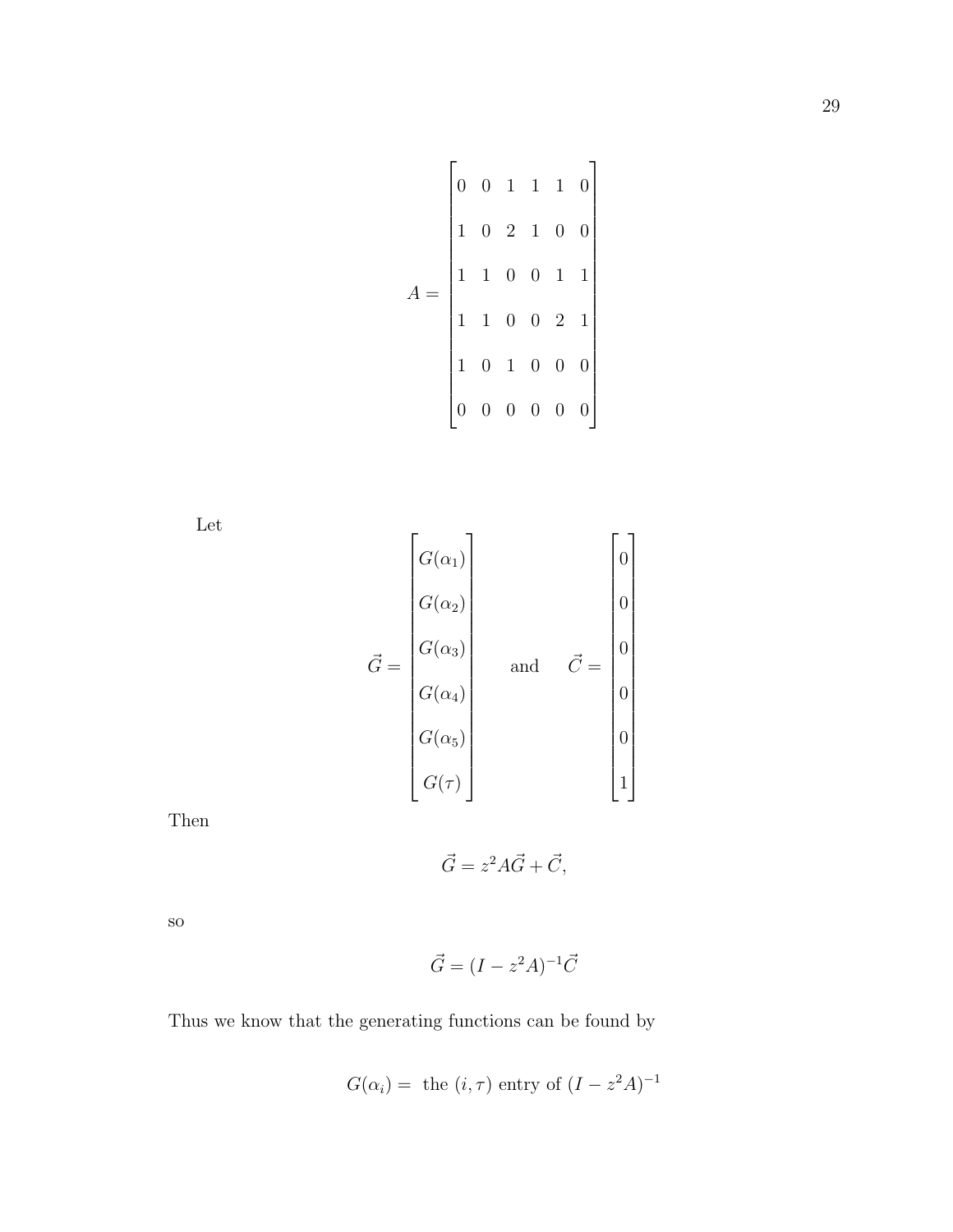$$
= \pm g(\alpha_i)/P(z^2)
$$

in which  $g(\alpha_i)$  is the determinant of the sub-matrix with the  $\alpha_i$  row and the  $\tau$  column removed and  $P(z^2)$  is the determinant of  $(I - z^2 A)$ . In this case I is just the identity matrix. By using Sage and the code created below we can compute  $\pm g(\alpha_i)$  and  $P(z^2)$ :

```
sage: A = matrix([[0,0,1,1,1,0],[1,0,2,1,0,0],
[1,1,0,0,1,1],[1,1,0,0,2,1]
,[1,0,1,0,0,0],[0,0,0,0,0,0]
])
sage: C = matrix([0, 0, 0, 0, 0, 1]]). transpose()
sage: z = var('z')sage: z^2*A
[ 0 0 z<sup>2</sup> z<sup>2</sup> z<sup>2</sup> z<sup>2</sup> 0]
[ z^2 0 2*z^2 z^2 2 0 0 ]\begin{bmatrix} z^2 & z^2 & 0 & 0 & z^2 & z^2 \end{bmatrix}\begin{bmatrix} z^2 & z^2 & 0 & 0 & 2*z^2 & z^2 \end{bmatrix}[ z^2 0 z^2 0 0 0 ][0 \t 0 \t 0 \t 0 \t 0 \t 0]sage: I=matrix.identity(6)
sage: B=I-z<sup>-2*A</sup>
```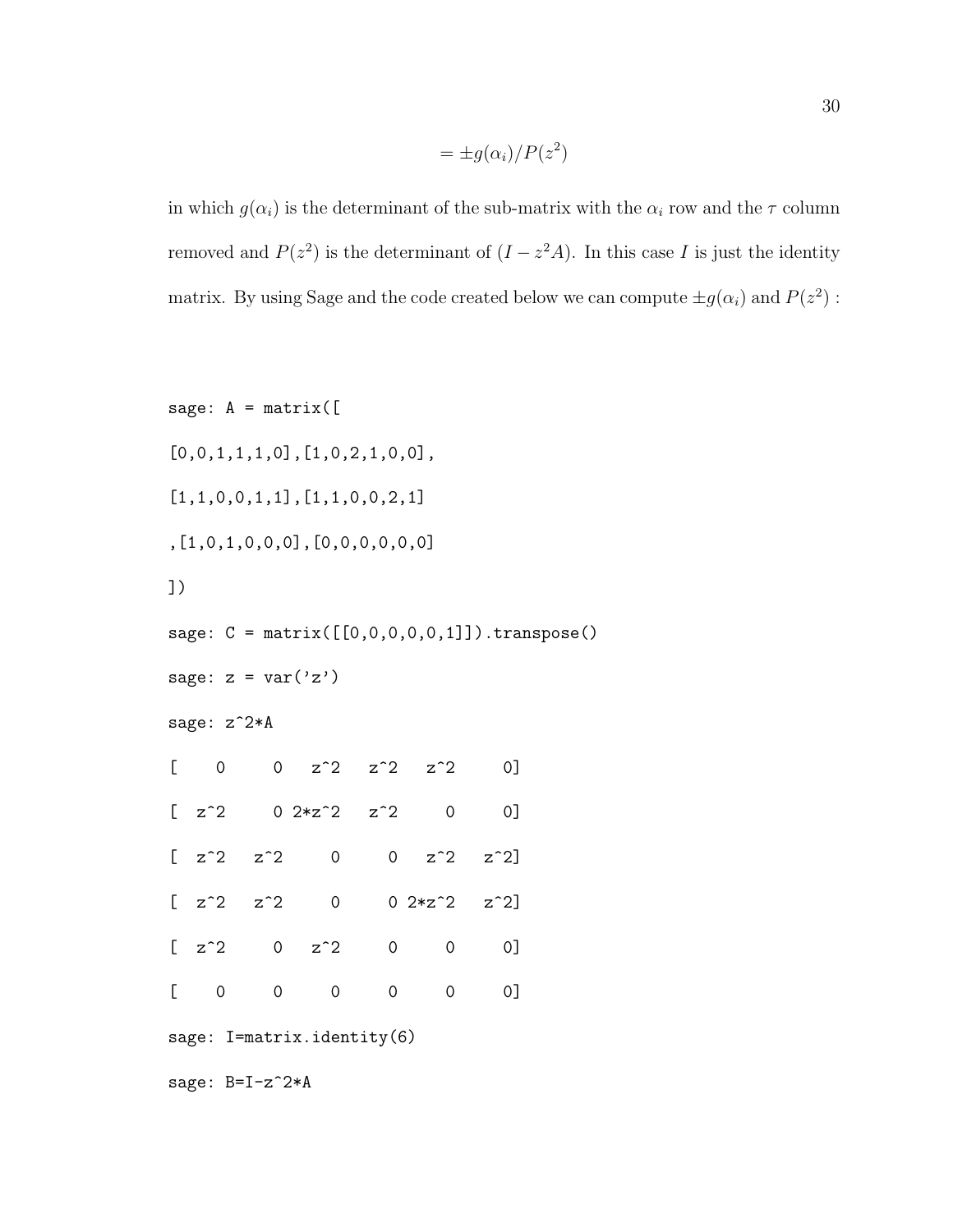sage: B

 $[$  1 0  $-z^2$   $-z^2$   $-z^2$  0]  $[-z^2$  1  $-2*z^2$   $-z^2$  0 0]  $[-z^2 -z^2 -z^2]$  1 0  $-z^2 -z^2]$  $[-z^2 -z^2 -z^2]$  0 1 -2\*z^2 -z^2]  $[-z^2]$  0  $-z^2$  0 1 0] [ 0 0 0 0 0 1] sage: B = B.transpose() sage: g\_1=B.matrix\_from\_rows\_and\_columns([1,2,3,4,5], [0,1,2,3,4]) sage: g\_1  $[$  0 1 -z^2 -z^2 0]  $[-z^2 -2*z^2]$  1 0  $-z^2$ ]  $[-z^2 -z^2 -z^2]$  0 1 0]  $[-z^2 \ 0 \ -z^2 \ -2*z^2 \ 1]$  $[$  0 0 -z^2 -z^2 0] sage: det(g\_1)  $-z^8 - z^6 - 2*z^4$ sage: det(B)  $-6*z^6 - 7*z^4 + 1$ sage:  $f(z) = det(g_1)/det(B)$  $(z^8 + z^6 + 2*z^4)/(6*z^6 + 7*z^4 - 1)$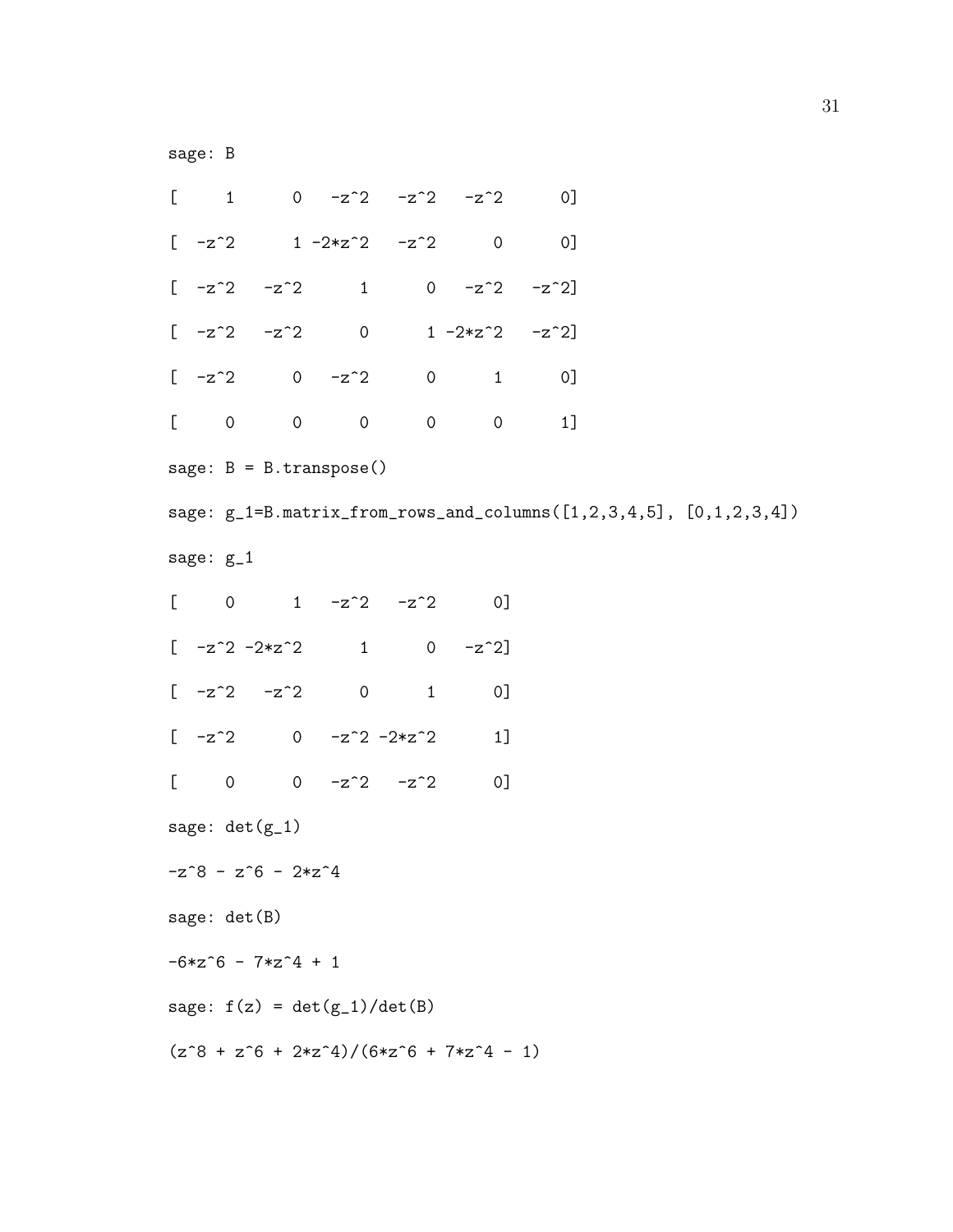\n
$$
\text{sage: } f.\text{taylor}(z, 0, 25)
$$
\n  
\n $z \mid - \gt{}$ \n  
\n $-66387 \cdot z^24 - 20935 \cdot z^22 - 7575 \cdot z^20 - 2227 \cdot z^18 - 891 \cdot z^16 - 223 \cdot z^14 - 111 \cdot z^12 - 19 \cdot z^10 - 15 \cdot z^8 - z^6 - 2 \cdot z^4$ \n

Thus we can calculate that

$$
\pm g(\alpha_1) = z^8 + z^6 + 2z^4
$$

and,

$$
P(z^2) = 6z^6 + 7z^4 - 1
$$

So the generating function for  $\alpha_1$  is

$$
\pm \frac{z^8 + z^6 + 2z^4}{6z^6 + 7z^4 - 1} = 2z^4 + z^6 + 15z^8 + 19z^{10} + 111z^{12} + 233z^{14} + 891z^{16} + \cdots
$$

Now for any other generating function computation, we change the values for our  $g_1$ matrix. For example, if we compute for  $g_2$  we take the submatrix

$$
g_2 = B.matrix\_{row}\_{and}\_{columns([0,2,3,4,5],[0,1,2,3,4])}
$$

and complete the rest of the computations normally.

In the case of the actual graph  $\hat{K},$  Knuth [Knu11] finds that  $P(z) =$ 

$$
1 - 6z - 64z2 + 200z3 + 1000z4 - 3016z5 - 3488z6 + 24256z7 - 23776z8 - 104168z9
$$
  
+203408z<sup>10</sup> + 184704z<sup>11</sup> - 443392z<sup>12</sup> - 14336z<sup>13</sup> + 151296z<sup>14</sup> - 145920z<sup>15</sup>  
+263424z<sup>16</sup> - 317440z<sup>17</sup> - 36864z<sup>18</sup> + 966656z<sup>19</sup> - 573440z<sup>20</sup> - 131072z<sup>21</sup>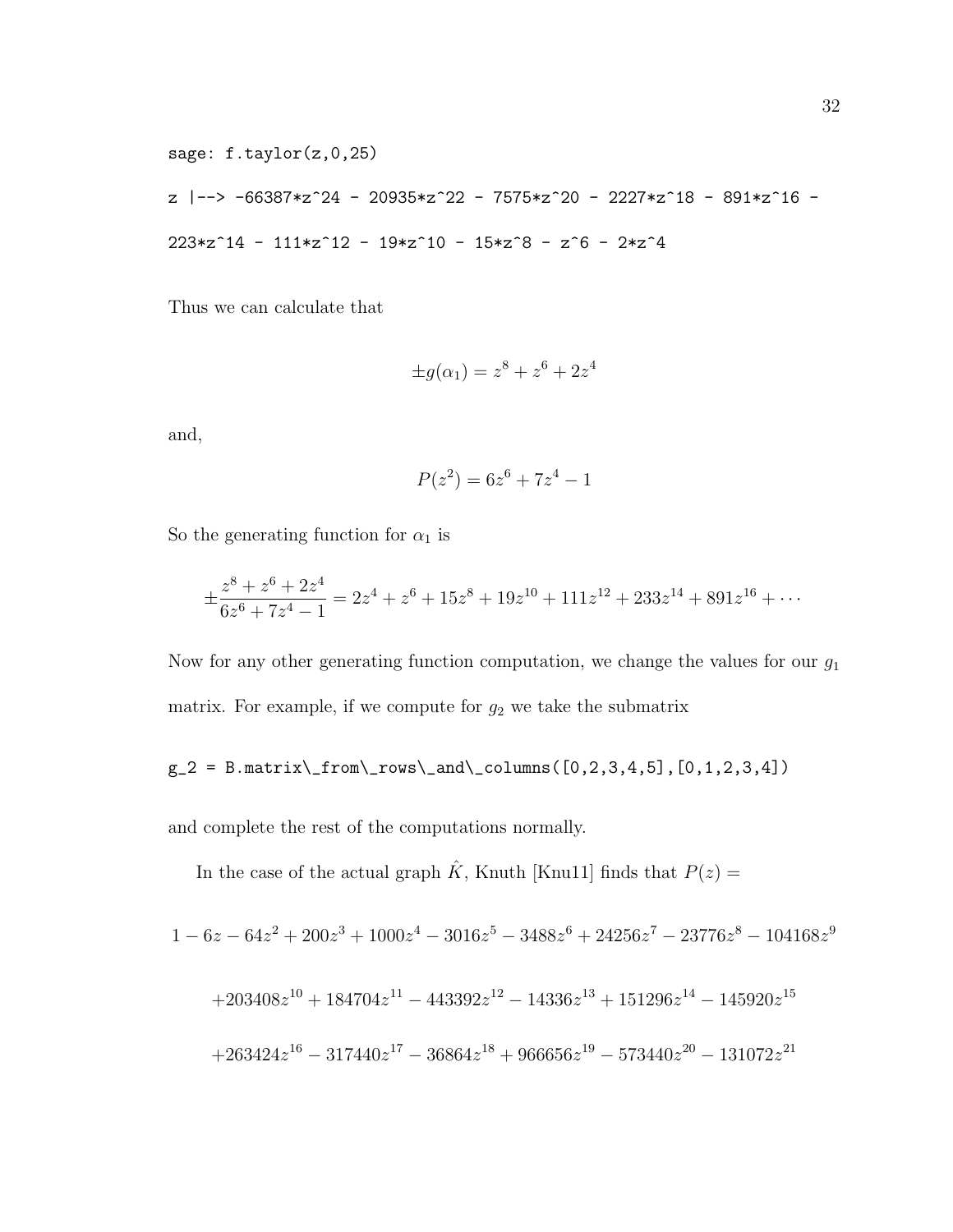is a polynomial of degree 21. As we will see in the following section, this implies that the number  $k(n)$  of knight's tours on a  $3 \times n$  chessboard satisfies a 21-term recurrence relation. To complete the enumeration of closed tours on  $3 \times n$  chessboards, Knuth computes the numerator  $g(\alpha)$  corresponding with the generating function of  $\alpha$  = "6243510", the successor of the initial state  $\sigma_c$ . Knuth finds that  $G(\alpha)$  =

$$
\frac{16z^{10} + 80z^{12} - 544z^{14} + 8080z^{16} - \dots}{1 - 6z^2 - 64z^4 + 200z^6 + 1000z^8 - \dots} = 16z^{10} + 176z^{12} + 1536z^{14} + 25360z^{16} \dots
$$

This implies that there are no closed knight's tours on a  $3 \times n$  chessboard with  $n < 10$ since all the coefficients of  $z^n$  are zero for  $n < 10$ . Furthermore, we get 16 closed tours up to symmetry on a  $3 \times 10$  chessboard, 176 closed tours up to symmetry on a  $3 \times 12$ chessboard, and so on. Knuth uses the same methods to enumerate open tours as well.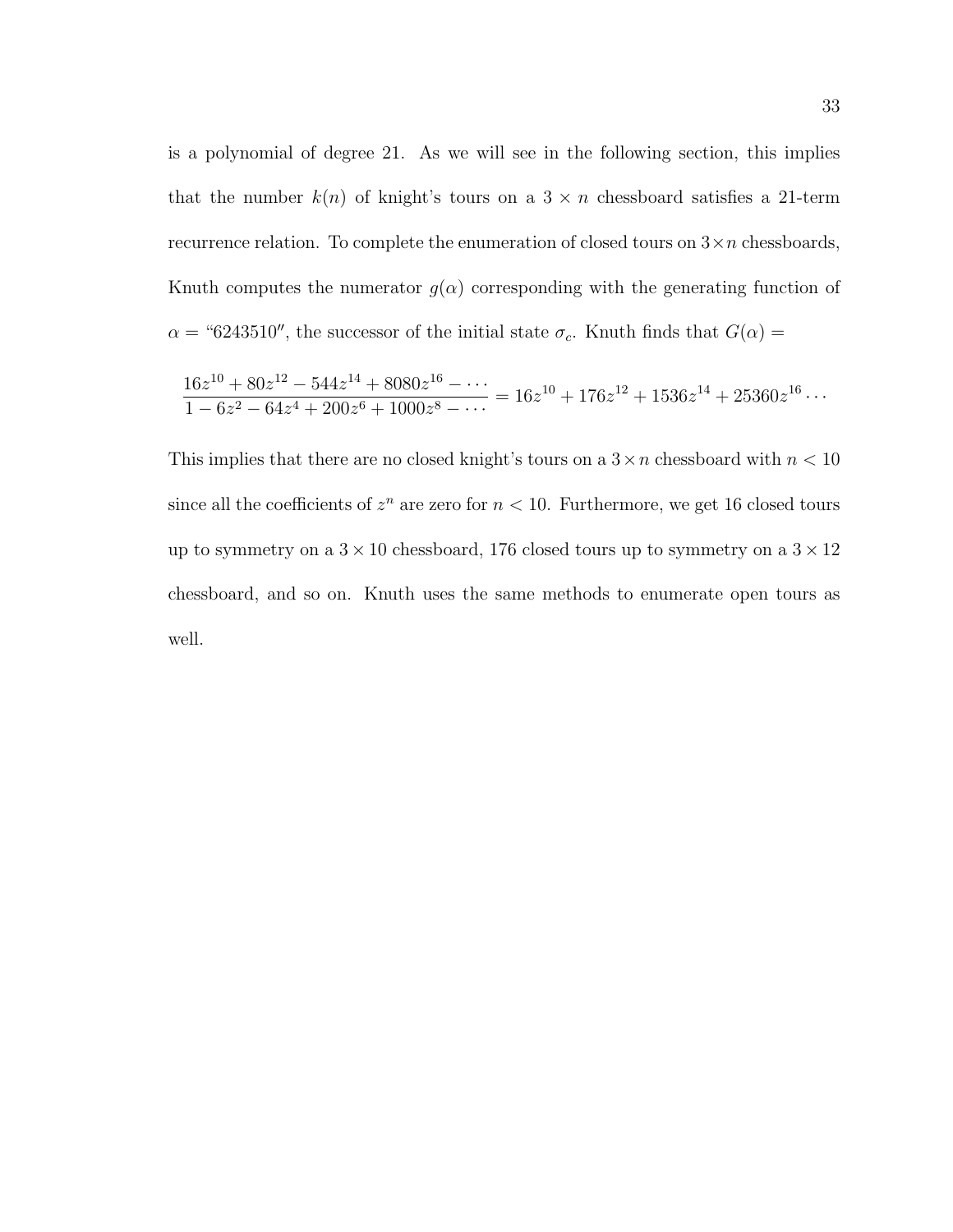#### CHAPTER 3

#### RECURRENCE RELATIONS AND ZETA FUNCTIONS

In this chapter, we will explore how the rational generating functions  $G(\alpha)$  of the previous chapter give rise to recurrence relations and have a natural interpretation in the context of the 'zeta function' of a certain directed graph.

#### 3.1 Maclaurin Series of Rational Functions

A recurrence relation is an equation  $r_n = f(r_{n-1}, r_{n-2}, \ldots, r_{n-k})$  that recursively defines a sequence  $r_n$  as a function  $f(\bullet)$  of the previous k terms with respect to some **initial conditions**  $r_0 = c_0$ ,  $r_1 = c_1$ , ...,  $r_{k-1} = c_{k-1}$ . We can can consider the Fibonacci Sequence  $F_n$  as our primary example. The initial conditions are

$$
F_0=0, F_1=1
$$

and the recurrence relation is

$$
F_n = F_{n-1} + F_{n-2}.
$$

So  $F_2 = 1, F_3 = 2, F_4 = 3, F_5 = 5, F_6 = 8, F_7 = 13$  and so on. If we take the Taylor series of the rational function

$$
\frac{-x}{x^2 + x - 1}
$$

and expand it, we get

$$
0 + 1 \cdot x + 1 \cdot x^2 + 2 \cdot x^3 + 3 \cdot x^4 + 5 \cdot x^5 + 8 \cdot x^6 + 13 \cdot x^7 + \cdots
$$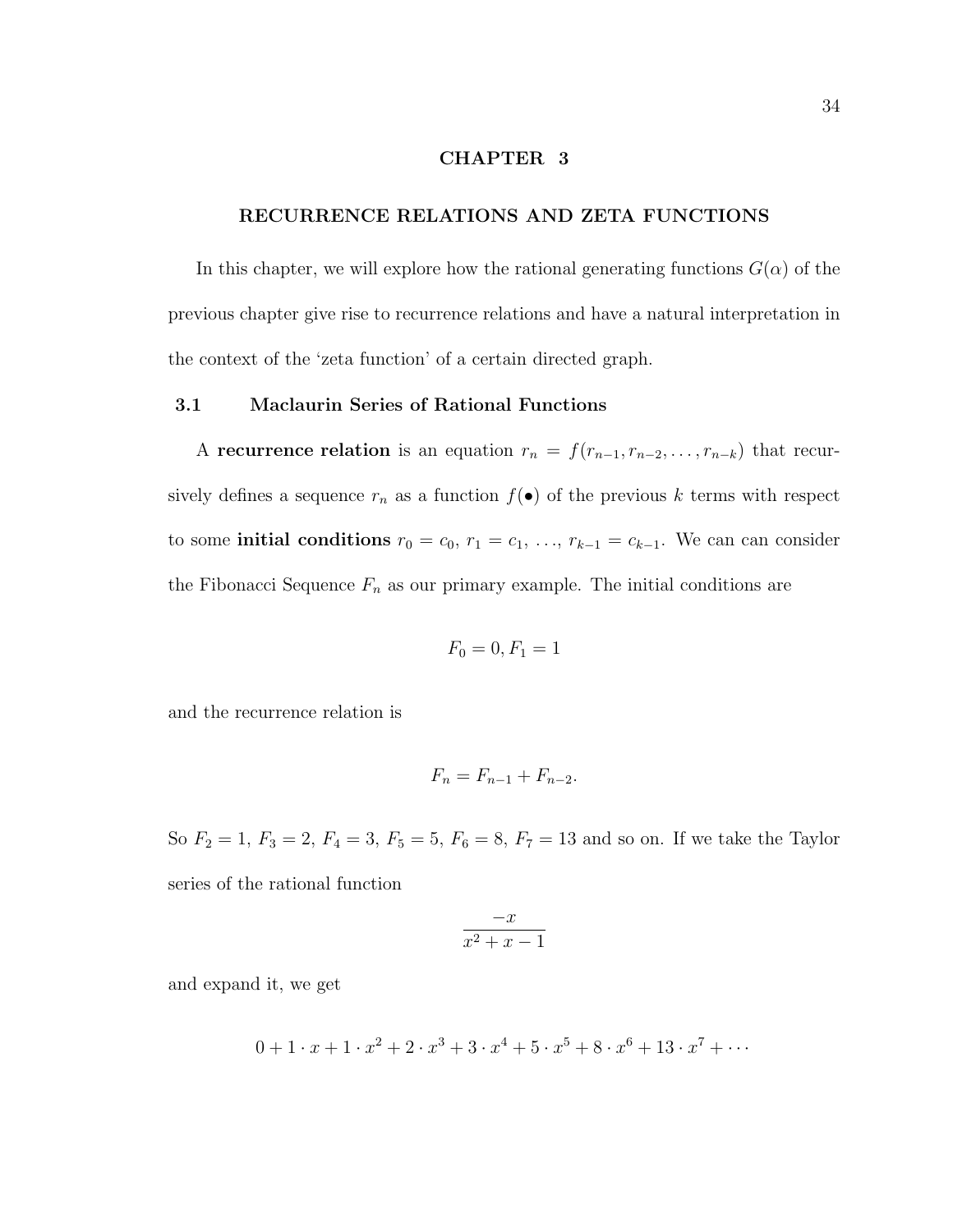As you can see, the coefficients are the first 8 numbers of the Fibonacci sequence. Of course, if one continues to expand the sequence further than 8 terms, the coefficients will still follow the form of the Fibonacci numbers due to the recursive nature of the rational function above. We can now write the function in more abstract terms

$$
\frac{-x}{x^2 + x - 1} = a_0 + a_1 x + a_2 x^2 + \ldots + a_n x^n + \cdots
$$

We are trying to show that  $a_n = a_{n-1} + a_{n-2}$  for  $n \ge 2$  and that  $a_0 = 0$  and  $a_1 = 1$ . We have

$$
-x = (x2 + x - 1)(a0 + a1x + a2x2 + ... + anxn)
$$
  
= -a<sub>0</sub> + (-a<sub>1</sub> + a<sub>0</sub>)x + (-a<sub>2</sub> + a<sub>1</sub> + a<sub>0</sub>)x<sup>2</sup> + ... + (-a<sub>n</sub> + a<sub>n-1</sub> + a<sub>n-2</sub>)x<sup>n</sup>.

By comparing coefficients, we can see that  $0 = -a_0$  and that  $-1 = -a_1 + a_0 = -a_1$ , so our initial conditions  $a_0 = 0$  and  $a_1 = 1$  are satisfied. If we go even further we see that  $0 = -a_n + a_{n-1} + a_{n-2}$  for  $n \ge 2$ , thus following the desired pattern  $a_n = a_{n-1} + a_{n-2}$ .

Interestingly enough, recurrence relations appear more than once in the study of chess. We have talked about the recurrence relation found when studying Knight's tours. The other is found in the placement of rooks, which is the number of arrangements of n non-attacking rooks symmetric to the diagonal which creates the recurrence relation  $Q_n = Q_{n-1} + (n-1)Q_{n-2}$ . If we place a rook on the board anywhere, we are left with  $n-1$  rooks to be placed on an  $(n-1) \times (n-1)$  board. We will call this quantity  $Q_{n-1}$ . For the second case, there is another rook that is symmetric to the first rook along the same chosen diagonal. Removing the row and column of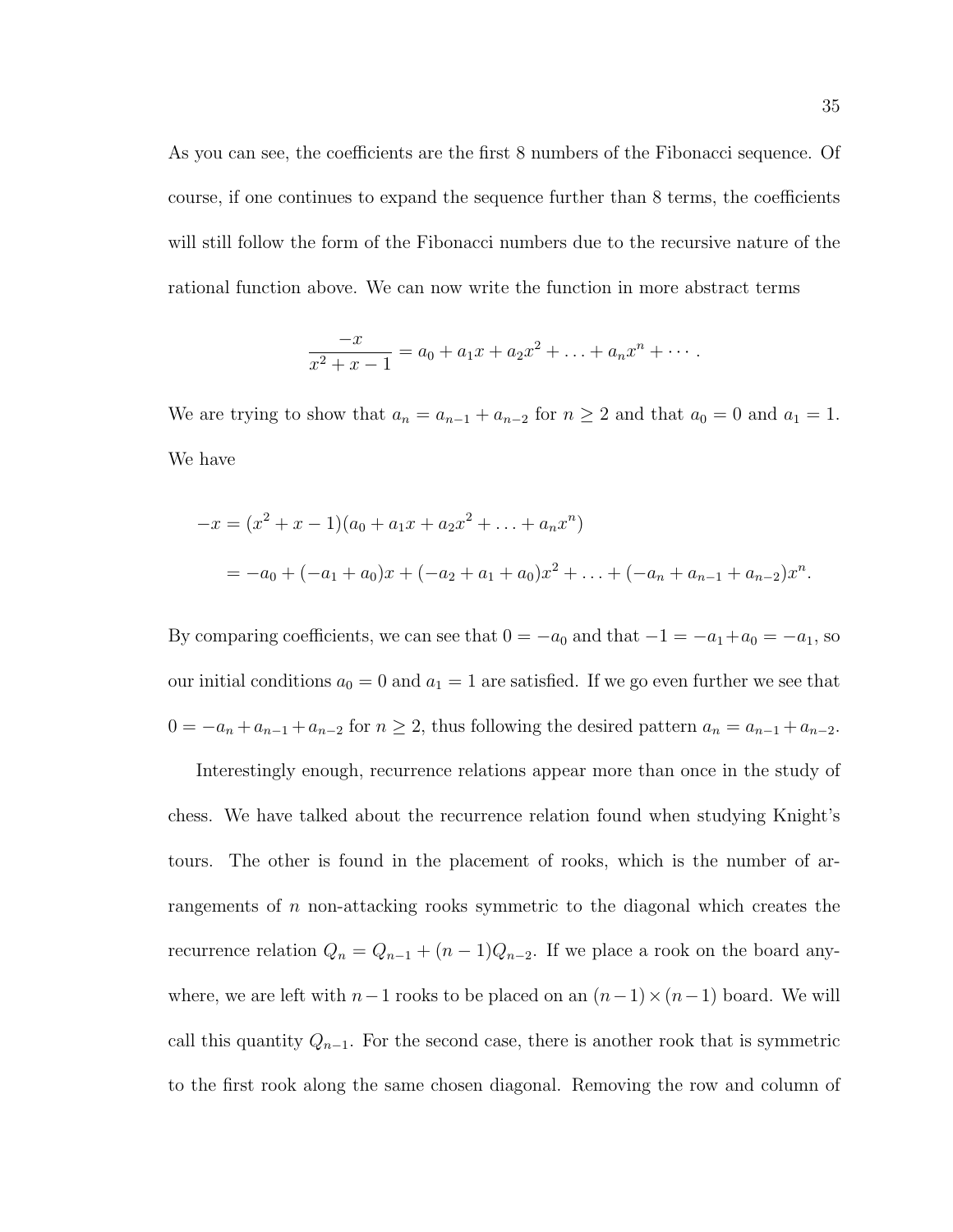this rook leads to a symmetric arrangement of  $n-2$  rooks on a  $(n-2) \times (n-2)$ board. The number of these arrangements is called  $Q_{n-2}$ , which can be placed on the  $n-1$  square of the first column. We can immediately see the recurrence relation since there are  $(n-1)Q_{n-2}$  terms.

#### 3.2 The Ihara Zeta Function

We will now define and explain the Ihara zeta function of a graph, a meromorphic function which encodes information about certain so-called prime paths on that graph. The Ihara zeta function is an analog for graphs of the famous Riemann zeta function  $\zeta(s)$ , which for a complex variable s with real part greater than 1 is given by the product formula

$$
\zeta(s) = \prod_{p \text{ prime}} (1 - p^{-s})^{-1}
$$

in which the product ranges over all prime's numbers p. Riemann showed that  $\zeta(s)$ can be extended as a meromorphic function to the whole complex plane with only one pole at  $s = 1$ . He used methods of complex analysis like Cauchy's residue theorem to study the prime's p. This section is largely motivated by Audrey Terras' book Zeta Functions of Graphs: A Stroll through the Garden [Ter10] and her work on the Ihara zeta function. The Ihara zeta function, put simply, also counts primes (primes of a graph).

To define the zeta function analog for a graph, we need some additional definition and theorems from graph theory. We will assume that the graphs that we will deal with are undirected and will not contain any vertices of degree zero. Additionally, we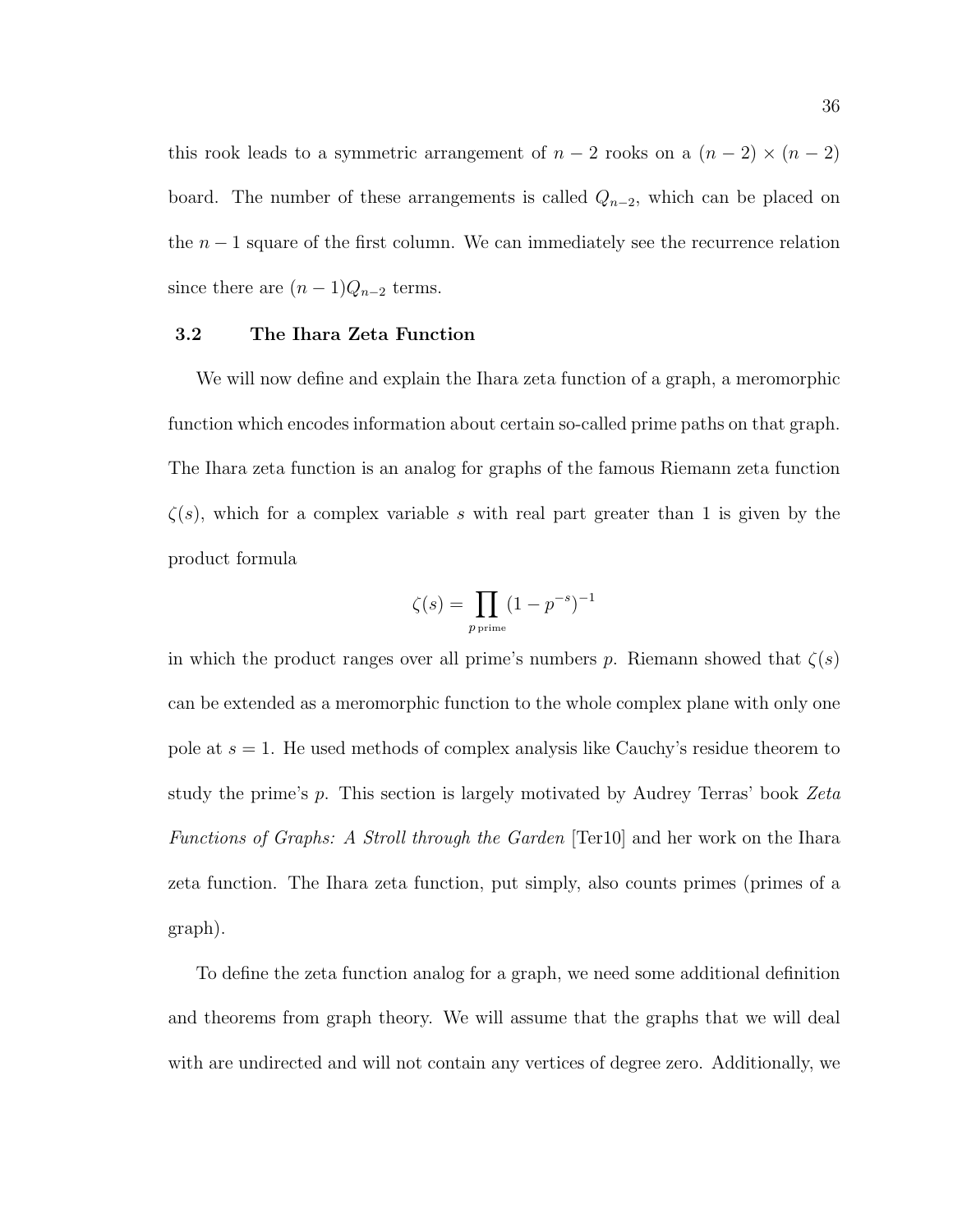will allow our graphs to have loops or multiple edges between pairs of vertices and we call graphs that do not have loops or multiple edges simple graphs. We will call any graph that does not meet these conditions a "bad" graph. All the above are necessary conditions for many of the main theorems regarding the Ihara zeta function. We call a graph a regular graph when its vertices each have the same degree. A  $k$ -regular **graph** is a graph in which each vertex has degree  $k$ .

**Definition 3.2.1.** Let V denote the vertex set of a graph G with  $n = |V|$ . The adjacency matrix A of G is an  $n \times n$  matrix with  $(i, j)$ th entry,

$$
a_{ij} = \begin{cases} \text{number of undirected edges connecting vertex } i \text{ to vertex } j, \text{ if } i \neq j \\ \\ 2 \times \text{number of loops at vertex } i, \text{ if } i = j \end{cases}
$$

 $\epsilon$ 

In order to formally define the Ihara zeta function, we need to define a prime in a graph G with an edge set of  $m = |E|$  elements. We will orient the edges of our graph (either arbitrarily or use some natural orientation) and label the edges as follows:

$$
e_1, \ldots, e_m, e_{m+1} = e_1^{-1}, \ldots, e_{2m} = e_m^{-1}
$$

Here  $e_j^{-1} = e_{j+m}$  denotes the edge  $e_j$  with the opposite orientation. Consider a path C viewed as a sequence  $C = (a_1, \ldots, a_s)$ , in which each  $a_j$  is an oriented edge of G. Such a C is said to have a **backtrack** if  $a_{j+1} = a_j^{-1}$  $j^{-1}$  for some  $j = 1, ..., s - 1$ . Likewise, C is said to have a **tail** if  $a_s = a_1^{-1}$ . The **length** of  $C = (a_1, \ldots, a_s)$  is s, the number of edges in C. We say that  $v(C)$  is the length of the path C and similarly  $v(P)$  denotes the length of the prime path P. A closed path is when the starting vertex is the same as our end vertex. If a closed path has no backtrack or tail, then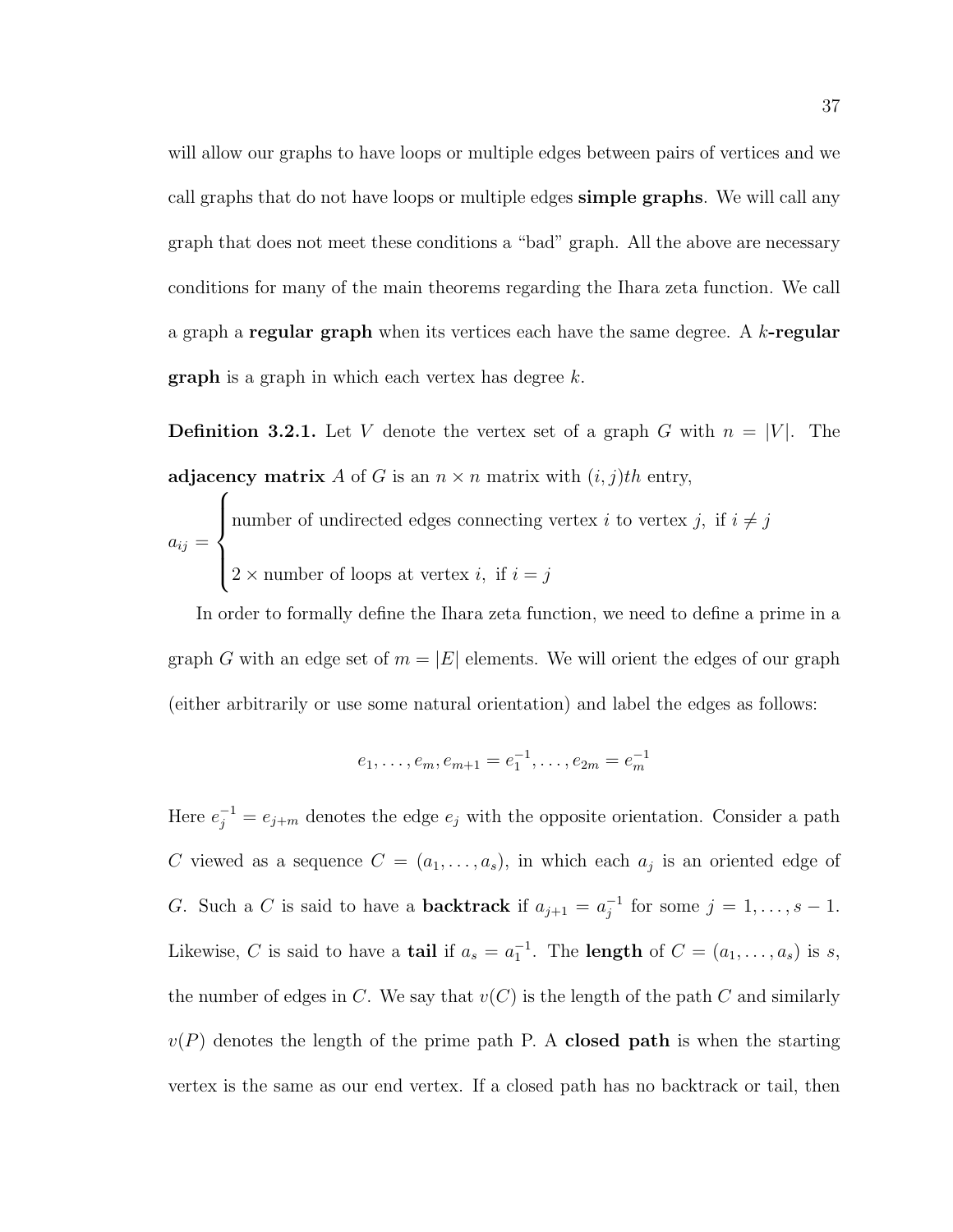we call the path a **prime path**. In other words, the path can only be traversed once. We can call two closed paths **equivalent** if we can get one path from the other by changing the starting vertex. We write  $[C]$  for the equivalence class of a closed path C. We call the equivalence class of a prime path a **prime**. Given a prime path  $P$ , there are exactly  $v(P)$  prime paths equivalent to P.



Figure 3.1: An Example of a Graph with a Choice of Oriented Edges

We will now give some example of primes using Figure 3.1. Our first primes are the paths  $C = (e_2, e_3, e_5), D = (e_1, e_2, e_3, e_4), E = (e_4, e_6, e_7), F = (e_4, e_5, e_2, e_3, e_6, e_7).$ These prime paths C, D, E, F have lengths 3, 4, 3, 7, respectively. The path  $E^2 =$  $(e_7, e_4, e_6, e_7, e_4, e_6)$  is not a prime path since it traverses a previously known prime path multiple times. However the path  $E<sup>2</sup>$  can be decomposed into two instances of the prime path E. Lets look at the path  $J = (e_4, e_5, e_2, e_3, e_6, e_7)$ . This path J is obviously prime since it is a closed path, has no backtrack and has no tail. In addition, our path  $J$  can be decomposed into two smaller prime paths, that is prime paths C and E. Let's look at the path  $H = (e_2, e_3, e_6, e_7, e_4, e_5)$ . The path H and our preexisting path  $F$  are called equivalent prime paths. We can say that both of these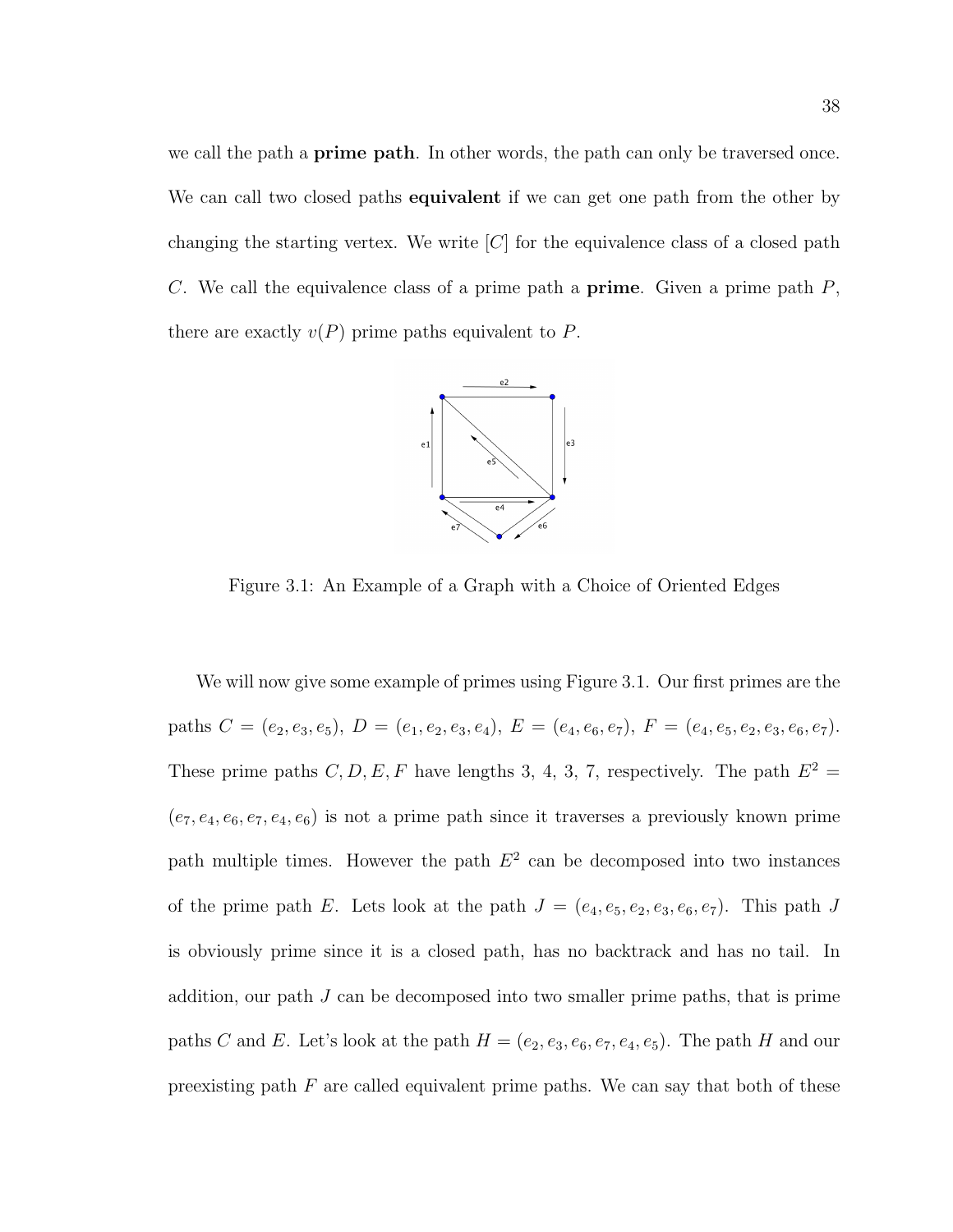prime paths are of the same equivalence class. Based on the definition of a prime graph we know that on Figure 3.1  $e_{13} = e_6^{-1}$ . That is, for every labeled orientation in our example, there exists another label with an opposite orientation. Thus, the path  $K = (e_1, e_2, e_3, e_4^{-1})$  is not a prime path due to the backtrack and the tail.

**Definition 3.2.2.** The **Ihara zeta function** for a finite connected graph  $G$  (without degree-1 vertices) is defined to be the following function of the complex number  $u$ with  $|u|$  sufficiently small:

$$
\zeta_G(u) = \zeta(u,G) = \prod_{[P]} (1-u^{v(P)})^{-1}
$$

in which the product is over all primes  $[P]$  in G [Ter10]. Here, we note that  $v(P)$ denotes the length of the prime path P. Also take note that the prime  $[P^{-1}]$  is just the path  $[P]$  traversed in the opposite direction.

It is worthy of note that this product converges absolutely in a circular disc  $|u| \leq R_G$ . We call this  $R_G$ , the radius of convergence.

**Theorem 3.2.3.** Let G be an undirected graph with a vertex set  $V = \{v_1, v_2, \ldots, v_n\}$ and let the adjacency matrix  $A = (a_{ij})$ . Let Q be the diagonal matrix whose ith diagonal entry is one less than the degree of the vertex  $v_i$ . Then

$$
\zeta_G(u)^{-1} = (1 - u^2)^{m-n} \det(I - Au + Qu^2)
$$

in which  $m = |E|$ ,  $n = |V|$  are the sizes of the edge and vertex set, respectively.

We will go over the directed version of this theorem shortly. Take note of what the Ihara zeta function actually counts. If we take a look at the generating function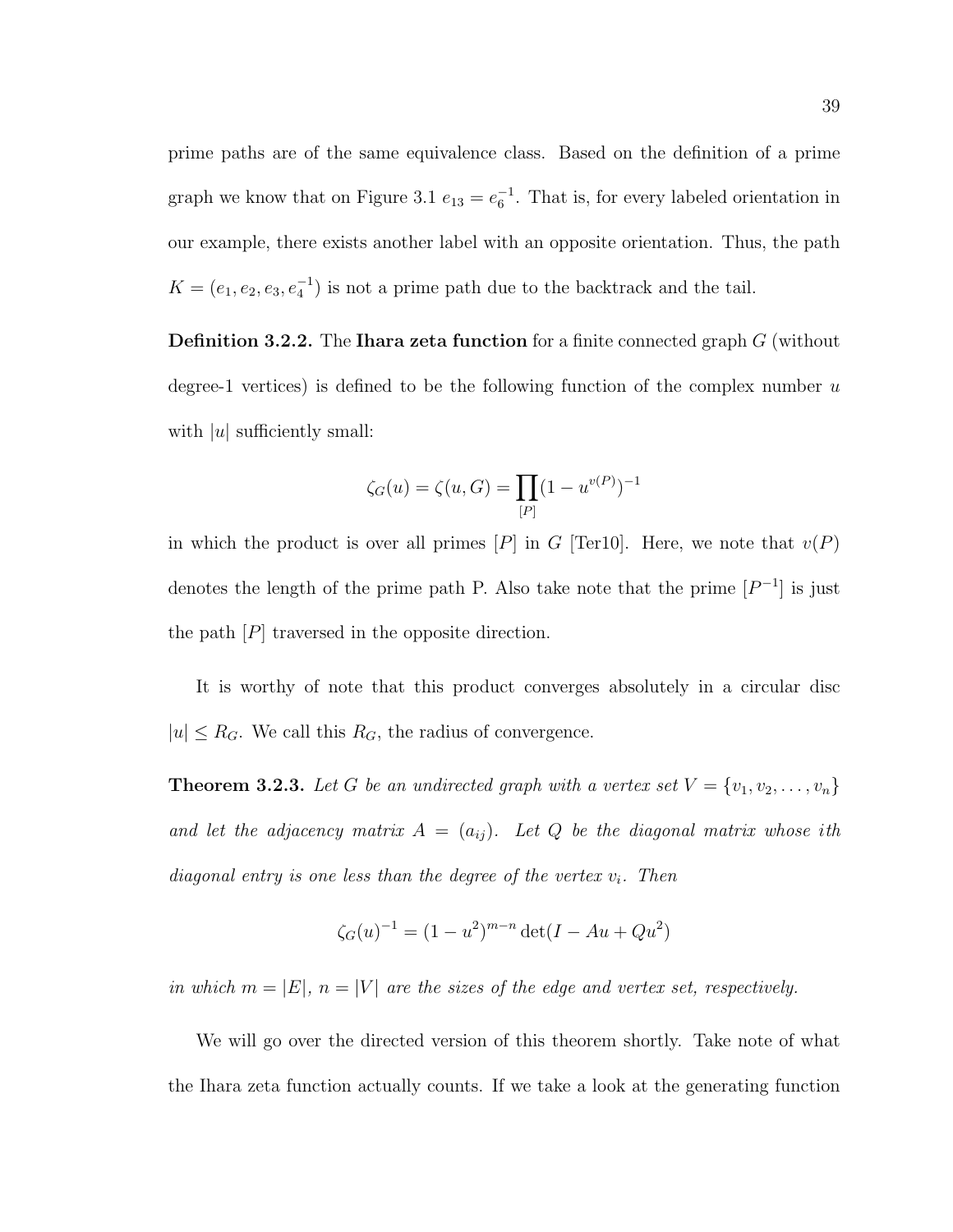that the Ihara zeta function produces, the coefficient of the term of power  $n$  is the number of prime paths of length  $n$  up to equivalence. The enumeration of these Knight's tours comes directly from the coefficients of this generating polynomial. The recurrence relation appears in these generating functions and is determined by the denominator. Knuth's polynomial is actually 1 over the zeta function of the reduced adjacency matrix, that is, the determinant of the sub matrix with a row and the  $\tau$  column removed. In the Knuth case, the denominator of our generating function for the Knuth example is  $6z^6 + 7z^4 - 1$ . As a result, the zeta function of the Knuth example is  $\frac{1}{6.6+7}$  $\frac{1}{6z^6 + 7z^4 - 1}$ . Thus the determinant of the reduced sub matrix (zeta function) is directly connected to the generating function of the bipartite graph.

We can demonstrate the Ihara Zeta function by looking at a couple of examples. For our first example we will look at a simple  $3 \times 3$  chessboard and create a graph that expresses every possible knight move on said chessboard. The chessboard is shown in Figure 3.2.



Figure 3.2: A 3x3 Complete Knight Graph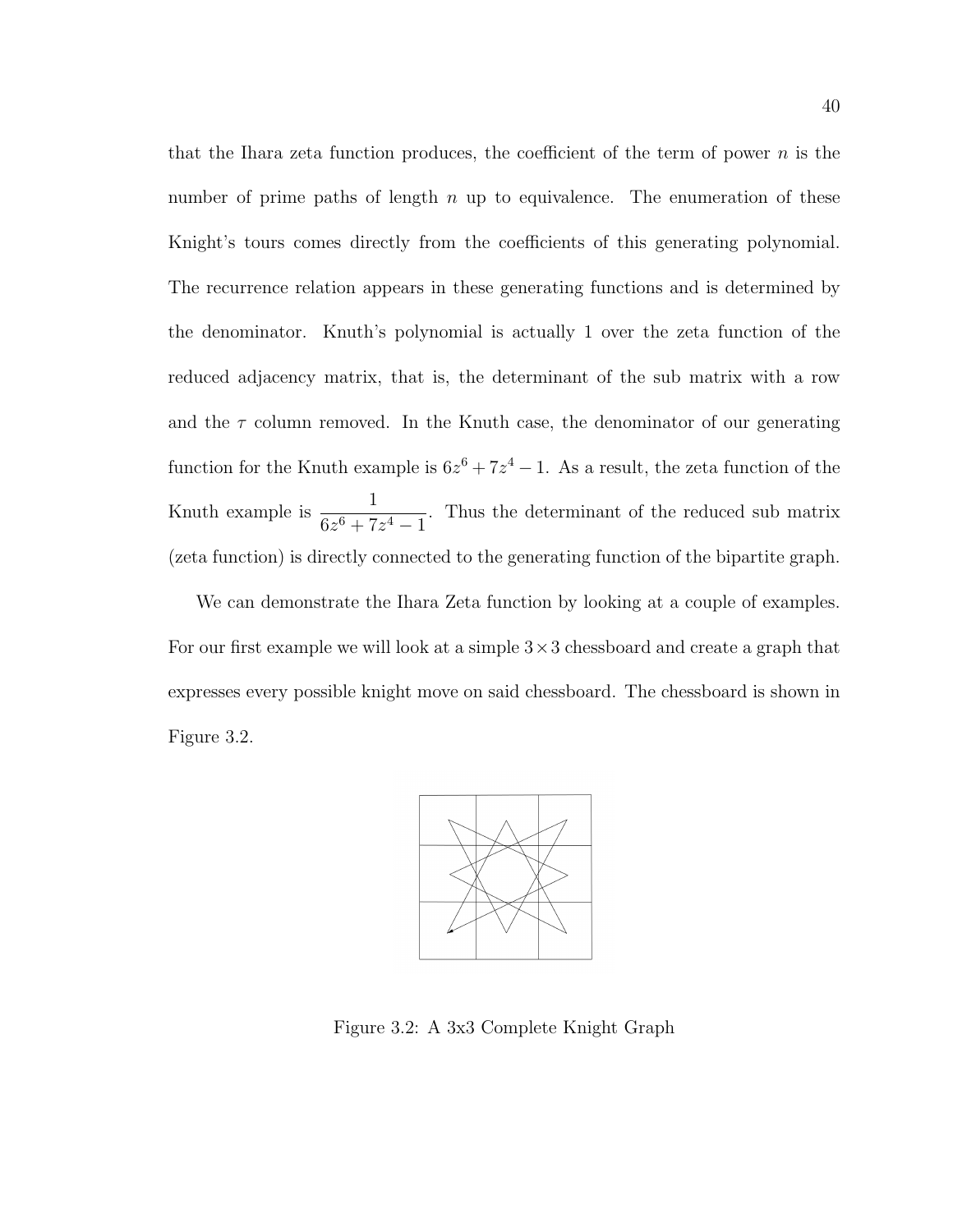We can then create the matrix  $A$  and the matrix  $Q$  (the adjacency matrix and the diagonal matrix with the diagonals to be  $deg(v_i - 1)$ . Finally we let  $N_m$  be the number of closed paths of length m without backtracking or tails in the graph  $G$ . Then

$$
\log \zeta_G(x) = \sum_{m \ge 1} \frac{N_m}{m} u^m
$$

which effectively determines the number of closed paths of a given length  $m$ . Once both of the matrices are created we can then put them into Sage and compute the Ihara Zeta function.

```
sage: x = var('x')sage: A =matrix([
[1*x^2+1,0,0,0,0,-x,0,-x,0],[0,1*x^2+1,0,0,0,0,-x,0,-x],
[0,0,1*x^2+1,-x,0,0,0,-x,0],[0,0,-x,1*x^2+1,0,0,0,0,-x],
[0,0,0,0,-1*x^2+1,0,0,0,0],[-x,0,0,0,0,1*x^2+1,-x,0,0],
[0,-x,0,0,0,-x,1*x^2+1,0,0], [-x,0,-x,0,0,0,0,1*x^2+1,0],
[0,-x,0,-x,0,0,0,0,1*x^2+1]])
sage: f=det(A)
sage: factor(f)
-(x^4 + 1)^2+(x^2 + 1)^2+(x + 1)^3+(x + 1)^3sage: g=(x^4 + 1)^2+(x^2 + 1)^2+(x + 1)^2+(x - 1)^2sage: g.expand()
```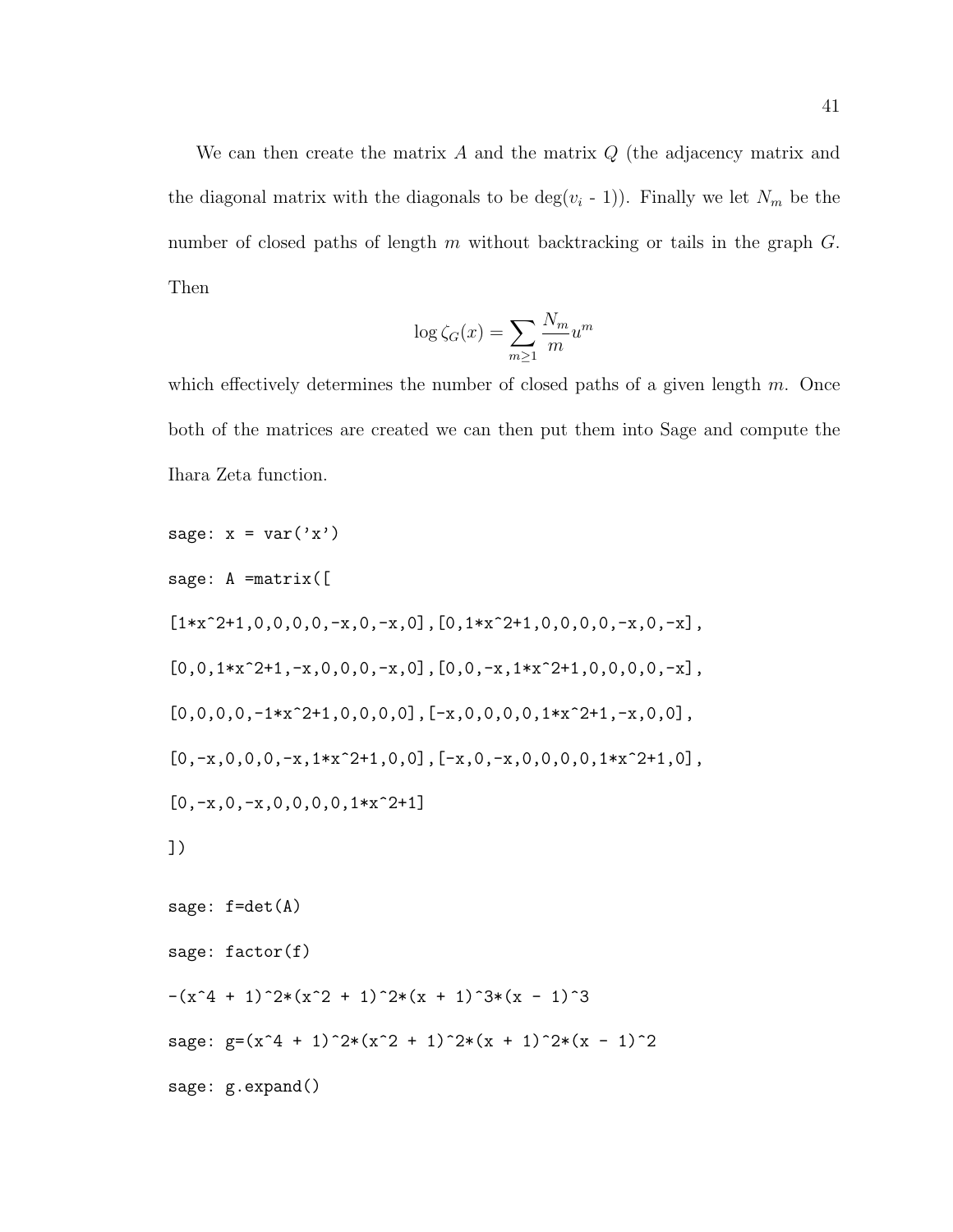$x^16 - 2*x^8 + 1$ sage:  $f=ln(1/(x^16 - 2*x^8 + 1))$ sage:  $(f).taylor(x,0,25)$  $2/3*x^24 + x^16 + 2*x^8$ 

Since our graph has only 9 vertices, the biggest path it could have would be a path of length 8. If we look at the coefficient of  $x^8$ , it tells us that there are exactly 2 closed paths of length 8. We can confirm this result by arbitrarily orienting the edges and using the formula in  $[Hor07]$ . If we look at Definition 3.2.2, |u| "sufficiently small" for a very large graph may be in fact incredibly small. In fact this definition can be extended even further to its analytic continuation, as it is done in [Hor07]. Since the reciprocal of this polynomial agrees with our original definition of the Ihara zeta function within a small circle about zero in the complex plane and is analytic everywhere but at the isolated zeros of the polynomial, we take this analytic continuation as our new definition of the Ihara zeta function of a graph.

One may wonder, is the only purpose of the zeta function to be a tool of combinatoric significance? The short answer is no. Here we will go into another situation in which the zeta function is used. First we will define what the prime number theorem is. Let  $\pi(x)$  be the prime counting function that counts the number of primes less than or equal to  $x$ .

$$
\lim_{x \to \infty} \frac{\pi(x)}{\frac{x}{\log(x)}} = 1
$$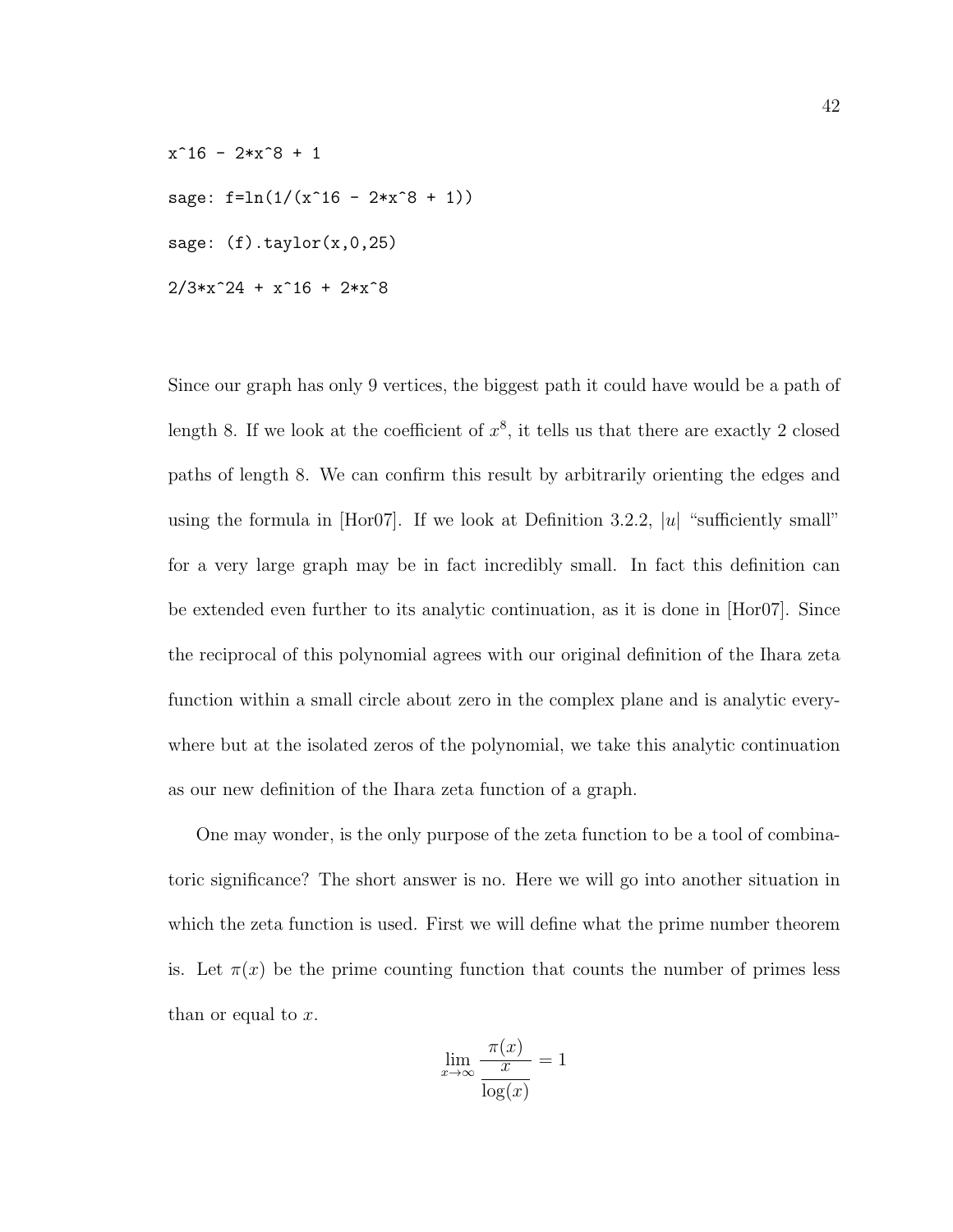What this says is that  $\pi(x)$  is asymptotic to  $\frac{x}{1-x^2}$  $log(x)$ as x goes to  $\infty$  and that the quotient  $\pi(x) \log(x)$  $\overline{x}$ approaches 1 as x goes to  $\infty$ . The proof of this theorem was considered a major achievement. It was proved by both Jacques Hadamard and Charles Jean de la Vallée-Poussin in 1896 using ideas introduced by Bernhard Riemann and the Riemann zeta function. The classic prime number theorem was the main motivation behind the prime number theorem of graphs, which coincidentally also has a connection with the zeta function. The prime number theorem of graphs is defined as

$$
\pi(m) \sim \frac{\triangle_G}{mR_G^m}
$$
 as  $m \to \infty$ 

in which  $\pi(m) =$  the number of primes of length P. and  $\Delta_G =$  g.c.d. of the prime path lengths. If we use the fact that the Ihara zeta function is meromorphic, one can prove the prime number theorem of graphs.

**Definition 3.2.4.** Arbitrarily orient the edges  $e_1, e_2, \ldots, e_{|E|}$  of an undirected graph G and let  $e_{|E|+i} = e_i^{-1}$  $i_i^{-1}$  for all  $i, 1 \leq i \leq |E|$ . The  $2|E| \times 2|E|$  matrix M given by

$$
(M)_{ij} = \begin{cases} 1 \text{ if } t(e_i) = s(e_j) \text{ and } s(e_i) \neq t(e_j), \\ 0 \text{ otherwise} \end{cases}
$$

is defined to be the directed edge matrix of G. A directed edge matrix of a graph G is related to the Ihara Zeta function of G by the following theorem written by [Hor07].

**Theorem 3.2.5.** If M is a directed edge matrix of the graph G, then  $\zeta_G(u)^{-1} =$  $det(I - Mu)$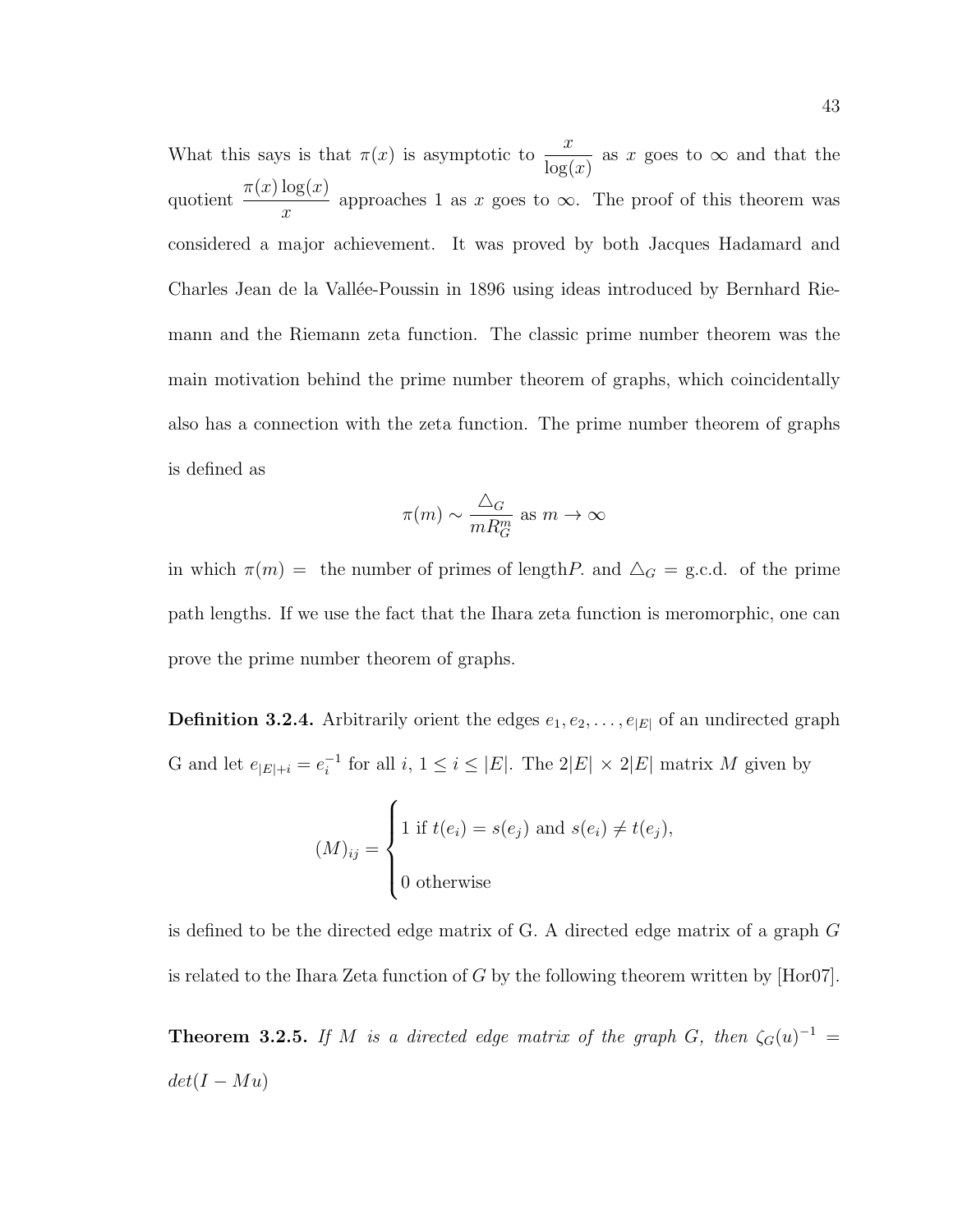We are going to compute the  $3 \times 3$  example above using Theorem 3.2.5 to make sure that both polynomials match. This is straightforward once we find  $M$ . All we have to do is throw M into our formula and compute the polynomial using Sage.

sage:  $x = var('x')$ 

```
sage: A = matrix([
```
 $[1,-x,0,0,0,0,0,0,0,0,0,0,0,0,0,0,0],$  $[0,1,-x,0,0,0,0,0,0,0,0,0,0,0,0,0,0]$ ,  $[0,0,1,-x,0,0,0,0,0,0,0,0,0,0,0,0]$ , $[0,0,0,1,-x,0,0,0,0,0,0,0,0,0,0,0]$ ,  $[0,0,0,0,1,-x,0,0,0,0,0,0,0,0,0,0],[0,0,0,0,1,-x,0,0,0,0,0,0,0,0,0],$  $[0,0,0,0,0,0,1,-x,0,0,0,0,0,0,0,0]$ ,  $[-x,0,0,0,0,0,0,1,0,0,0,0,0,0,0,0,0]$ ,  $[0,0,0,0,0,0,0,0,1,0,0,0,0,0,0,-x]$ , $[0,0,0,0,0,0,0,0,-x,1,0,0,0,0,0,0]$ ,  $[0,0,0,0,0,0,0,0,0,-x,1,0,0,0,0,0],[0,0,0,0,0,0,0,0,0,0,-x,1,0,0,0,0],$  $[0,0,0,0,0,0,0,0,0,0,0,-x,1,0,0,0],[0,0,0,0,0,0,0,0,0,0,0,0,-x,1,0,0],$  $[0,0,0,0,0,0,0,0,0,0,0,0,0,0,-x,1,0]$ , $[0,0,0,0,0,0,0,0,0,0,0,0,0,0,0,-x,1]$ , ])

```
sage: det(A)
x^16 - 2*x^8 + 1
```
sage:  $f=ln(1/(x^16 - 2*x^8 + 1))$ 

sage:  $(f) . taylor(x, 0, 25)$ 

```
2/3*x^24 + x^16 + 2*x^8
```
This is precisely what we achieved before. We will quickly demonstrate a  $3 \times 4$ example just to see a more interesting example. We take the complete graph of a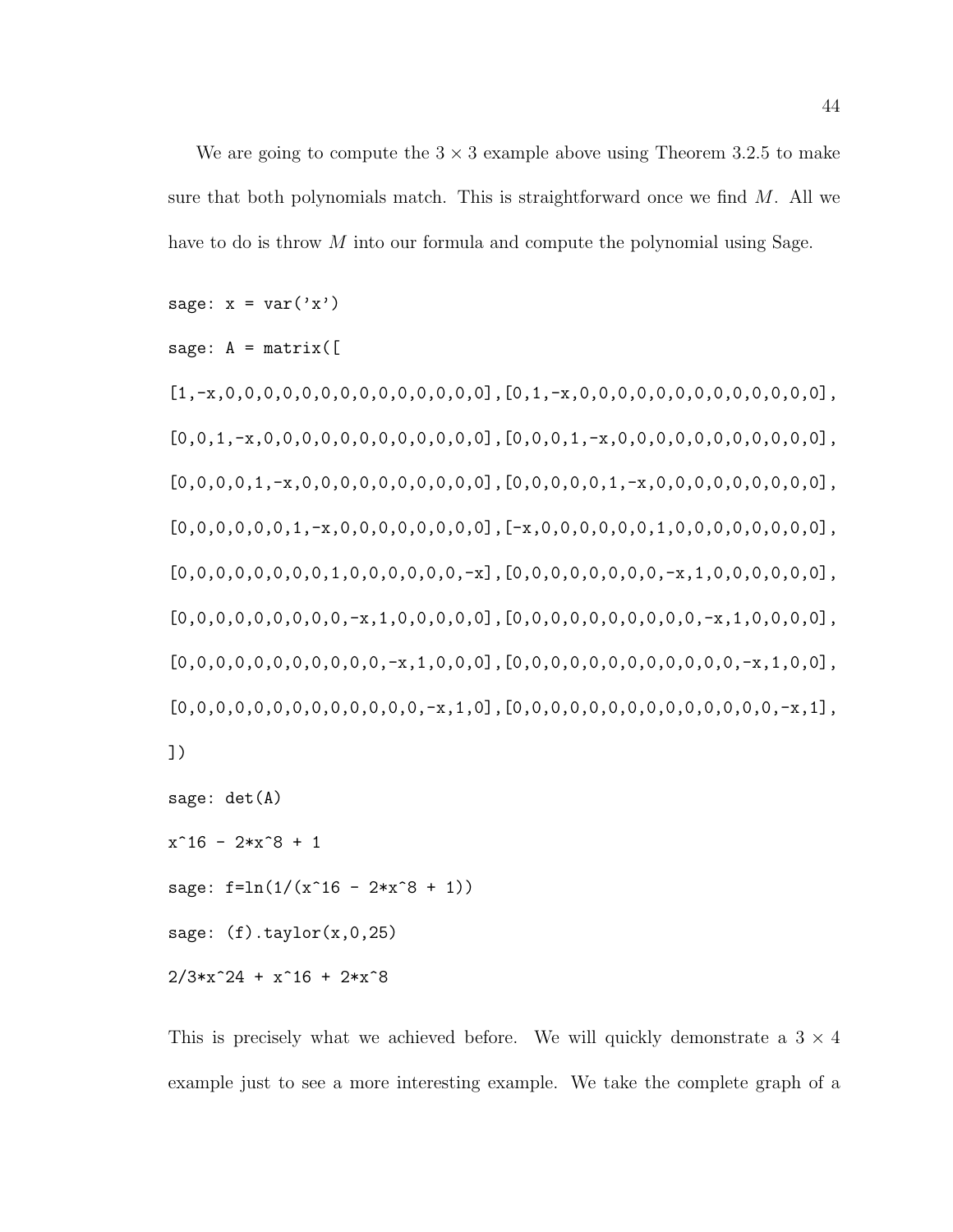$3 \times 4$  graph as shown in Figure 3.4. Just like the  $3 \times 3$  example, we need to find the



Figure 3.3: 3×4 Open Knight's Tours

adjacency matrix and the diagonal matrix with the diagonals to be  $deg(v_i) - 1$ . Once that is done we can throw them into Sage and compute the Ihara Zeta function using the following code:

sage: 
$$
x=var('x')
$$
  
\nsage:  $A = matrix([$   
\n $[1*x^2+1,0,0,0,0,-x,0,-x,0,0,0,0],[0,1*x^2+1,0,0,0,0,-x,0,-x,0,0,0],$   
\n $[0,0,1*x^2+1,-x,0,0,0,-x,0,0,0,0],[0,0,-x,2*x^2+1,0,0,0,0,-x,0,-x,0],$   
\n $[0,0,0,0,1*x^2+1,0,0,0,0,-x,0,-x], [-x,0,0,0,0,2*x^2+1,-x,0,0,0,0,-x,0],$   
\n $[0,-x,0,0,0,-x,2*x^2+1,0,0,0,0,-x], [-x,0,-x,0,0,0,0,1*x^2+1,0,0,0,0],$   
\n $[0,-x,0,-x,0,0,0,0,2*x^2+1,-x,0,0],[0,0,0,0,-x,0,0,0,-x,1*x^2+1,0,0],$   
\n $[0,0,0,-x,0,-x,0,0,0,0,1*x^2+1,0],[0,0,0,0,-x,0,-x,0,0,0,0,1*x^2+1]$   
\n])  
\nsage: f  
\n $(16*x^24 + 24*x^2 + 25*x^2 - 25*x^2 - 8*x^1 - 4*x^1 - 25*x^2 - 45*x^2 - 45*x^2 - 45*x^2 - 45*x^2 - 45*x^2 - 45*x^2 - 45*x^2 - 45*x^2 - 45*x^2 - 45*x^2 - 45*x^2 - 45*x^2 - 45*x^2 - 45*x^2 - 45*x^2 - 45*x^2 - 45*x^2 - 45*x^2 - 45*x^2 - 45*x^2 - 45*x^2 - 45*x^2 - 45*x^2 - 45*x^2 - 45*x^2 - 45*x^2 - 45*x^2 - 45*x^2 - 45*x^2 - 45*x^2 - 45*x^2 - 45*x^2 - 45k^2 - 45k^2 - 45k^2 - 45k^2 - 45k^2 - 45k^2 - 45$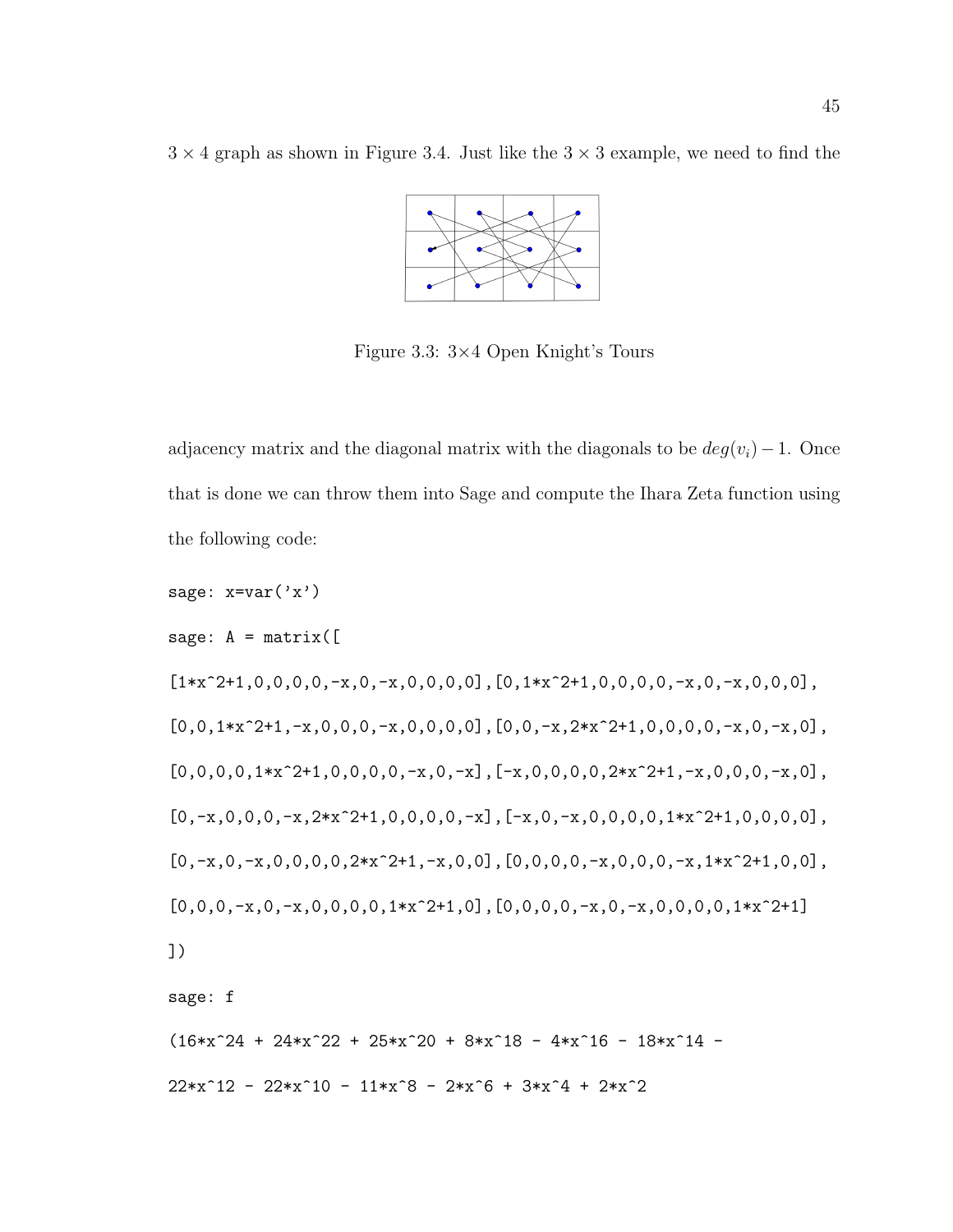```
+ 1)*(x^2 - 1)^2sage: g=ln(1/f)sage: g
\log(1/((16*x^24 + 24*x^22 + 25*x^20 + 8*x^18 - 4*x^16 -18*x^14 - 22*x^12 - 22*x^10 - 11*x^8 - 2*x^6 + 3*x^4+ 2*x^2 + 1)*(x^2 - 1)^2)sage: (g) .taylor(x, 0, 25)461/6*x^24 + 88*x^22 + 73*x^20 + 16*x^18 + 10*x^16
+ 20*x^14 + 7*x^12 + 2*x^10 + 4*x^8 + 6*x^6
```
We can approach the meaning of the polynomial much like we did with the  $3 \times 3$  example. Some interesting consequences that we found during our research include that 1/denominator of the Knuth generating function is equal to the Ihara zeta function. This could be the subject of further studies. In addition, the recurrence relation in both functions can be looked at further.